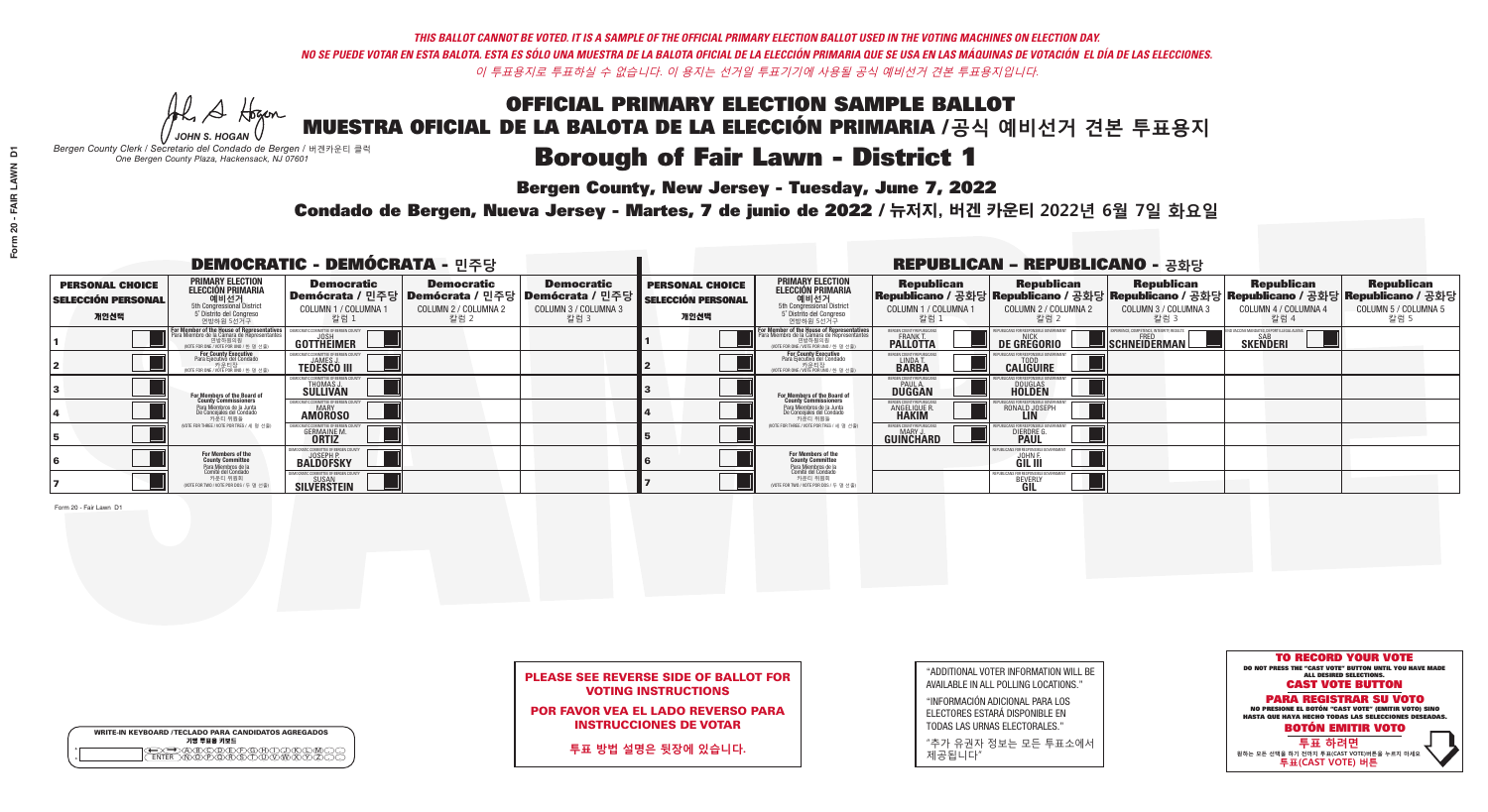He A Hogan *JOHN S. HOGAN*

|         | <b>WRITE-IN KEYBOARD /TECLADO PARA CANDIDATOS AGREGADOS</b><br>기명 투표용 키보드 |
|---------|---------------------------------------------------------------------------|
| $\circ$ | <u>سوپرهلالل ل</u>                                                        |

## **Borough of Fair Lawn - District 2**

**Bergen County, New Jersey - Tuesday, June 7, 2022** 

*Bergen County Clerk / Secretario del Condado de Bergen /* 버겐카운티 클럭 *One Bergen County Plaza, Hackensack, NJ 07601*



POR FAVOR VEA EL LADO REVERSO PARA INSTRUCCIONES DE VOTAR

**투표 방법 설명은 뒷장에 있습니다.**

| "ADDITIONAL VOTER INFORMATION WILL BE |
|---------------------------------------|
| AVAILABLE IN ALL POLLING LOCATIONS."  |
|                                       |

"INFORMACIÓN ADICIONAL PARA LOS ELECTORES ESTARÁ DISPONIBLE EN TODAS LAS URNAS ELECTORALES."

"추가 유권자 정보는 모든 투표소에서 제공됩니다"

Condado de Bergen, Nueva Jersey - Martes, 7 de junio de 2022 / 뉴저지, 버겐 카운티 2022년 6월 7일 화요일 *One Bergen County Plaza, Hackensack, NJ 07601*

| <b>DEMOCRATIC - DEMÓCRATA - 민주당</b>                         |                                                                                                                                                             |                                                               |                                                                                        |                                                                      |                                                             |                                                                                                                                        |                                                            | <b>REPUBLICAN - REPUBLICANO - 공화당</b>              |                                                                                                                                                |                                                             |                                                   |
|-------------------------------------------------------------|-------------------------------------------------------------------------------------------------------------------------------------------------------------|---------------------------------------------------------------|----------------------------------------------------------------------------------------|----------------------------------------------------------------------|-------------------------------------------------------------|----------------------------------------------------------------------------------------------------------------------------------------|------------------------------------------------------------|----------------------------------------------------|------------------------------------------------------------------------------------------------------------------------------------------------|-------------------------------------------------------------|---------------------------------------------------|
| <b>PERSONAL CHOICE</b><br><b>SELECCIÓN PERSONAL</b><br>개인선택 | <b>PRIMARY ELECTION</b><br>ELECCIÓN PRIMARIA<br><b>O   LI   Al 7</b><br>5th Congressional District<br>5 <sup>t</sup> Distrito del Congreso<br>연방하원 5선거구     | <b>Democratic</b><br>COLUMN 1 / COLUMNA<br>칼럼 1               | <b>Democratic</b><br>│Demócrata / 민주당│Demócrata / 민주당│<br>COLUMN 2 / COLUMNA 2<br>칼럼 2 | <b>Democratic</b><br>Demócrata / 민주당<br>COLUMN 3 / COLUMNA 3<br>칼럼 3 | <b>PERSONAL CHOICE</b><br><b>SELECCIÓN PERSONAL</b><br>개인선택 | <b>PRIMARY ELECTION</b><br>ELECCIÓN PRIMARIA<br>예비선거<br>5th Congressional District<br>5 Distrito del Congreso<br>연방하원 5선거구             | <b>Republican</b><br>COLUMN 1 / COLUMNA 1<br>'칼럼 ∶         | <b>Republican</b><br>COLUMN 2 / COLUMNA 2<br>-칼럼 2 | <b>Republican</b><br>Republicano / 공화당 Republicano / 공화당 Republicano / 공화당 Republicano / 공화당 Republicano / 공화당<br>COLUMN 3 / COLUMNA 3<br>칼럼 3 | <b>Republican</b><br>COLUMN 4 / COLUMNA 4<br>칼럼 4           | <b>Republican</b><br>COLUMN 5 / COLUMNA 5<br>칼럼 5 |
|                                                             | F <mark>or Member of the House of Representatives</mark><br>Para Miembro de la Cámara de Representantes<br>연방하원의원<br>(VOTE FOR ONE / VOTE POR UNO / 한 명 선출) | COMMITTEE OF BERGEN (<br>GOTTHEIMER                           |                                                                                        |                                                                      |                                                             | <b>For Member of the House of Representative</b><br>Para Miembro de la Cámara de Representante<br>NOTE FOR ONE / VOTE POR UNO / 한 명 선출 | BERGEN COUNTY REPUBLICAN<br>FRANK T.<br><b>PALLOTTA</b>    | DE GREGORIO                                        | SCHNEIDERMAN                                                                                                                                   | ) VACCINE MANDATES. DEPORT ILLEGAL ALIEN<br><b>SKENDERI</b> |                                                   |
|                                                             | For County Executive<br>Para Ejecutivo del Condado<br>가운티장<br>VOTE FOR ONE / VOTE POR UNO / 한 명 선출)                                                         | JEMOCRATIC COMMITTEE OF BERGEN (<br><b>TEDESCO III</b>        |                                                                                        |                                                                      |                                                             | <b>For County Executive</b><br>Para Ejecutivo del Condado<br>7 카운티장<br>(VOTE FOR ONE / VOTE POR UNO / 한 명 선출)                          | BERGEN COUNTY REPUBLICAN<br>LINDA T.                       | <b>CALIGUIRE</b>                                   |                                                                                                                                                |                                                             |                                                   |
|                                                             | For Members of the Board of<br>County Commissioners                                                                                                         | <b>THOMAS J.</b><br><b>SULLIVAN</b>                           |                                                                                        |                                                                      |                                                             | For Members of the Board of<br>County Commissioners                                                                                    | ERGEN COUNTY REPUBLICAN<br><b>PAUL A.</b><br><b>DUGGAN</b> | <b>DOUGLAS</b>                                     |                                                                                                                                                |                                                             |                                                   |
|                                                             | Para Miembros de la Junta<br>De Concejales del Condado<br>카운티 위원들                                                                                           | : COMMITTEE OF BERGEN CO<br><b>MARY</b><br><b>AMOROSO</b>     |                                                                                        |                                                                      |                                                             | Para Miembros de la Junta<br>De Concejales del Condado<br>카운티 위원들                                                                      | <b>ERGEN COUNTY REPUBLICAN</b><br><b>ANGELIQUE R</b>       | RONALD JOSEPH<br><b>LIN</b>                        |                                                                                                                                                |                                                             |                                                   |
|                                                             | (VOTE FOR THREE / VOTE POR TRES / 세 명 선출)                                                                                                                   | <b>GERMAINE M.</b><br><b>ORTIZ</b>                            |                                                                                        |                                                                      |                                                             | (VOTE FOR THREE / VOTE POR TRES / 세 명 선출)                                                                                              | ERGEN COUNTY REPUBLICAN<br>MARY J.<br>GUINCHARD            | <b>DIERDRE</b>                                     |                                                                                                                                                |                                                             |                                                   |
|                                                             | For Members of the<br>County Committee                                                                                                                      | EMOCRATIC COMMITTEE OF BERGEN COUNT<br>ZAHAVY<br>ROTTENSTRICH |                                                                                        |                                                                      |                                                             | For Members of the<br>County Committee                                                                                                 |                                                            | <b>NO PETITION FILED</b>                           |                                                                                                                                                |                                                             |                                                   |
|                                                             | Para Miembros de la<br>Comité del Condado<br>카운티 위원회<br>(VOTE FOR TWO / VOTE POR DOS / 두 명 선출)                                                              | <b>GAIL FRIEDBERG</b><br><b>ROTTENSTRICH</b>                  |                                                                                        |                                                                      |                                                             | Para Miembros de la<br>Comité del Condado<br>카운티 위원회<br>NOTE FOR TWO / VOTE POR DOS / 두 명 선출)                                          |                                                            | NO PETITION FILED                                  |                                                                                                                                                |                                                             |                                                   |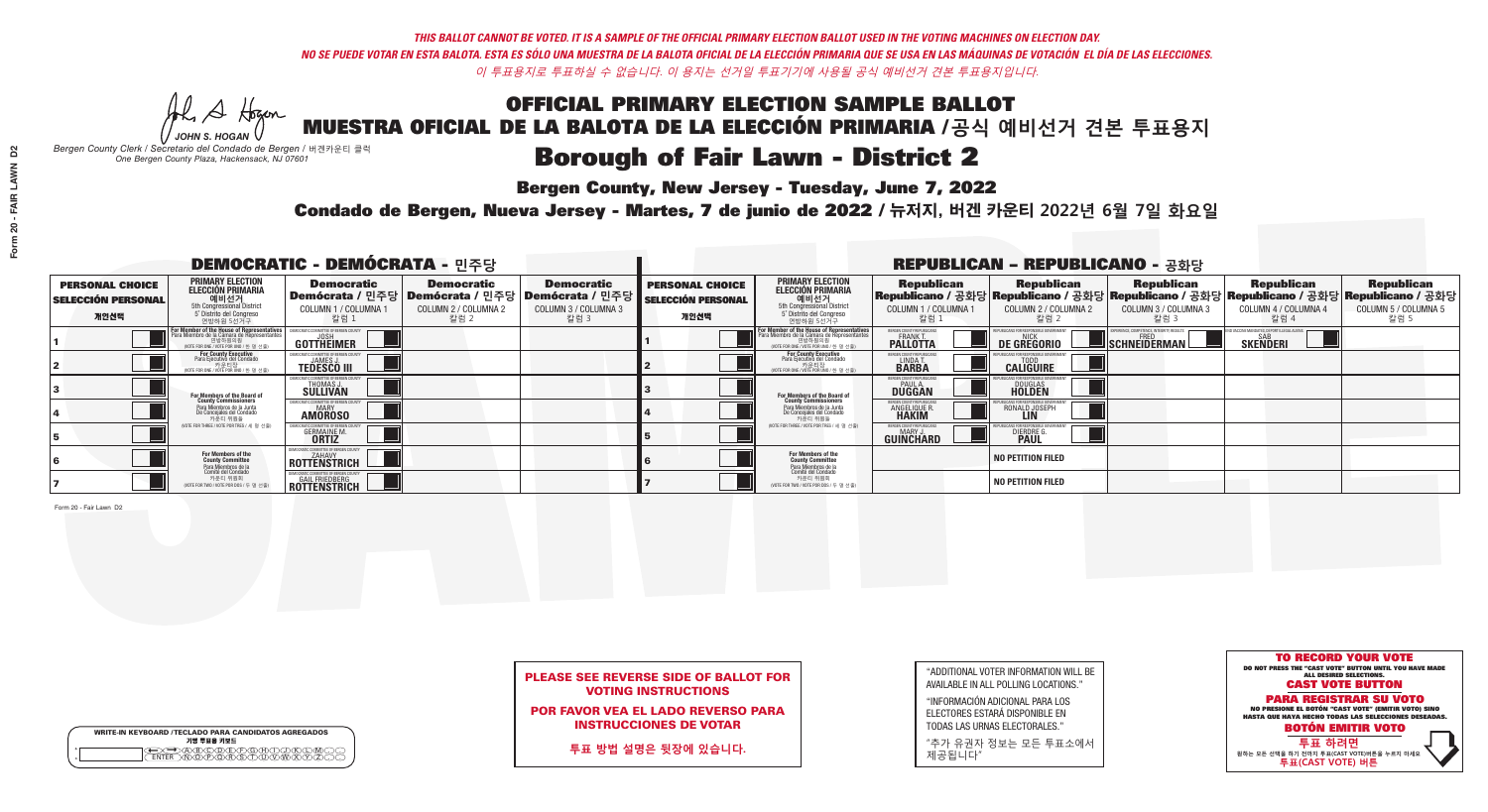He A Hogan *JOHN S. HOGAN*

| <b>WRITE-IN KEYBOARD /TECLADO PARA CANDIDATOS AGREGADOS</b><br>기명 투표용 키보드 |  |
|---------------------------------------------------------------------------|--|
| @®©®®®®®™©®<br>™®®®®®®™™®®<br><b>FNTFR</b>                                |  |

## **Borough of Fair Lawn - District 3**

**Bergen County, New Jersey - Tuesday, June 7, 2022** 

*Bergen County Clerk / Secretario del Condado de Bergen /* 버겐카운티 클럭 *One Bergen County Plaza, Hackensack, NJ 07601*



## PLEASE SEE REVERSE SIDE OF BALLOT FOR VOTING INSTRUCTIONS

POR FAVOR VEA EL LADO REVERSO PARA INSTRUCCIONES DE VOTAR

**투표 방법 설명은 뒷장에 있습니다.**

| "ADDITIONAL VOTER INFORMATION WILL BE |
|---------------------------------------|
| AVAILABLE IN ALL POLLING LOCATIONS."  |
|                                       |

"INFORMACIÓN ADICIONAL PARA LOS ELECTORES ESTARÁ DISPONIBLE EN TODAS LAS URNAS ELECTORALES."

"추가 유권자 정보는 모든 투표소에서 제공됩니다"

Condado de Bergen, Nueva Jersey - Martes, 7 de junio de 2022 / 뉴저지, 버겐 카운티 2022년 6월 7일 화요일 *One Bergen County Plaza, Hackensack, NJ 07601*

| <b>DEMOCRATIC - DEMÓCRATA - 민주당</b>                         |                                                                                                                                               |                                                                       |                                                   |                                                                                                      |                                                             |                                                                                                                                                |                                                             | <b>REPUBLICAN - REPUBLICANO - 공화당</b>              |                                                   |                                                                                                                                                |                                                   |
|-------------------------------------------------------------|-----------------------------------------------------------------------------------------------------------------------------------------------|-----------------------------------------------------------------------|---------------------------------------------------|------------------------------------------------------------------------------------------------------|-------------------------------------------------------------|------------------------------------------------------------------------------------------------------------------------------------------------|-------------------------------------------------------------|----------------------------------------------------|---------------------------------------------------|------------------------------------------------------------------------------------------------------------------------------------------------|---------------------------------------------------|
| <b>PERSONAL CHOICE</b><br><b>SELECCIÓN PERSONAL</b><br>개인선택 | <b>PRIMARY ELECTION</b><br>ELECCIÓN PRIMARIA<br>에비선거<br>5th Congressional District<br>5 <sup>*</sup> Distrito del Congreso<br>연방하원 5선거구       | <b>Democratic</b><br>COLUMN 1 / COLUMNA<br>칼럼 1                       | <b>Democratic</b><br>COLUMN 2 / COLUMNA 2<br>칼럼 2 | <b>Democratic</b><br>Demócrata / 민주당 Demócrata / 민주당 Demócrata / 민주당<br>COLUMN 3 / COLUMNA 3<br>칼럼 3 | <b>PERSONAL CHOICE</b><br><b>SELECCIÓN PERSONAL</b><br>개인선택 | <b>PRIMARY ELECTION</b><br><b>ELECCIÓN PRIMARIA</b><br>예비선거<br>5th Congressional District<br>5 <sup>*</sup> Distrito del Congreso<br>연방하원 5선거구 | <b>Republican</b><br>COLUMN 1 / COLUMNA 1<br>칼럼             | <b>Republican</b><br>COLUMN 2 / COLUMNA 2<br>-칼럼 2 | <b>Republican</b><br>COLUMN 3 / COLUMNA 3<br>칼럼 3 | <b>Republican</b><br>Republicano / 공화당 Republicano / 공화당 Republicano / 공화당 Republicano / 공화당 Republicano / 공화당<br>COLUMN 4 / COLUMNA 4<br>칼럼 4 | <b>Republican</b><br>COLUMN 5 / COLUMNA 5<br>칼럼 5 |
|                                                             | For Member of the House of Representatives<br>Para Miembro de la Cámara de Representantes<br>연방하원의원<br>(VOTE FOR ONE / VOTE POR UNO / 한 명 선출) | GOTTHEIMER                                                            |                                                   |                                                                                                      |                                                             | <b>For Member of the House of Representative</b><br>Para Miembro de la Cámara de Representante<br>NOTE FOR ONE / VOTE POR UNO / 한 명 선출         | ERGEN COUNTY REPUBLICAN<br><b>PALLOTTA</b>                  | DE GREGORIO                                        | SCHNEIDERMAN                                      | <b>SKENDERI</b>                                                                                                                                |                                                   |
|                                                             | For County Executive<br>Para Ejecutivo del Condado<br>VOTE FOR ONE / VOTE POR UNO / 한 명 선출)                                                   | <b>TEDESCO III</b>                                                    |                                                   |                                                                                                      |                                                             | For County Executive<br>Para Ejecutivo del Condado<br>WOTE FOR ONE / VOTE POR UNO / 한 명 선출)                                                    | BERGEN COUNTY REPUBLICAN<br>LINDA T.                        | <b>CALIGUIRE</b>                                   |                                                   |                                                                                                                                                |                                                   |
|                                                             | For Members of the Board of<br>County Commissioners                                                                                           | MOCRATIC COMMITTEE OF BERGEN (<br><b>THOMAS J.</b><br><b>SULLIVAN</b> |                                                   |                                                                                                      |                                                             | For Members of the Board of<br>County Commissioners                                                                                            | BERGEN COUNTY REPUBLICAN<br><b>PAUL A.</b><br><b>DUGGAN</b> | <b>DOUGLAS</b><br><b>HOLDEN</b>                    |                                                   |                                                                                                                                                |                                                   |
|                                                             | Para Miembros de la Junta<br>De Concejales del Condado<br>카운티 위원들                                                                             | <b>10CRATIC COMMITTEE OF BERGEN COUN</b><br><b>AMOROSO</b>            |                                                   |                                                                                                      |                                                             | Para Miembros de la Junta<br>De Concejales del Condado<br>카운티 위원들                                                                              | ERGEN COUNTY REPUBLICAN<br><b>ANGELIQUE R</b>               | RONALD JOSEPH<br><b>LIN</b>                        |                                                   |                                                                                                                                                |                                                   |
|                                                             | (VOTE FOR THREE / VOTE POR TRES / 세 명 선출)                                                                                                     | <b>GERMAINE M.</b>                                                    |                                                   |                                                                                                      |                                                             | (VOTE FOR THREE / VOTE POR TRES / 세 명 선출)                                                                                                      | BERGEN COUNTY REPUBLICAN<br>MARY J<br>GUINCHARD             | <b>DIERDRE</b>                                     |                                                   |                                                                                                                                                |                                                   |
|                                                             | For Members of the<br>County Committee<br>Para Miembros de la<br>Comité del Condado                                                           | NO PETITION FILED                                                     |                                                   |                                                                                                      |                                                             | For Members of the<br>County Committee                                                                                                         |                                                             | <b>KRAMER</b>                                      |                                                   |                                                                                                                                                |                                                   |
|                                                             | 카운티 위원회<br>NOTE FOR TWO / VOTE POR DOS / 두 명 선출)                                                                                              | <b>NO PETITION FILED</b>                                              |                                                   |                                                                                                      |                                                             | Para Miembros de la<br>Comité del Condado<br>카운티 위원회<br>NOTE FOR TWO / VOTE POR DOS / 두 명 선출)                                                  |                                                             | <b>NO PETITION FILED</b>                           |                                                   |                                                                                                                                                |                                                   |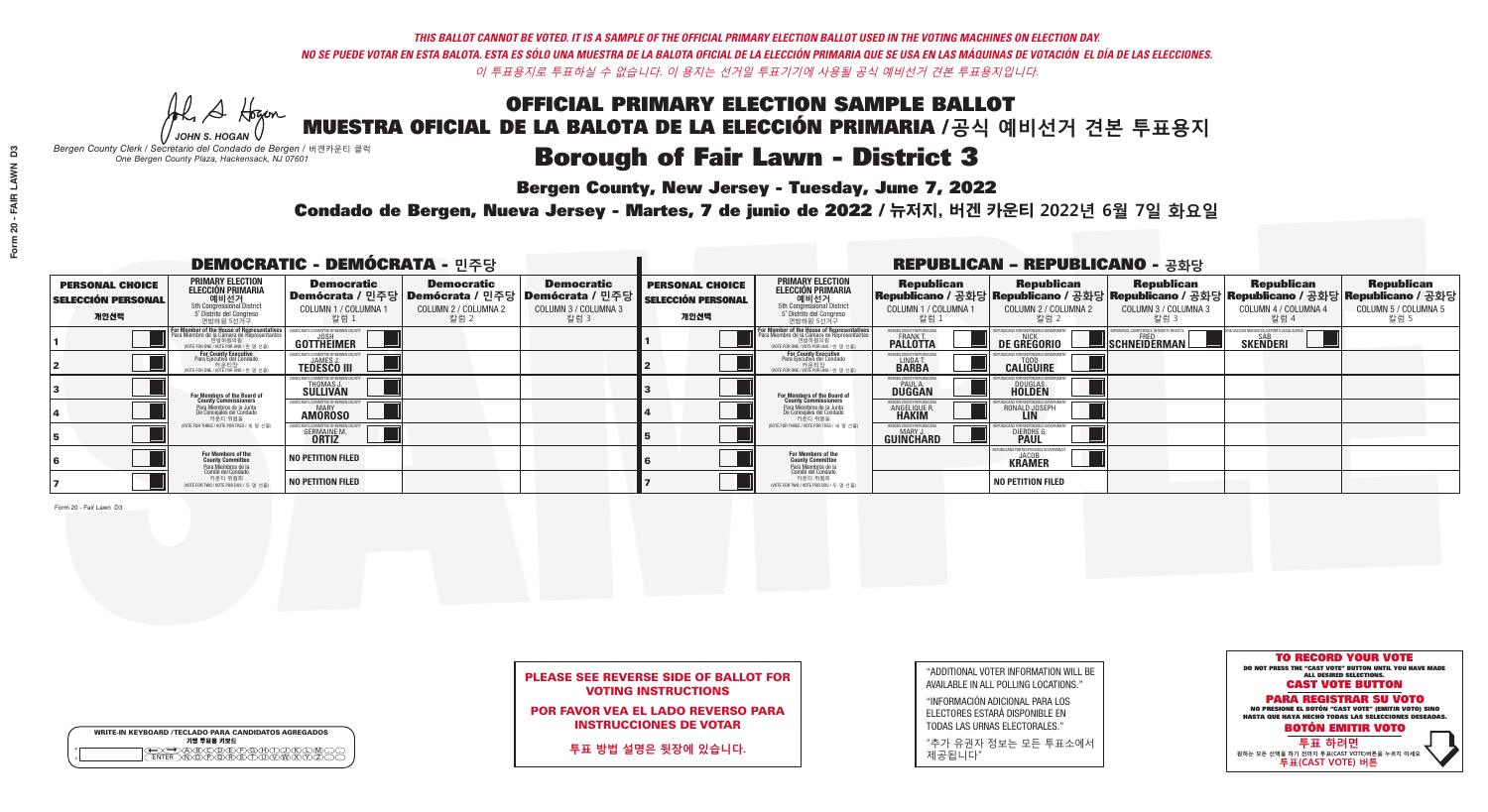He A Hogan *JOHN S. HOGAN*

|         | <b>WRITE-IN KEYBOARD /TECLADO PARA CANDIDATOS AGREGADOS</b><br>기명 투표용 키보드 |
|---------|---------------------------------------------------------------------------|
| $\circ$ | <u>سوپرهلالل ل</u>                                                        |

## **Borough of Fair Lawn - District 4**

**Bergen County, New Jersey - Tuesday, June 7, 2022** 

*Bergen County Clerk / Secretario del Condado de Bergen /* 버겐카운티 클럭 *One Bergen County Plaza, Hackensack, NJ 07601*



POR FAVOR VEA EL LADO REVERSO PARA INSTRUCCIONES DE VOTAR

**투표 방법 설명은 뒷장에 있습니다.**

"ADDITIONAL VOTER INFORMATION WILL BE AVAILABLE IN ALL POLLING LOCATIONS."

"INFORMACIÓN ADICIONAL PARA LOS ELECTORES ESTARÁ DISPONIBLE EN TODAS LAS URNAS ELECTORALES."

"추가 유권자 정보는 모든 투표소에서 제공됩니다"

Condado de Bergen, Nueva Jersey - Martes, 7 de junio de 2022 / 뉴저지, 버겐 카운티 2022년 6월 7일 화요일 *One Bergen County Plaza, Hackensack, NJ 07601*

| <b>DEMOCRATIC - DEMÓCRATA - 민주당</b>                         |                                                                                                                                               |                                                                  |                                                   |                                                                                                        |                                                             |                                                                                                                                                |                                                            | <b>REPUBLICAN - REPUBLICANO - 공화당</b>                      |                                                   |                                                                                                                                                |                                                   |
|-------------------------------------------------------------|-----------------------------------------------------------------------------------------------------------------------------------------------|------------------------------------------------------------------|---------------------------------------------------|--------------------------------------------------------------------------------------------------------|-------------------------------------------------------------|------------------------------------------------------------------------------------------------------------------------------------------------|------------------------------------------------------------|------------------------------------------------------------|---------------------------------------------------|------------------------------------------------------------------------------------------------------------------------------------------------|---------------------------------------------------|
| <b>PERSONAL CHOICE</b><br><b>SELECCIÓN PERSONAL</b><br>개인선택 | <b>PRIMARY ELECTION</b><br>ELECCIÓN PRIMARIA<br>에비선거<br>5th Congressional District<br>5 <sup>*</sup> Distrito del Congreso<br>연방하원 5선거구       | <b>Democratic</b><br>COLUMN 1 / COLUMNA<br>칼럼 1                  | <b>Democratic</b><br>COLUMN 2 / COLUMNA 2<br>칼럼 2 | <b>Democratic</b><br>Demócrata / 민주당 Demócrata / 민주당 Demócrata / 민주당  <br>COLUMN 3 / COLUMNA 3<br>칼럼 3 | <b>PERSONAL CHOICE</b><br><b>SELECCIÓN PERSONAL</b><br>개인선택 | <b>PRIMARY ELECTION</b><br><b>ELECCIÓN PRIMARIA</b><br>예비선거<br>5th Congressional District<br>5 <sup>*</sup> Distrito del Congreso<br>연방하원 5선거구 | <b>Republican</b><br>COLUMN 1 / COLUMNA 1<br>칼럼            | <b>Republican</b><br>COLUMN 2 / COLUMNA 2<br>-칼럼 2         | <b>Republican</b><br>COLUMN 3 / COLUMNA 3<br>칼럼 3 | <b>Republican</b><br>Republicano / 공화당 Republicano / 공화당 Republicano / 공화당 Republicano / 공화당 Republicano / 공화당<br>COLUMN 4 / COLUMNA 4<br>칼럼 4 | <b>Republican</b><br>COLUMN 5 / COLUMNA 5<br>칼럼 5 |
|                                                             | For Member of the House of Representatives<br>Para Miembro de la Cámara de Representantes<br>연방하원의원<br>(VOTE FOR ONE / VOTE POR UNO / 한 명 선출) | GOTTHEIMER                                                       |                                                   |                                                                                                        |                                                             | F <mark>or Member of the House of Representative</mark><br>Para Miembro de la Cámara de Representante:<br>NOTE FOR ONE / VOTE POR UNO / 한 명 선출 | BERGEN COUNTY REPUBLICANS<br>FRANK T.<br><b>PALLOTTA</b>   | DE GREGORIO                                                | SCHNEIDERMAN                                      | <b>SKENDERI</b>                                                                                                                                |                                                   |
|                                                             | For County Executive<br>Para Ejecutivo del Condado<br>, 카운티장<br>(VOTE FOR ONE / VOTE POR UNO / 한 명 선출)                                        | EMOCRATIC COMMITTEE OF BERGEN<br><b>TEDESCO III</b>              |                                                   |                                                                                                        |                                                             | For County Executive<br>Para Ejecutivo del Condado<br>7 카운티장<br>(VOTE FOR ONE / VOTE POR UNO / 한 명 선출)                                         | BERGEN COUNTY REPUBLICA<br>LINDA T.                        | <b>CALIGUIRE</b>                                           |                                                   |                                                                                                                                                |                                                   |
|                                                             | For Members of the Board of<br>County Commissioners                                                                                           | <b>THOMAS J.</b><br><b>SULLIVAN</b>                              |                                                   |                                                                                                        |                                                             | For Members of the Board of<br>County Commissioners                                                                                            | ERGEN COUNTY REPUBLICAN<br><b>PAUL A.</b><br><b>DUGGAN</b> | <b>DOUGLAS</b>                                             |                                                   |                                                                                                                                                |                                                   |
|                                                             | Para Miembros de la Junta<br>De Concejales del Condado<br>카운티 위원들                                                                             | ATIC COMMITTEE OF BERGEN COUN<br><b>MARY</b><br><b>AMOROSO</b>   |                                                   |                                                                                                        |                                                             | Para Miembros de la Junta<br>De Concejales del Condado<br>카운티 위원들                                                                              | ERGEN COUNTY REPUBLICAN<br>ANGELIQUE R                     | RONALD JOSEPH<br><b>LIN</b>                                |                                                   |                                                                                                                                                |                                                   |
|                                                             | NOTE FOR THREE / VOTE POR TRES / 세 명 선출)                                                                                                      | <b>GERMAINE M.</b><br><b>ORTIZ</b>                               |                                                   |                                                                                                        |                                                             | (VOTE FOR THREE / VOTE POR TRES / 세 명 선출)                                                                                                      | BERGEN COUNTY REPUBLICAN<br>MARY J.<br>GUINCHARD           | <b>DIERDRE</b>                                             |                                                   |                                                                                                                                                |                                                   |
|                                                             | For Members of the<br>County Committee                                                                                                        | OCRATIC COMMITTEE OF BERGEN (<br><b>ANDREA J.</b><br><b>PASS</b> |                                                   |                                                                                                        |                                                             | For Members of the<br>County Committee                                                                                                         |                                                            | UBLICANS FOR RESPONSIBLE GO<br><b>COSGROVE</b>             |                                                   |                                                                                                                                                |                                                   |
|                                                             | Para Miembros de la<br>Comité del Condado<br>카운티 위원회<br>(VOTE FOR TWO / VOTE POR DOS / 두 명 선출)                                                | CRATIC COMMITTEE OF BERGEN<br><b>LAUFER</b>                      |                                                   |                                                                                                        |                                                             | Para Miembros de la<br>Comité del Condado<br>카운티 위원회<br>(VOTE FOR TWO / VOTE POR DOS / 두 명 선출)                                                 |                                                            | PUBLICANS FOR RESPONSIBLE *<br>MARYANNE<br><b>CÖSGRÖVE</b> |                                                   |                                                                                                                                                |                                                   |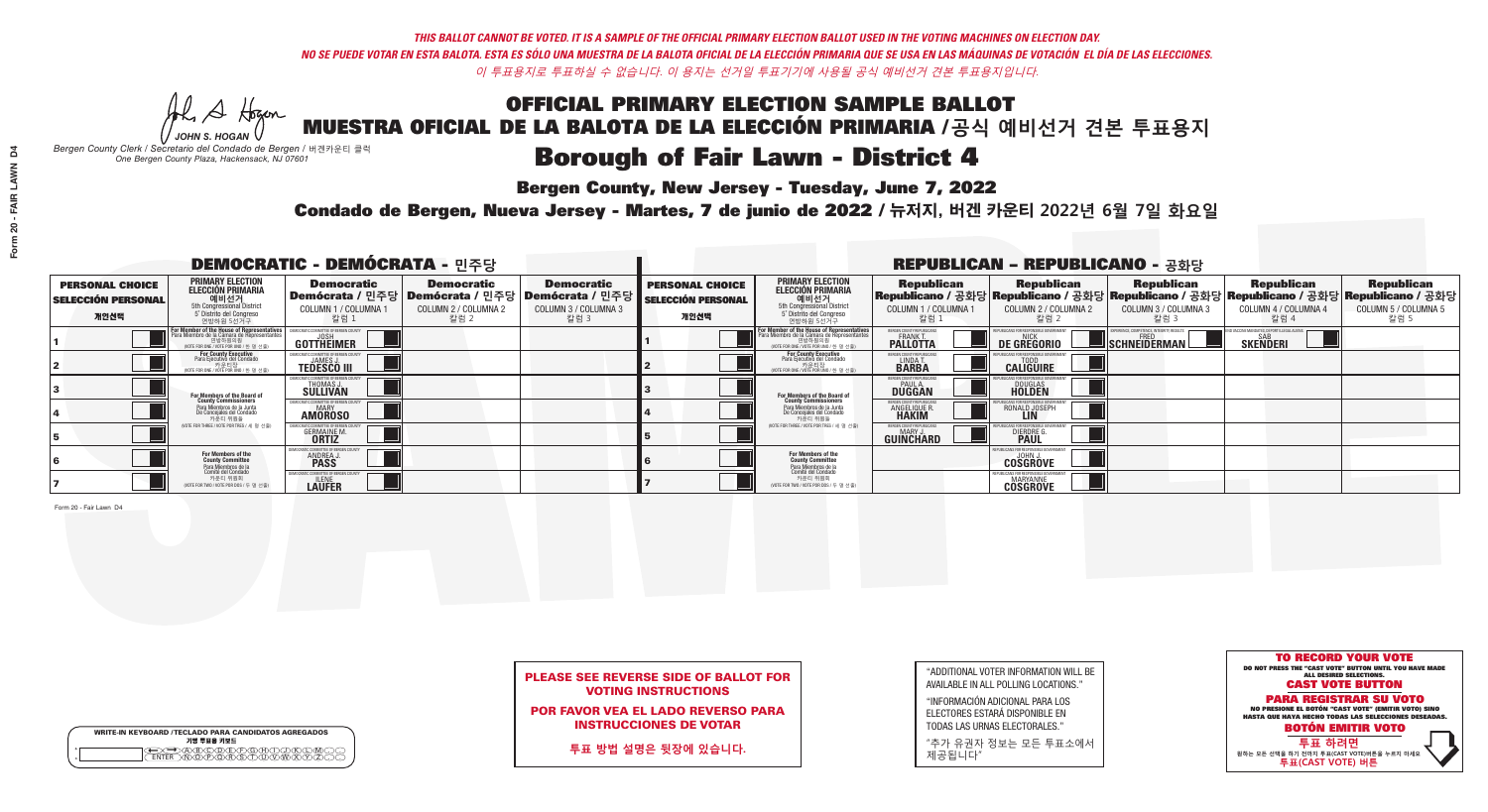He A Hogan *JOHN S. HOGAN*

| <b>WRITE-IN KEYBOARD /TECLADO PARA CANDIDATOS AGREGADOS</b><br>기명 투표용 키보드 |  |
|---------------------------------------------------------------------------|--|
| ∙AB©DEEOHOJ<br>∧NOPORSTUV™                                                |  |

## **Borough of Fair Lawn - District 5**

**Bergen County, New Jersey - Tuesday, June 7, 2022** 

*Bergen County Clerk / Secretario del Condado de Bergen /* 버겐카운티 클럭 *One Bergen County Plaza, Hackensack, NJ 07601*



## PLEASE SEE REVERSE SIDE OF BALLOT FOR VOTING INSTRUCTIONS

POR FAVOR VEA EL LADO REVERSO PARA INSTRUCCIONES DE VOTAR

**투표 방법 설명은 뒷장에 있습니다.**

"ADDITIONAL VOTER INFORMATION WILL BE AVAILABLE IN ALL POLLING LOCATIONS."

"INFORMACIÓN ADICIONAL PARA LOS ELECTORES ESTARÁ DISPONIBLE EN TODAS LAS URNAS ELECTORALES."

"추가 유권자 정보는 모든 투표소에서 제공됩니다"

Condado de Bergen, Nueva Jersey - Martes, 7 de junio de 2022 / 뉴저지, 버겐 카운티 2022년 6월 7일 화요일 *One Bergen County Plaza, Hackensack, NJ 07601*

|                                                             |                                                                                                                                               | <b>DEMOCRATIC - DEMÓCRATA - 민주당</b>                    |                                                   |                                                                                                        |                                                             |                                                                                                                                               |                                                         | <b>REPUBLICAN - REPUBLICANO - 공화당</b>                                                                                                             |                                                   |                                                   |                                                   |
|-------------------------------------------------------------|-----------------------------------------------------------------------------------------------------------------------------------------------|--------------------------------------------------------|---------------------------------------------------|--------------------------------------------------------------------------------------------------------|-------------------------------------------------------------|-----------------------------------------------------------------------------------------------------------------------------------------------|---------------------------------------------------------|---------------------------------------------------------------------------------------------------------------------------------------------------|---------------------------------------------------|---------------------------------------------------|---------------------------------------------------|
| <b>PERSONAL CHOICE</b><br><b>SELECCIÓN PERSONAL</b><br>개인선택 | PRIMARY ELECTION<br>연방하원 5선거구                                                                                                                 | <b>Democratic</b><br>COLUMN 1 / COLUMNA ·<br>칼럼 1      | <b>Democratic</b><br>COLUMN 2 / COLUMNA 2<br>칼럼 2 | <b>Democratic</b><br>│Demócrata / 민주당│Demócrata / 민주당│Demócrata / 민주당┃<br>COLUMN 3 / COLUMNA 3<br>칼럼 3 | <b>PERSONAL CHOICE</b><br><b>SELECCIÓN PERSONAL</b><br>개인선택 | <b>PRIMARY ELECTION</b><br><b>ELECCIÓN PRIMARIA</b><br>예비선거<br>5th Congressional District<br>5 Distrito del Congreso<br>연방하원 5선거구             | <b>Republican</b><br>COLUMN 1 / COLUMNA 1<br>칼럼         | <b>Republican</b><br> Republicano / 공화당 Republicano / 공화당 Republicano / 공화당 Republicano / 공화당 Republicano / 공화당 <br>COLUMN 2 / COLUMNA 2<br>-칼럼 2 | <b>Republican</b><br>COLUMN 3 / COLUMNA 3<br>칼럼 3 | <b>Republican</b><br>COLUMN 4 / COLUMNA 4<br>칼럼 4 | <b>Republican</b><br>COLUMN 5 / COLUMNA 5<br>칼럼 5 |
|                                                             | For Member of the House of Representatives<br>Para Miembro de la Cámara de Representantes<br>연방하원의원<br>(VOTE FOR ONE / VOTE POR UNO / 한 명 선출) | GOTTHEIMER                                             |                                                   |                                                                                                        |                                                             | For Member of the House of Representatives<br>Para Miembro de la Cámara de Representantes<br>연방하원의원<br>(VOTE FOR ONE / VOTE POR UNO / 한 명 선출) | BERGEN COUNTY REPUBLICAN<br><b>PALLOTTA</b>             | DE GREGORIO                                                                                                                                       | SCHNEIDERMAN                                      | <b>SKENDERI</b>                                   |                                                   |
|                                                             | For County Executive<br>Para Ejecutivo del Condado<br>VOTE FOR ONE / VOTË POR UNO / 한 명 선출)                                                   | <b>TEDESCO III</b>                                     |                                                   |                                                                                                        |                                                             | <b>For County Executive</b><br>Para Ejecutivo del Condado<br>7) 카운티장<br>(VOTE FOR ONE / VOTE POR UNO / 한 명 선출)                                | BERGEN COUNTY REPUBLICA<br>LINDA T.                     | <b>CALIGUIRE</b>                                                                                                                                  |                                                   |                                                   |                                                   |
|                                                             | For Members of the Board of<br>County Commissioners                                                                                           | OCRATIC COMMITTEE OF BERGEN C<br>THOMAS J.<br>SULLIVAN |                                                   |                                                                                                        |                                                             | For Members of the Board of<br>County Commissioners                                                                                           | <b>BERGEN COUNTY REPUBLICAN<br/>PAUL A.<br/>DUGGAN</b>  | <b>DOUGLAS</b>                                                                                                                                    |                                                   |                                                   |                                                   |
|                                                             | Para Miembros de la Junta<br>De Concejales del Condado<br>카운티 위원들                                                                             | CRATIC COMMITTEE OF BERGEN COUNT<br><b>AMOROSO</b>     |                                                   |                                                                                                        |                                                             | Para Miembros de la Junta<br>De Concejales del Condado<br>카운티 위원들                                                                             | ERGEN COUNTY REPUBLICAN<br>ANGELIQUE R.<br><b>HAKIM</b> | RONALD JOSEPH                                                                                                                                     |                                                   |                                                   |                                                   |
|                                                             | (VOTE FOR THREE / VOTE POR TRES / 세 명 선출)                                                                                                     | <b>GERMAINE M.</b><br><b>ORTIZ</b>                     |                                                   |                                                                                                        |                                                             | (VOTE FOR THREE / VOTE POR TRES / 세 명 선출)                                                                                                     | ERGEN COUNTY REPUBLICAN<br><b>GUINCHARD</b>             | <b>DIERDRE</b>                                                                                                                                    |                                                   |                                                   |                                                   |
|                                                             | For Members of the<br>County Committee                                                                                                        | DCRATIC COMMITTEE OF BERGEN<br>WILLIAM PATRICK         |                                                   |                                                                                                        |                                                             | For Members of the<br>County Committee                                                                                                        |                                                         | FOR RESPONSIBLE<br><b>RICHARD</b><br><b>SEIBEL</b>                                                                                                |                                                   |                                                   |                                                   |
|                                                             | <sup>p</sup> ara Miembros de la<br>Comité del Condado<br>카운티 위원회<br>(VOTE FOR TWO / VOTE POR DOS / 두 명 선출)                                    | LARISA MENDEZ                                          |                                                   |                                                                                                        |                                                             | Para Miembros de la<br>Comité del Condado<br>카운티 위원회<br>VOTE FOR TWO / VOTE POR DOS / 두 명 선출)                                                 |                                                         | <b>MICHELE</b><br><b>SEIBEL</b>                                                                                                                   |                                                   |                                                   |                                                   |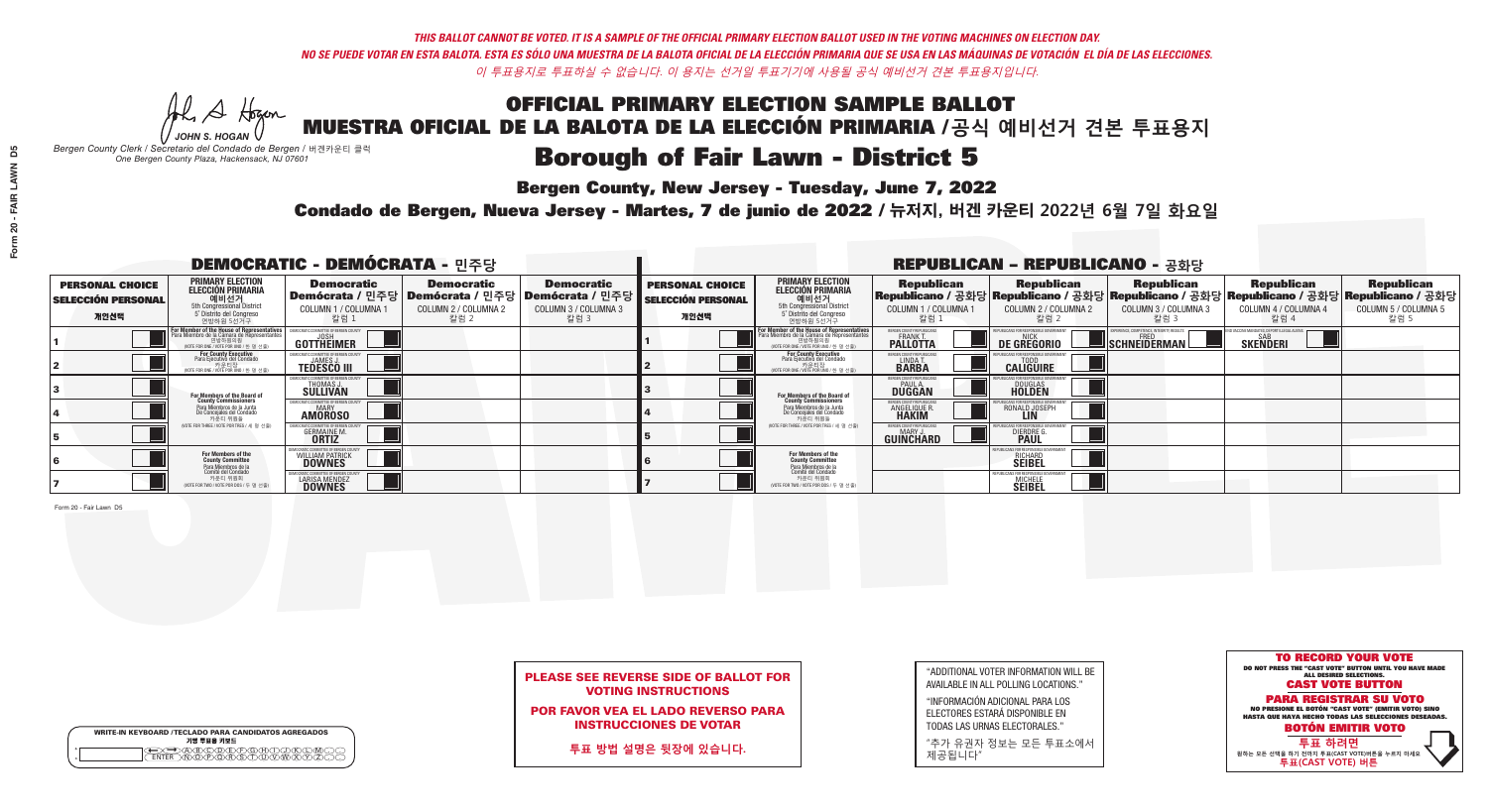He A Hogan *JOHN S. HOGAN*

# **Borough of Fair Lawn - District 6**

**Bergen County, New Jersey - Tuesday, June 7, 2022** 

*Bergen County Clerk / Secretario del Condado de Bergen /* 버겐카운티 클럭 *One Bergen County Plaza, Hackensack, NJ 07601*



## PLEASE SEE REVERSE SIDE OF BALLOT FOR VOTING INSTRUCTIONS

POR FAVOR VEA EL LADO REVERSO PARA INSTRUCCIONES DE VOTAR

**투표 방법 설명은 뒷장에 있습니다.**

WRITE-IN KEYBOARD /TECLADO PARA CANDIDATOS AGREGADOS<br>기명 투표용 키보드  $\bigoplus \bigoplus \mathbb{A} \oplus \mathbb{C} \oplus \mathbb{C} \oplus \mathbb{C} \oplus \mathbb{C} \oplus \mathbb{C} \cup \mathbb{W} \oplus \mathbb{Z} \oplus \mathbb{Z} \oplus \mathbb{C}$ 

| "ADDITIONAL VOTER INFORMATION WILL BE |
|---------------------------------------|
| AVAILABLE IN ALL POLLING LOCATIONS."  |
|                                       |

"INFORMACIÓN ADICIONAL PARA LOS ELECTORES ESTARÁ DISPONIBLE EN TODAS LAS URNAS ELECTORALES."

"추가 유권자 정보는 모든 투표소에서 제공됩니다"

Condado de Bergen, Nueva Jersey - Martes, 7 de junio de 2022 / 뉴저지, 버겐 카운티 2022년 6월 7일 화요일 *One Bergen County Plaza, Hackensack, NJ 07601*

| <b>DEMOCRATIC - DEMÓCRATA - 민주당</b>                         |                                                                                                                                               |                                                         |                                                                                          |                                                                      | <b>REPUBLICAN - REPUBLICANO - 공화당</b>                       |                                                                                                                                         |                                                        |                                                    |                                                   |                                                                                                                                                  |                                                   |
|-------------------------------------------------------------|-----------------------------------------------------------------------------------------------------------------------------------------------|---------------------------------------------------------|------------------------------------------------------------------------------------------|----------------------------------------------------------------------|-------------------------------------------------------------|-----------------------------------------------------------------------------------------------------------------------------------------|--------------------------------------------------------|----------------------------------------------------|---------------------------------------------------|--------------------------------------------------------------------------------------------------------------------------------------------------|---------------------------------------------------|
| <b>PERSONAL CHOICE</b><br><b>SELECCIÓN PERSONAL</b><br>개인선택 | PRIMARY ELECTION<br>ELECCIÓN PRIMARIA<br>에비선거<br>5th Congressional District<br>5 <sup>*</sup> Distrito del Congreso<br>연방하원 5선거구              | <b>Democratic</b><br>COLUMN 1 / COLUMNA<br>칼럼 1         | <b>Democratic</b><br>Demócrata / 민주당   Demócrata / 민주당  <br>COLUMN 2 / COLUMNA 2<br>칼럼 2 | <b>Democratic</b><br>Demócrata / 민주당<br>COLUMN 3 / COLUMNA 3<br>칼럼 3 | <b>PERSONAL CHOICE</b><br><b>SELECCIÓN PERSONAL</b><br>개인선택 | <b>PRIMARY ELECTION</b><br><b>ELECCIÓN PRIMARIA</b><br>예비선거<br>5th Congressional District<br>5 Distrito del Congreso<br>연방하원 5선거구       | <b>Republican</b><br>COLUMN 1 / COLUMNA 1<br>칼럼        | <b>Republican</b><br>COLUMN 2 / COLUMNA 2<br>-칼럼 2 | <b>Republican</b><br>COLUMN 3 / COLUMNA 3<br>칼럼 3 | <b>Republican</b><br> Republicano / 공화당 Republicano / 공화당 Republicano / 공화당 Republicano / 공화당 Republicano / 공화당 <br>COLUMN 4 / COLUMNA 4<br>칼럼 4 | <b>Republican</b><br>COLUMN 5 / COLUMNA 5<br>칼럼 5 |
|                                                             | For Member of the House of Representatives<br>Para Miembro de la Cámara de Representantes<br>연방하원의원<br>(VOTE FOR ONE / VOTE POR UNO / 한 명 선출) | GOTTHEIMER                                              |                                                                                          |                                                                      |                                                             | <b>For Member of the House of Representative</b><br>Para Miembro de la Cámara de Representante<br>(VOTE FOR ONE / VOTE POR UNO / 한 명 선출 | ERGEN COUNTY REPUBLICAN<br><b>PALLOTTA</b>             | DE GREGORIO                                        | SCHNEIDERMAN                                      | <b>SKENDERI</b>                                                                                                                                  |                                                   |
|                                                             | For County Executive<br>Para Ejecutivo del Condado<br>/OTE FOR ONE / VOTE POR UNO / 한 명 선출)                                                   | <b>TEDESCO III</b>                                      |                                                                                          |                                                                      |                                                             | <b>For County Executive</b><br>Para Ejecutivo del Condado<br>7) 카운티장<br>(VOTE FOR ONE / VOTE POR UNO / 한 명 선출)                          | BERGEN COUNTY REPUBLICAN<br>LINDA T.                   | <b>CALIGUIRE</b>                                   |                                                   |                                                                                                                                                  |                                                   |
|                                                             | For Members of the Board of<br>County Commissioners                                                                                           | MOCRATIC COMMITTEE OF BERGEN (<br>THOMAS J.<br>SULLIVAN |                                                                                          |                                                                      |                                                             | <b>For Members of the Board of County Commissioners</b>                                                                                 | <b>SERGEN COUNTY REPUBLICAN<br/>PAUL A.<br/>DUGGAN</b> | <b>DOUGLAS</b>                                     |                                                   |                                                                                                                                                  |                                                   |
|                                                             | Para Miembros de la Junta<br>De Concejales del Condado<br>카운티 위원들                                                                             | ATIC COMMITTEE OF BERGEN CO<br><b>AMOROSO</b>           |                                                                                          |                                                                      |                                                             | Para Miembros de la Junta<br>De Concejales del Condado<br>카운티 위원들                                                                       | 'ERGEN COUNTY REPUBLICAN<br>ANGELIQUE R                | RONALD JOSEPH                                      |                                                   |                                                                                                                                                  |                                                   |
|                                                             | (VOTE FOR THREE / VOTE POR TRES / 세 명 선출)                                                                                                     | <b>GERMAINE M.</b><br><b>ORTIZ</b>                      |                                                                                          |                                                                      |                                                             | (VOTE FOR THREE / VOTE POR TRES / 세 명 선출)                                                                                               | ERGEN COUNTY REPUBLICAN<br>MARY J.<br>GUINCHARD        | <b>DIERDRE</b>                                     |                                                   |                                                                                                                                                  |                                                   |
|                                                             | For Members of the<br>County Committee<br>Para Miembros de la<br>Comité del Condado                                                           | NO PETITION FILED                                       |                                                                                          |                                                                      |                                                             | <b>For Members of the<br/>County Committee</b>                                                                                          |                                                        | ICANS FOR RESPONSIBLE G<br>DAVENDRA<br>GÖSWAMI     |                                                   |                                                                                                                                                  |                                                   |
|                                                             | 카운티 위원회<br>NOTE FOR TWO / VOTE POR DOS / 두 명 선출)                                                                                              | <b>NO PETITION FILED</b>                                |                                                                                          |                                                                      |                                                             | Para Miembros de la<br>Comité del Condado<br>카운티 위원회<br>NOTE FOR TWO / VOTE POR DOS / 두 명 선출)                                           |                                                        | <b>NO PETITION FILED</b>                           |                                                   |                                                                                                                                                  |                                                   |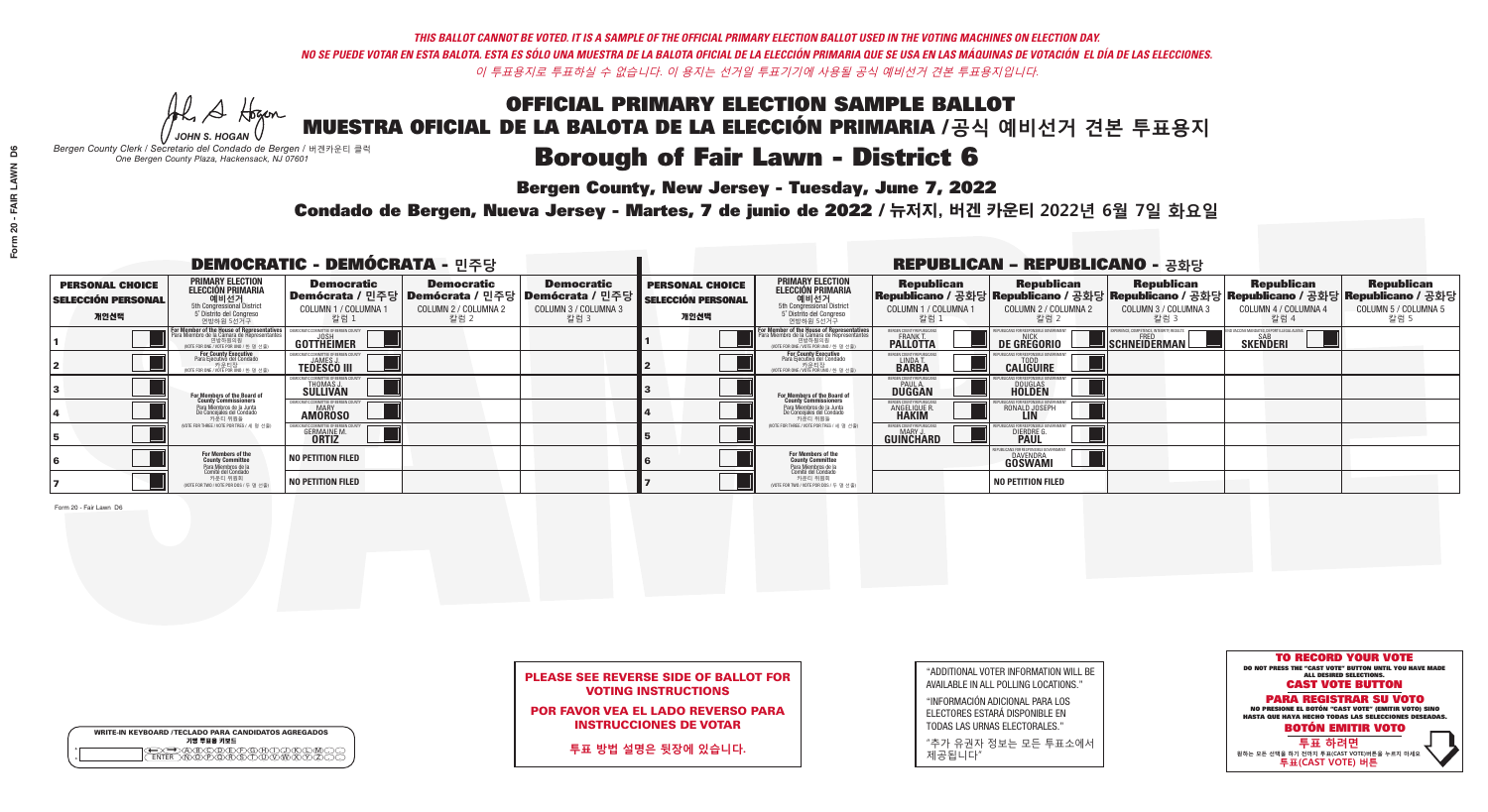He A Hogan *JOHN S. HOGAN*

# Borough of Fair Lawn - District 7

**Bergen County, New Jersey - Tuesday, June 7, 2022** 

*Bergen County Clerk / Secretario del Condado de Bergen /* 버겐카운티 클럭 *One Bergen County Plaza, Hackensack, NJ 07601*



## PLEASE SEE REVERSE SIDE OF BALLOT FOR VOTING INSTRUCTIONS

POR FAVOR VEA EL LADO REVERSO PARA INSTRUCCIONES DE VOTAR

**투표 방법 설명은 뒷장에 있습니다.**

WRITE-IN KEYBOARD /TECLADO PARA CANDIDATOS AGREGADOS<br>기명 투표용 키보드  $\bigoplus \bigoplus \mathbb{A} \oplus \mathbb{C} \oplus \mathbb{C} \oplus \mathbb{C} \oplus \mathbb{C} \oplus \mathbb{C} \cup \mathbb{W} \oplus \mathbb{Z} \oplus \mathbb{Z} \oplus \mathbb{C}$ 

| "ADDITIONAL VOTER INFORMATION WILL BE |
|---------------------------------------|
| AVAILABLE IN ALL POLLING LOCATIONS."  |
|                                       |

"INFORMACIÓN ADICIONAL PARA LOS ELECTORES ESTARÁ DISPONIBLE EN TODAS LAS URNAS ELECTORALES."

"추가 유권자 정보는 모든 투표소에서 제공됩니다"

Condado de Bergen, Nueva Jersey - Martes, 7 de junio de 2022 / 뉴저지, 버겐 카운티 2022년 6월 7일 화요일 *One Bergen County Plaza, Hackensack, NJ 07601*

| <b>DEMOCRATIC - DEMÓCRATA - 민주당</b>                         |                                                                                                                                               |                                                         |                                                                                          |                                                                      | <b>REPUBLICAN - REPUBLICANO - 공화당</b>                       |                                                                                                                                         |                                                        |                                                    |                                                   |                                                                                                                                                  |                                                   |
|-------------------------------------------------------------|-----------------------------------------------------------------------------------------------------------------------------------------------|---------------------------------------------------------|------------------------------------------------------------------------------------------|----------------------------------------------------------------------|-------------------------------------------------------------|-----------------------------------------------------------------------------------------------------------------------------------------|--------------------------------------------------------|----------------------------------------------------|---------------------------------------------------|--------------------------------------------------------------------------------------------------------------------------------------------------|---------------------------------------------------|
| <b>PERSONAL CHOICE</b><br><b>SELECCIÓN PERSONAL</b><br>개인선택 | PRIMARY ELECTION<br>ELECCIÓN PRIMARIA<br>에비선거<br>5th Congressional District<br>5 <sup>*</sup> Distrito del Congreso<br>연방하원 5선거구              | <b>Democratic</b><br>COLUMN 1 / COLUMNA<br>칼럼 1         | <b>Democratic</b><br>Demócrata / 민주당   Demócrata / 민주당  <br>COLUMN 2 / COLUMNA 2<br>칼럼 2 | <b>Democratic</b><br>Demócrata / 민주당<br>COLUMN 3 / COLUMNA 3<br>칼럼 3 | <b>PERSONAL CHOICE</b><br><b>SELECCIÓN PERSONAL</b><br>개인선택 | <b>PRIMARY ELECTION</b><br><b>ELECCIÓN PRIMARIA</b><br>예비선거<br>5th Congressional District<br>5 Distrito del Congreso<br>연방하원 5선거구       | <b>Republican</b><br>COLUMN 1 / COLUMNA 1<br>칼럼        | <b>Republican</b><br>COLUMN 2 / COLUMNA 2<br>-칼럼 2 | <b>Republican</b><br>COLUMN 3 / COLUMNA 3<br>칼럼 3 | <b>Republican</b><br> Republicano / 공화당 Republicano / 공화당 Republicano / 공화당 Republicano / 공화당 Republicano / 공화당 <br>COLUMN 4 / COLUMNA 4<br>칼럼 4 | <b>Republican</b><br>COLUMN 5 / COLUMNA 5<br>칼럼 5 |
|                                                             | For Member of the House of Representatives<br>Para Miembro de la Cámara de Representantes<br>연방하원의원<br>(VOTE FOR ONE / VOTE POR UNO / 한 명 선출) | GOTTHEIMER                                              |                                                                                          |                                                                      |                                                             | <b>For Member of the House of Representative</b><br>Para Miembro de la Cámara de Representante<br>(VOTE FOR ONE / VOTE POR UNO / 한 명 선출 | ERGEN COUNTY REPUBLICAN<br><b>PALLOTTA</b>             | DE GREGORIO                                        | SCHNEIDERMAN                                      | <b>SKENDERI</b>                                                                                                                                  |                                                   |
|                                                             | For County Executive<br>Para Ejecutivo del Condado<br>/OTE FOR ONE / VOTE POR UNO / 한 명 선출)                                                   | <b>TEDESCO III</b>                                      |                                                                                          |                                                                      |                                                             | <b>For County Executive</b><br>Para Ejecutivo del Condado<br>7) 카운티장<br>(VOTE FOR ONE / VOTE POR UNO / 한 명 선출)                          | BERGEN COUNTY REPUBLICAN<br>LINDA T.                   | <b>CALIGUIRE</b>                                   |                                                   |                                                                                                                                                  |                                                   |
|                                                             | For Members of the Board of<br>County Commissioners                                                                                           | MOCRATIC COMMITTEE OF BERGEN (<br>THOMAS J.<br>SULLIVAN |                                                                                          |                                                                      |                                                             | <b>For Members of the Board of County Commissioners</b>                                                                                 | <b>SERGEN COUNTY REPUBLICAN<br/>PAUL A.<br/>DUGGAN</b> | <b>DOUGLAS</b>                                     |                                                   |                                                                                                                                                  |                                                   |
|                                                             | Para Miembros de la Junta<br>De Concejales del Condado<br>카운티 위원들                                                                             | ATIC COMMITTEE OF BERGEN CO<br><b>AMOROSO</b>           |                                                                                          |                                                                      |                                                             | Para Miembros de la Junta<br>De Concejales del Condado<br>카운티 위원들                                                                       | 'ERGEN COUNTY REPUBLICAN<br>ANGELIQUE R                | RONALD JOSEPH                                      |                                                   |                                                                                                                                                  |                                                   |
|                                                             | (VOTE FOR THREE / VOTE POR TRES / 세 명 선출)                                                                                                     | <b>GERMAINE M.</b><br><b>ORTIZ</b>                      |                                                                                          |                                                                      |                                                             | (VOTE FOR THREE / VOTE POR TRES / 세 명 선출)                                                                                               | ERGEN COUNTY REPUBLICAN<br>MARY J<br>GUINCHARD         | <b>DIERDRE</b>                                     |                                                   |                                                                                                                                                  |                                                   |
|                                                             | For Members of the<br>County Committee<br>Para Miembros de la<br>Comité del Condado                                                           | NO PETITION FILED                                       |                                                                                          |                                                                      |                                                             | <b>For Members of the<br/>County Committee</b>                                                                                          |                                                        | <b>MYRNA</b><br><b>BECK</b>                        |                                                   |                                                                                                                                                  |                                                   |
|                                                             | 카운티 위원회<br>NOTE FOR TWO / VOTE POR DOS / 두 명 선출)                                                                                              | <b>NO PETITION FILED</b>                                |                                                                                          |                                                                      |                                                             | Para Miembros de la<br>Comité del Condado<br>카운티 위원회<br>NOTE FOR TWO / VOTE POR DOS / 두 명 선출)                                           |                                                        | <b>NO PETITION FILED</b>                           |                                                   |                                                                                                                                                  |                                                   |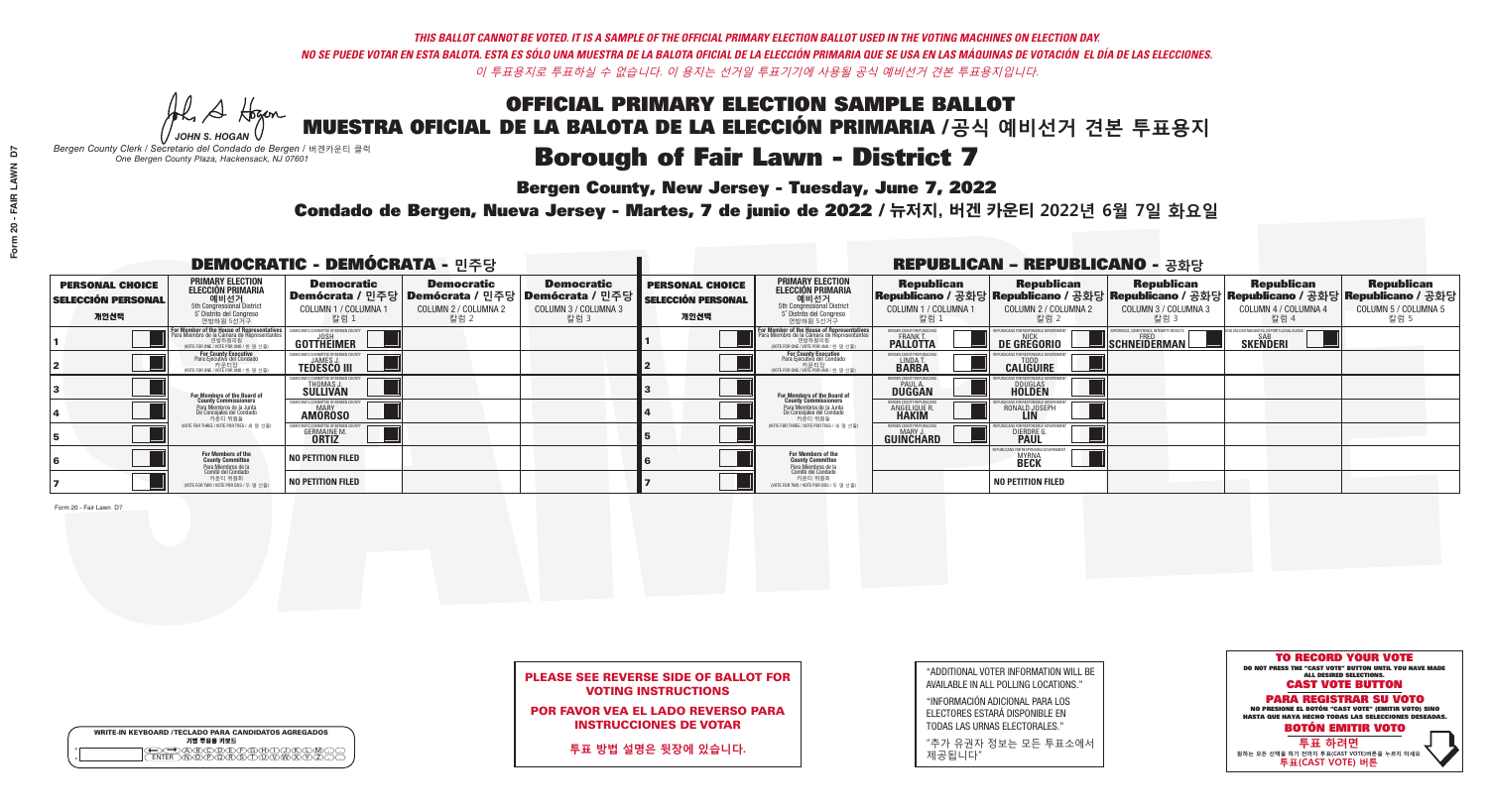He A Hogan *JOHN S. HOGAN*

|         | <b>WRITE-IN KEYBOARD /TECLADO PARA CANDIDATOS AGREGADOS</b><br>기명 투표용 키보드 |
|---------|---------------------------------------------------------------------------|
| $\circ$ | <u>سوپرهلالل ل</u>                                                        |

## Borough of Fair Lawn - District 8

**Bergen County, New Jersey - Tuesday, June 7, 2022** 

*Bergen County Clerk / Secretario del Condado de Bergen /* 버겐카운티 클럭 *One Bergen County Plaza, Hackensack, NJ 07601*



POR FAVOR VEA EL LADO REVERSO PARA INSTRUCCIONES DE VOTAR

**투표 방법 설명은 뒷장에 있습니다.**

"ADDITIONAL VOTER INFORMATION WILL BE AVAILABLE IN ALL POLLING LOCATIONS."

"INFORMACIÓN ADICIONAL PARA LOS ELECTORES ESTARÁ DISPONIBLE EN TODAS LAS URNAS ELECTORALES."

"추가 유권자 정보는 모든 투표소에서 제공됩니다"

Condado de Bergen, Nueva Jersey - Martes, 7 de junio de 2022 / 뉴저지, 버겐 카운티 2022년 6월 7일 화요일 *One Bergen County Plaza, Hackensack, NJ 07601*

| <b>DEMOCRATIC - DEMÓCRATA - 민주당</b>                         |                                                                                                                                               |                                                         |                                                                                          |                                                                      |                                                             |                                                                                                                                         |                                                        | <b>REPUBLICAN - REPUBLICANO - 공화당</b>              |                                                   |                                                                                                                                                  |                                                   |
|-------------------------------------------------------------|-----------------------------------------------------------------------------------------------------------------------------------------------|---------------------------------------------------------|------------------------------------------------------------------------------------------|----------------------------------------------------------------------|-------------------------------------------------------------|-----------------------------------------------------------------------------------------------------------------------------------------|--------------------------------------------------------|----------------------------------------------------|---------------------------------------------------|--------------------------------------------------------------------------------------------------------------------------------------------------|---------------------------------------------------|
| <b>PERSONAL CHOICE</b><br><b>SELECCIÓN PERSONAL</b><br>개인선택 | PRIMARY ELECTION<br>ELECCIÓN PRIMARIA<br>에비선거<br>5th Congressional District<br>5 <sup>*</sup> Distrito del Congreso<br>연방하원 5선거구              | <b>Democratic</b><br>COLUMN 1 / COLUMNA<br>칼럼 1         | <b>Democratic</b><br>Demócrata / 민주당   Demócrata / 민주당  <br>COLUMN 2 / COLUMNA 2<br>칼럼 2 | <b>Democratic</b><br>Demócrata / 민주당<br>COLUMN 3 / COLUMNA 3<br>칼럼 3 | <b>PERSONAL CHOICE</b><br><b>SELECCIÓN PERSONAL</b><br>개인선택 | <b>PRIMARY ELECTION</b><br><b>ELECCIÓN PRIMARIA</b><br>예비선거<br>5th Congressional District<br>5 Distrito del Congreso<br>연방하원 5선거구       | <b>Republican</b><br>COLUMN 1 / COLUMNA 1<br>칼럼        | <b>Republican</b><br>COLUMN 2 / COLUMNA 2<br>-칼럼 2 | <b>Republican</b><br>COLUMN 3 / COLUMNA 3<br>칼럼 3 | <b>Republican</b><br> Republicano / 공화당 Republicano / 공화당 Republicano / 공화당 Republicano / 공화당 Republicano / 공화당 <br>COLUMN 4 / COLUMNA 4<br>칼럼 4 | <b>Republican</b><br>COLUMN 5 / COLUMNA 5<br>칼럼 5 |
|                                                             | For Member of the House of Representatives<br>Para Miembro de la Cámara de Representantes<br>연방하원의원<br>(VOTE FOR ONE / VOTE POR UNO / 한 명 선출) | GOTTHEIMER                                              |                                                                                          |                                                                      |                                                             | <b>For Member of the House of Representative</b><br>Para Miembro de la Cámara de Representante<br>(VOTE FOR ONE / VOTE POR UNO / 한 명 선출 | ERGEN COUNTY REPUBLICAN<br><b>PALLOTTA</b>             | DE GREGORIO                                        | SCHNEIDERMAN                                      | <b>SKENDERI</b>                                                                                                                                  |                                                   |
|                                                             | For County Executive<br>Para Ejecutivo del Condado<br>/OTE FOR ONE / VOTE POR UNO / 한 명 선출)                                                   | <b>TEDESCO III</b>                                      |                                                                                          |                                                                      |                                                             | <b>For County Executive</b><br>Para Ejecutivo del Condado<br>7) 카운티장<br>(VOTE FOR ONE / VOTE POR UNO / 한 명 선출)                          | BERGEN COUNTY REPUBLICAN<br>LINDA T.                   | <b>CALIGUIRE</b>                                   |                                                   |                                                                                                                                                  |                                                   |
|                                                             | For Members of the Board of<br>County Commissioners                                                                                           | MOCRATIC COMMITTEE OF BERGEN (<br>THOMAS J.<br>SULLIVAN |                                                                                          |                                                                      |                                                             | <b>For Members of the Board of County Commissioners</b>                                                                                 | <b>SERGEN COUNTY REPUBLICAN<br/>PAUL A.<br/>DUGGAN</b> | <b>DOUGLAS</b>                                     |                                                   |                                                                                                                                                  |                                                   |
|                                                             | Para Miembros de la Junta<br>De Concejales del Condado<br>카우티 위원들                                                                             | ATIC COMMITTEE OF BERGEN CO<br><b>AMOROSO</b>           |                                                                                          |                                                                      |                                                             | Para Miembros de la Junta<br>De Concejales del Condado<br>카운티 위원들                                                                       | <b>'ERGEN COUNTY REPUBLICAN</b><br>ANGELIQUE R         | RONALD JOSEPH                                      |                                                   |                                                                                                                                                  |                                                   |
|                                                             | (VOTE FOR THREE / VOTE POR TRES / 세 명 선출)                                                                                                     | <b>GERMAINE M.</b><br><b>ORTIZ</b>                      |                                                                                          |                                                                      |                                                             | (VOTE FOR THREE / VOTE POR TRES / 세 명 선출)                                                                                               | ERGEN COUNTY REPUBLICAN<br>MARY J<br>GUINCHARD         | <b>DIERDRE</b>                                     |                                                   |                                                                                                                                                  |                                                   |
|                                                             | For Members of the<br>County Committee<br>Para Miembros de la                                                                                 | CRATIC COMMITTEE OF BERGEN C<br>CASEY<br><b>TRIMBLE</b> |                                                                                          |                                                                      |                                                             | <b>For Members of the<br/>County Committee</b>                                                                                          |                                                        | UBI ICANS FOR RESPONSIBI F<br><b>JOHNE</b>         |                                                   |                                                                                                                                                  |                                                   |
|                                                             | Comité del Condado<br>카운티 위원회<br>(VOTE FOR TWO / VOTE POR DOS / 두 명 선출)                                                                       | MADELINE JOY                                            |                                                                                          |                                                                      |                                                             | Para Miembros de la<br>Comité del Condado<br>카운티 위원회<br>NOTE FOR TWO / VOTE POR DOS / 두 명 선출)                                           |                                                        | <b>JENNIFER A</b>                                  |                                                   |                                                                                                                                                  |                                                   |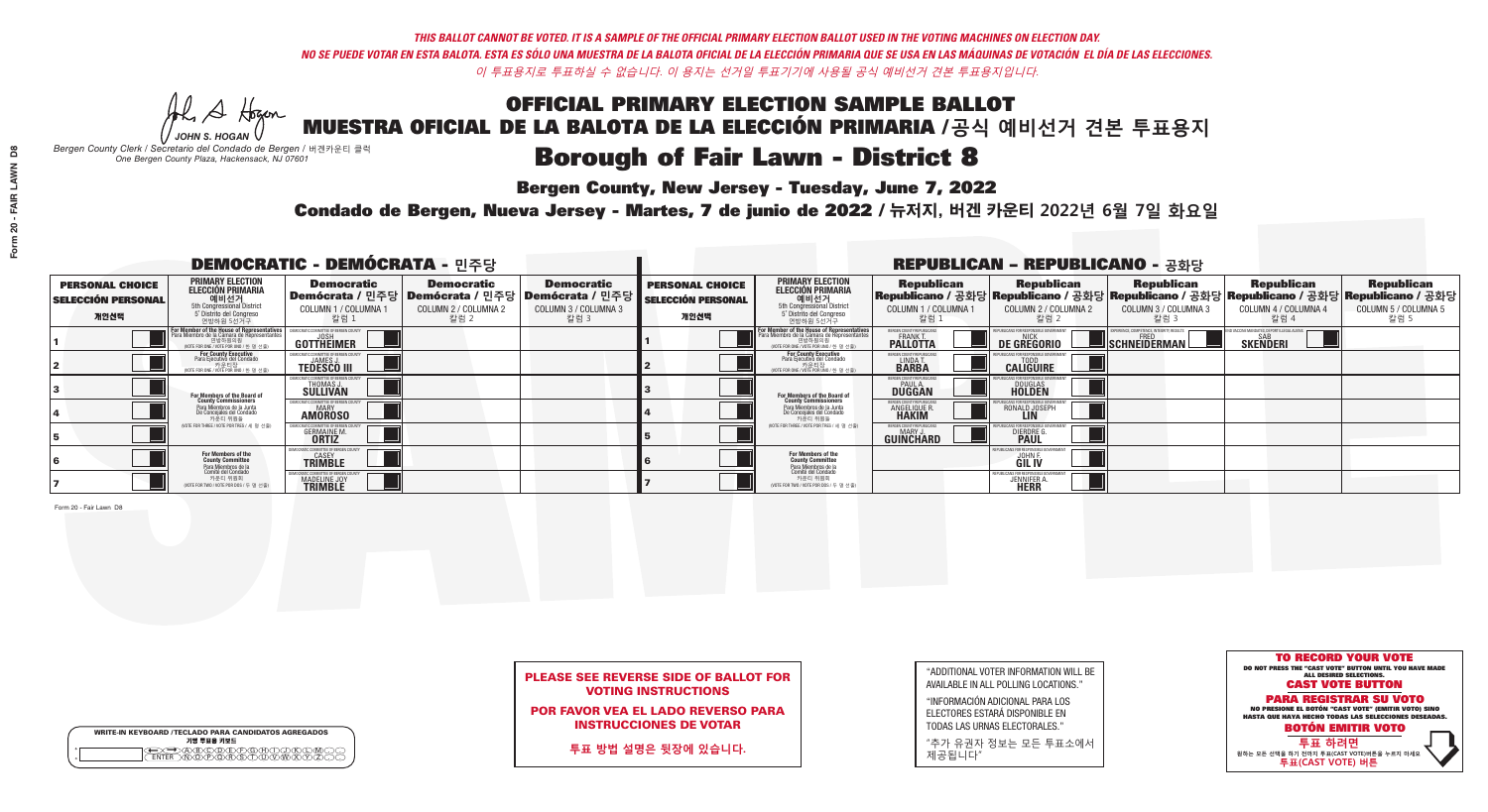He A Hogan *JOHN S. HOGAN*

|         | <b>WRITE-IN KEYBOARD /TECLADO PARA CANDIDATOS AGREGADOS</b><br>기명 투표용 키보드 |
|---------|---------------------------------------------------------------------------|
| $\circ$ |                                                                           |

## **Borough of Fair Lawn - District 9**

**Bergen County, New Jersey - Tuesday, June 7, 2022** 

*Bergen County Clerk / Secretario del Condado de Bergen /* 버겐카운티 클럭 *One Bergen County Plaza, Hackensack, NJ 07601*



## PLEASE SEE REVERSE SIDE OF BALLOT FOR VOTING INSTRUCTIONS

POR FAVOR VEA EL LADO REVERSO PARA INSTRUCCIONES DE VOTAR

**투표 방법 설명은 뒷장에 있습니다.**

| "ADDITIONAL VOTER INFORMATION WILL BE |
|---------------------------------------|
| AVAILABLE IN ALL POLLING LOCATIONS."  |
|                                       |

"INFORMACIÓN ADICIONAL PARA LOS ELECTORES ESTARÁ DISPONIBLE EN TODAS LAS URNAS ELECTORALES."

"추가 유권자 정보는 모든 투표소에서 제공됩니다"

Condado de Bergen, Nueva Jersey - Martes, 7 de junio de 2022 / 뉴저지, 버겐 카운티 2022년 6월 7일 화요일 *One Bergen County Plaza, Hackensack, NJ 07601*

| <b>DEMOCRATIC - DEMÓCRATA - 민주당</b>                         |                                                                                                                                               |                                                          |                                                                                          |                                                                      | <b>REPUBLICAN - REPUBLICANO - 공화당</b>                       |                                                                                                                                         |                                                        |                                                    |                                                   |                                                                                                                                                  |                                                   |
|-------------------------------------------------------------|-----------------------------------------------------------------------------------------------------------------------------------------------|----------------------------------------------------------|------------------------------------------------------------------------------------------|----------------------------------------------------------------------|-------------------------------------------------------------|-----------------------------------------------------------------------------------------------------------------------------------------|--------------------------------------------------------|----------------------------------------------------|---------------------------------------------------|--------------------------------------------------------------------------------------------------------------------------------------------------|---------------------------------------------------|
| <b>PERSONAL CHOICE</b><br><b>SELECCIÓN PERSONAL</b><br>개인선택 | PRIMARY ELECTION<br>ELECCIÓN PRIMARIA<br>에비선거<br>5th Congressional District<br>5 <sup>*</sup> Distrito del Congreso<br>연방하원 5선거구              | <b>Democratic</b><br>COLUMN 1 / COLUMNA<br>칼럼 1          | <b>Democratic</b><br>Demócrata / 민주당   Demócrata / 민주당  <br>COLUMN 2 / COLUMNA 2<br>칼럼 2 | <b>Democratic</b><br>Demócrata / 민주당<br>COLUMN 3 / COLUMNA 3<br>칼럼 3 | <b>PERSONAL CHOICE</b><br><b>SELECCIÓN PERSONAL</b><br>개인선택 | <b>PRIMARY ELECTION</b><br><b>ELECCIÓN PRIMARIA</b><br>예비선거<br>5th Congressional District<br>5 Distrito del Congreso<br>연방하원 5선거구       | <b>Republican</b><br>COLUMN 1 / COLUMNA 1<br>칼럼        | <b>Republican</b><br>COLUMN 2 / COLUMNA 2<br>-칼럼 2 | <b>Republican</b><br>COLUMN 3 / COLUMNA 3<br>칼럼 3 | <b>Republican</b><br> Republicano / 공화당 Republicano / 공화당 Republicano / 공화당 Republicano / 공화당 Republicano / 공화당 <br>COLUMN 4 / COLUMNA 4<br>칼럼 4 | <b>Republican</b><br>COLUMN 5 / COLUMNA 5<br>칼럼 5 |
|                                                             | For Member of the House of Representatives<br>Para Miembro de la Cámara de Representantes<br>연방하원의원<br>(VOTE FOR ONE / VOTE POR UNO / 한 명 선출) | GOTTHEIMER                                               |                                                                                          |                                                                      |                                                             | <b>For Member of the House of Representative</b><br>Para Miembro de la Cámara de Representante<br>(VOTE FOR ONE / VOTE POR UNO / 한 명 선출 | ERGEN COUNTY REPUBLICAN<br><b>PALLOTTA</b>             | DE GREGORIO                                        | SCHNEIDERMAN                                      | <b>SKENDERI</b>                                                                                                                                  |                                                   |
|                                                             | For County Executive<br>Para Ejecutivo del Condado<br>/OTE FOR ONE / VOTE POR UNO / 한 명 선출)                                                   | <b>TEDESCO III</b>                                       |                                                                                          |                                                                      |                                                             | For County Executive<br>Para Ejecutivo del Condado<br>7) 카운티장<br>(VOTE FOR ONE / VOTE POR UNO / 한 명 선출)                                 | BERGEN COUNTY REPUBLICAN<br>LINDA T.                   | <b>CALIGUIRE</b>                                   |                                                   |                                                                                                                                                  |                                                   |
|                                                             | For Members of the Board of<br>County Commissioners                                                                                           | EMOCRATIC COMMITTEE OF BERGEN (<br>THOMAS J.<br>SULLIVAN |                                                                                          |                                                                      |                                                             | <b>For Members of the Board of County Commissioners</b>                                                                                 | <b>SERGEN COUNTY REPUBLICAN<br/>PAUL A.<br/>DUGGAN</b> | <b>DOUGLAS</b>                                     |                                                   |                                                                                                                                                  |                                                   |
|                                                             | Para Miembros de la Junta<br>De Concejales del Condado<br>카운티 위원들                                                                             | ATIC COMMITTEE OF BERGEN CO<br><b>AMOROSO</b>            |                                                                                          |                                                                      |                                                             | Para Miembros de la Junta<br>De Concejales del Condado<br>카운티 위원들                                                                       | 'ERGEN COUNTY REPUBLICAN<br>ANGELIQUE R                | RONALD JOSEPH                                      |                                                   |                                                                                                                                                  |                                                   |
|                                                             | (VOTE FOR THREE / VOTE POR TRES / 세 명 선출)                                                                                                     | <b>GERMAINE M.</b><br><b>ORTIZ</b>                       |                                                                                          |                                                                      |                                                             | (VOTE FOR THREE / VOTE POR TRES / 세 명 선출)                                                                                               | ERGEN COUNTY REPUBLICAN<br>MARY J.<br><b>GUINCHARD</b> | <b>DIERDRE L</b>                                   |                                                   |                                                                                                                                                  |                                                   |
|                                                             | For Members of the<br>County Committee<br>Para Miembros de la<br>Comité del Condado                                                           | NO PETITION FILED                                        |                                                                                          |                                                                      |                                                             | For Members of the<br>County Committee                                                                                                  |                                                        | <b>NO PETITION FILED</b>                           |                                                   |                                                                                                                                                  |                                                   |
|                                                             | 카운티 위원회<br>NOTE FOR TWO / VOTE POR DOS / 두 명 선출)                                                                                              | <b>NO PETITION FILED</b>                                 |                                                                                          |                                                                      |                                                             | Para Miembros de la<br>Comité del Condado<br>카운티 위원회<br>NOTE FOR TWO / VOTE POR DOS / 두 명 선출)                                           |                                                        | <b>NO PETITION FILED</b>                           |                                                   |                                                                                                                                                  |                                                   |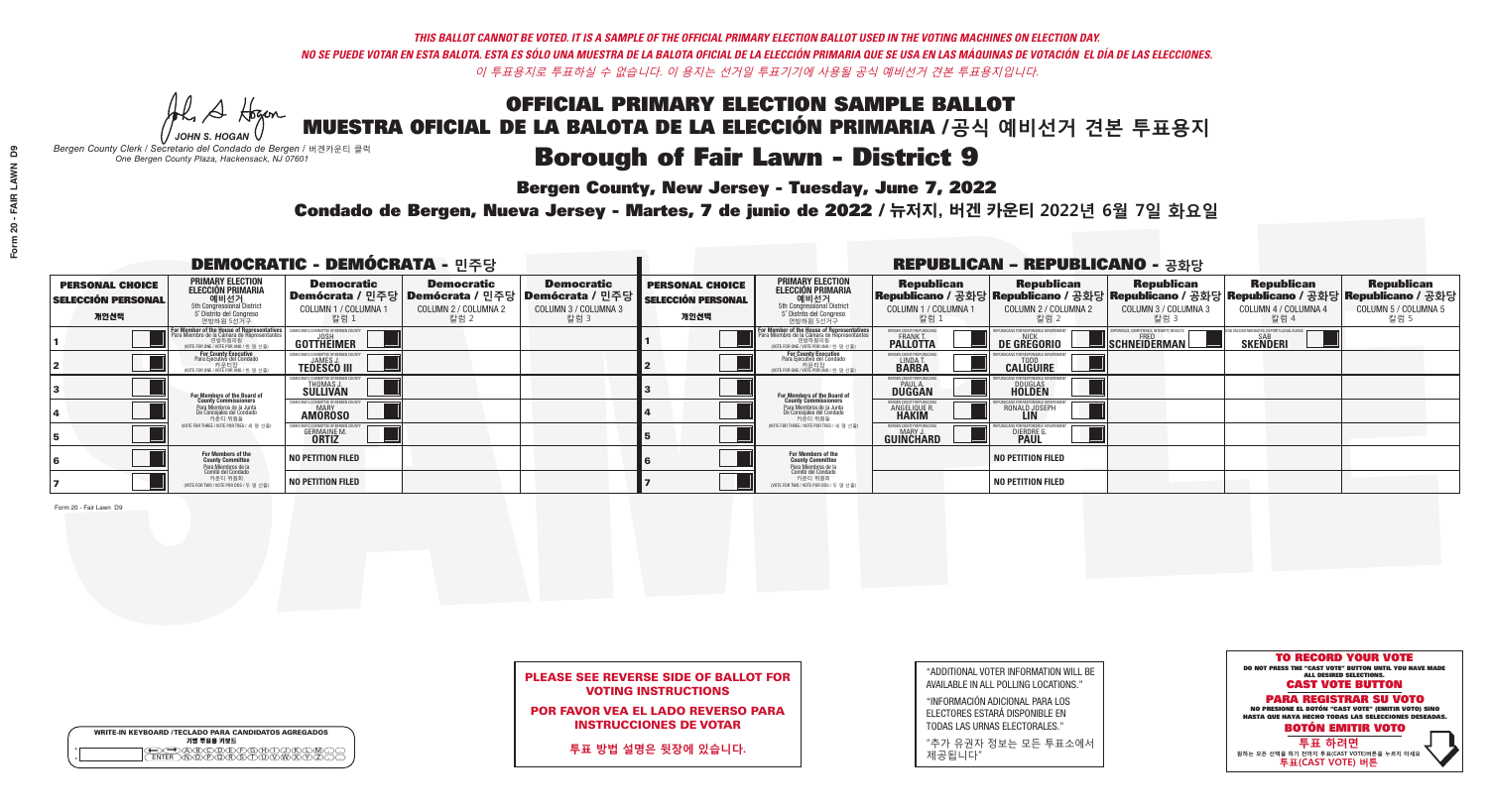## OFFICIAL PRIMARY ELECTION SAMPLE BALLOT MUESTRA OFICIAL DE LA BALOTA DE LA ELECCIÓN PRIMARIA /**공식 예비선거 견본 투표용지 Borough of Fair Lawn - District 10**

**Bergen County, New Jersey - Tuesday, June 7, 2022** 

He A Hogan *JOHN S. HOGAN*

| <b>WRITE-IN KEYBOARD /TECLADO PARA CANDIDATOS AGREGADOS</b><br>기명 투표용 키보드 |
|---------------------------------------------------------------------------|
| A®©®®®®®<br>N®®®®®®™™                                                     |

*Bergen County Clerk / Secretario del Condado de Bergen /* 버겐카운티 클럭 *One Bergen County Plaza, Hackensack, NJ 07601*



## PLEASE SEE REVERSE SIDE OF BALLOT FOR VOTING INSTRUCTIONS

POR FAVOR VEA EL LADO REVERSO PARA INSTRUCCIONES DE VOTAR

**투표 방법 설명은 뒷장에 있습니다.**

| $\overline{0}$ |  |
|----------------|--|
| FAIR LAWN      |  |
| ī              |  |
| 20             |  |
| Form           |  |

| "ADDITIONAL VOTER INFORMATION WILL BE |
|---------------------------------------|
| AVAILABLE IN ALL POLLING LOCATIONS."  |
|                                       |

"INFORMACIÓN ADICIONAL PARA LOS ELECTORES ESTARÁ DISPONIBLE EN TODAS LAS URNAS ELECTORALES."

"추가 유권자 정보는 모든 투표소에서 제공됩니다"

Condado de Bergen, Nueva Jersey - Martes, 7 de junio de 2022 / 뉴저지, 버겐 카운티 2022년 6월 7일 화요일 *One Bergen County Plaza, Hackensack, NJ 07601*

| <b>DEMOCRATIC - DEMÓCRATA - 민주당</b>                         |                                                                                                                                               |                                                                       |                                                   |                                                                                                            |                                                             |                                                                                                                                                    |                                                                 | <b>REPUBLICAN - REPUBLICANO - 공화당</b>                                                                                                             |                                                   |                                                   |                                                   |
|-------------------------------------------------------------|-----------------------------------------------------------------------------------------------------------------------------------------------|-----------------------------------------------------------------------|---------------------------------------------------|------------------------------------------------------------------------------------------------------------|-------------------------------------------------------------|----------------------------------------------------------------------------------------------------------------------------------------------------|-----------------------------------------------------------------|---------------------------------------------------------------------------------------------------------------------------------------------------|---------------------------------------------------|---------------------------------------------------|---------------------------------------------------|
| <b>PERSONAL CHOICE</b><br><b>SELECCIÓN PERSONAL</b><br>개인선택 | PRIMARY ELECTION<br><b>ELECCIÓN PRIMARIA</b><br>5th Congressional District<br>5 <sup>o</sup> Distrito del Congreso<br>연방하원 5선거구               | <b>Democratic</b><br>COLUMN 1 / COLUMNA 1<br>칼럼 1                     | <b>Democratic</b><br>COLUMN 2 / COLUMNA 2<br>칼럼 2 | <b>Democratic</b><br>Demócrata / 민주당   Demócrata / 민주당   Demócrata / 민주당  <br>COLUMN 3 / COLUMNA 3<br>칼럼 3 | <b>PERSONAL CHOICE</b><br><b>SELECCIÓN PERSONAL</b><br>개인선택 | <b>PRIMARY ELECTION</b><br><b>ELECCIÓN PRIMARIA</b><br>예비선거<br>5th Congressional District<br>5 Distrito del Congreso<br>연방하원 5선거구                  | <b>Republican</b><br>COLUMN 1 / COLUMNA 1<br>.칼럼 :              | <b>Republican</b><br> Republicano / 공화당 Republicano / 공화당 Republicano / 공화당 Republicano / 공화당 Republicano / 공화당 <br>COLUMN 2 / COLUMNA 2<br>-칼럼 2 | <b>Republican</b><br>COLUMN 3 / COLUMNA 3<br>칼럼 3 | <b>Republican</b><br>COLUMN 4 / COLUMNA 4<br>칼럼 4 | <b>Republican</b><br>COLUMN 5 / COLUMNA 5<br>칼럼 5 |
|                                                             | For Member of the House of Representatives<br>Para Miembro de la Cámara de Representantes<br>연방하원의원<br>(VOTE FOR ONE / VOTE POR UNO / 한 명 선출) | <b>GOTTHEIMER</b>                                                     |                                                   |                                                                                                            |                                                             | <b>For Member of the House of Representative</b><br>Para Miembro de la Cámara de Representante<br>연방하원의원<br>(VOTE FOR ONE / VOTE POR UNO / 한 명 선출) | ERGEN COUNTY REPUBLICAN<br><b>PALLOTTA</b>                      | DE GREGORIO                                                                                                                                       | SCHNEIDERMAN                                      | <b>SKENDERI</b>                                   |                                                   |
|                                                             | For County Executive<br>Para Ejecutivo del Condado<br>/OTE FOR ONE / VOTE POR UNO / 한 명 선출)                                                   | <b>TEDESCO III</b>                                                    |                                                   |                                                                                                            |                                                             | For County Executive<br>Para Ejecutivo del Condado<br>7 카운티장<br>(VOTE FOR ONE / VOTE POR UNO / 한 명 선출)                                             | BERGEN COUNTY REPUBLICA<br>LINDA T.                             | <b>CALIGUIRE</b>                                                                                                                                  |                                                   |                                                   |                                                   |
|                                                             | For Members of the Board of<br>County Commissioners                                                                                           | EMOCRATIC COMMITTEE OF BERGENTIERT THOMAS J.<br>THOMAS J.<br>SULLIVAN |                                                   |                                                                                                            |                                                             | For Members of the Board o<br>County Commissioners                                                                                                 | <b>BERGEN COUNTY REPUBLICAN<br/>PAUL A.<br/>DUGGAN</b>          | <b>DOUGLAS</b>                                                                                                                                    |                                                   |                                                   |                                                   |
|                                                             | Para Miembros de la Junta<br>De Concejales del Condado<br>카우티 위원들                                                                             | ATIC COMMITTEE OF BERGEN CO<br><b>AMOROSO</b>                         |                                                   |                                                                                                            |                                                             | Para Miembros de la Junta<br>De Concejales del Condado<br>카운티 위원들                                                                                  | 'ERGEN COUNTY REPUBLICAN.<br><b>ANGELIQUE R</b><br><b>HAKIM</b> | RONALD JOSEPH                                                                                                                                     |                                                   |                                                   |                                                   |
|                                                             | NOTE FOR THREE / VOTE POR TRES / 세 명 선출)                                                                                                      | <b>GERMAINE M.</b>                                                    |                                                   |                                                                                                            |                                                             | (VOTE FOR THREE / VOTE POR TRES / 세 명 선출)                                                                                                          | ERGEN COUNTY REPUBLICAN<br>MARY J.<br><b>GUINCHARD</b>          | DIERDRE G                                                                                                                                         |                                                   |                                                   |                                                   |
|                                                             | For Members of the<br>County Committee<br>Para Miembros de la                                                                                 | DEMOCRATIC COMMITTEE OF BERGEN COUNTY<br>DANIEL E.<br>ZWILLENBERG     |                                                   |                                                                                                            |                                                             | <b>For Members of the<br/>County Committee</b>                                                                                                     |                                                                 | <b>NO PETITION FILED</b>                                                                                                                          |                                                   |                                                   |                                                   |
|                                                             | Comité del Condado<br>카운티 위원회<br>(VOTE FOR TWO / VOTE POR DOS / 두 명 선출)                                                                       | <b>ELENBERG</b>                                                       |                                                   |                                                                                                            |                                                             | Para Miembros de la<br>Comité del Condado<br>카운티 위원회<br>NOTE FOR TWO / VOTE POR DOS / 두 명 선출)                                                      |                                                                 | <b>NO PETITION FILED</b>                                                                                                                          |                                                   |                                                   |                                                   |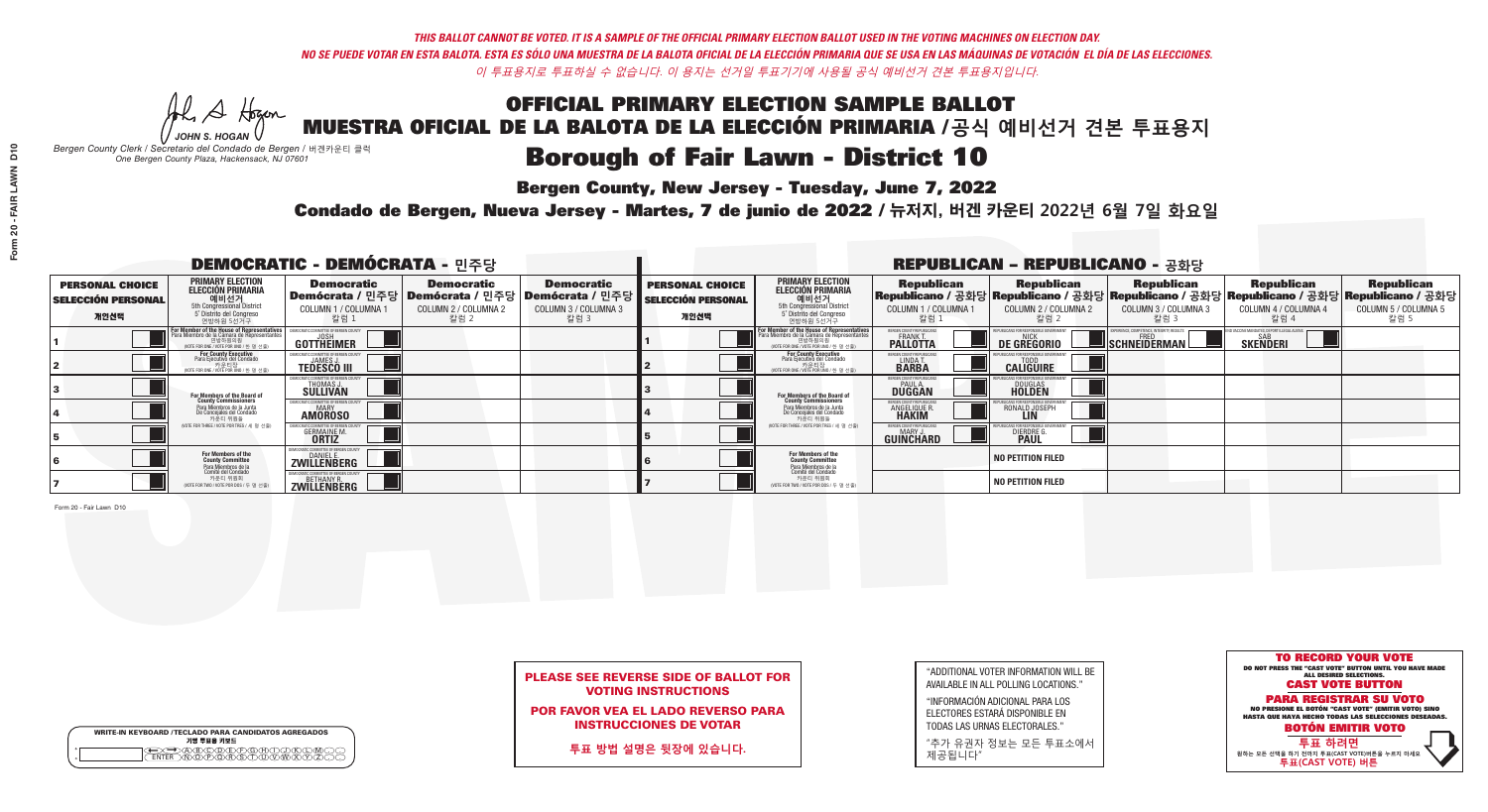## OFFICIAL PRIMARY ELECTION SAMPLE BALLOT MUESTRA OFICIAL DE LA BALOTA DE LA ELECCIÓN PRIMARIA /**공식 예비선거 견본 투표용지 Borough of Fair Lawn - District 11**

**Bergen County, New Jersey - Tuesday, June 7, 2022** 

He A Hogan *JOHN S. HOGAN*

| <b>WRITE-IN KEYBOARD /TECLADO PARA CANDIDATOS AGREGADOS</b><br>기명 투표용 키보드 |  |
|---------------------------------------------------------------------------|--|
| XBXCODCEXFXGXAXTX.<br>心的不能                                                |  |

*Bergen County Clerk / Secretario del Condado de Bergen /* 버겐카운티 클럭 *One Bergen County Plaza, Hackensack, NJ 07601*



## PLEASE SEE REVERSE SIDE OF BALLOT FOR VOTING INSTRUCTIONS

POR FAVOR VEA EL LADO REVERSO PARA INSTRUCCIONES DE VOTAR

**투표 방법 설명은 뒷장에 있습니다.**

| <b>PER</b> |
|------------|
| SELE       |
|            |

| "ADDITIONAL VOTER INFORMATION WILL BE |
|---------------------------------------|
| AVAILABLE IN ALL POLLING LOCATIONS."  |
|                                       |

"INFORMACIÓN ADICIONAL PARA LOS ELECTORES ESTARÁ DISPONIBLE EN TODAS LAS URNAS ELECTORALES."

"추가 유권자 정보는 모든 투표소에서 제공됩니다"

Condado de Bergen, Nueva Jersey - Martes, 7 de junio de 2022 / 뉴저지, 버겐 카운티 2022년 6월 7일 화요일 *One Bergen County Plaza, Hackensack, NJ 07601*

Form 20 - Fair Lawn D11

| <b>DEMOCRATIC - DEMÓCRATA - 민주당</b>                         |                                                                                                                                               |                                                      |                                                   |                                                                                                             |                                                             |                                                                                                                                                             |                                                          | <b>REPUBLICAN - REPUBLICANO - 공화당</b>             |                                                   |                                                   |                                                                                                                                                |
|-------------------------------------------------------------|-----------------------------------------------------------------------------------------------------------------------------------------------|------------------------------------------------------|---------------------------------------------------|-------------------------------------------------------------------------------------------------------------|-------------------------------------------------------------|-------------------------------------------------------------------------------------------------------------------------------------------------------------|----------------------------------------------------------|---------------------------------------------------|---------------------------------------------------|---------------------------------------------------|------------------------------------------------------------------------------------------------------------------------------------------------|
| <b>PERSONAL CHOICE</b><br><b>SELECCIÓN PERSONAL</b><br>개인선택 | <b>PRIMARY ELECTION</b><br>ELECCIÓN PRIMARIA<br>예비선거<br><sub>5th Congressional</sub> District<br>5° Distrito del Congreso<br>연방하원 5선거구        | <b>Democratic</b><br>COLUMN 1 / COLUMNA<br>칼럼 1      | <b>Democratic</b><br>COLUMN 2 / COLUMNA 2<br>칼럼 2 | <b>Democratic</b><br>  Demócrata / 민주당   Demócrata / 민주당   Demócrata / 민주당 <br>COLUMN 3 / COLUMNA 3<br>칼럼 3 | <b>PERSONAL CHOICE</b><br><b>SELECCIÓN PERSONAL</b><br>개인선택 | <b>PRIMARY ELECTION</b><br>ELECCIÓN PRIMARIA<br>예비선거<br>5th Congressional District<br>5 Distrito del Congreso<br>연방하원 5선거구                                  | <b>Republican</b><br>COLUMN 1 / COLUMNA 1<br><u>칼럼 1</u> | <b>Republican</b><br>COLUMN 2 / COLUMNA 2<br>참럼 2 | <b>Republican</b><br>COLUMN 3 / COLUMNA 3<br>칼럼 3 | <b>Republican</b><br>COLUMN 4 / COLUMNA 4<br>칼럼 4 | <b>Republican</b><br>Republicano / 공화당 Republicano / 공화당 Republicano / 공화당 Republicano / 공화당 Republicano / 공화당<br>COLUMN 5 / COLUMNA 5<br>칼럼 5 |
|                                                             | For Member of the House of Representatives<br>Para Miembro de la Cámara de Representantes<br>연방하원의원<br>(VOTE FOR ONE / VOTE POR UNO / 한 명 선출) | OMMITTEE OF BERGEN C<br>GOTTHEIMER                   |                                                   |                                                                                                             |                                                             | F <mark>or Member of the House of Representatives</mark><br>Para Miembro de la Cámara de Representantes<br>연방하원의원<br>(WOTE FOR ONE / VOTE POR UNO / 한 명 선출) | BERGEN COUNTY REPUBLICAN<br><b>PALLOTTA</b>              | <b>DE GREGORIO</b>                                | SCHNEIDERMAN                                      | <b>SKENDERI</b>                                   |                                                                                                                                                |
|                                                             | For County Executive<br>Para Ejecutivo del Condado<br>WOTE FOR ONE / VOTE POR UNO / 한 명 선출)                                                   | <b>TEDESCO III</b>                                   |                                                   |                                                                                                             |                                                             | For County Executive<br>Para Ejecutivo del Condado<br>. 카운티장<br>(VOTE FOR ONE / VOTE POR UNO / 한 명 선출)                                                      | BERGEN COUNTY REPUBLICAN<br>LINDA T.                     | <b>CALIGUIRE</b>                                  |                                                   |                                                   |                                                                                                                                                |
|                                                             | <b>For Members of the Board of<br/>County Commissioners</b>                                                                                   | 10CRATIC COMMITTEE OF BERGEN C<br>THOMAS J.          |                                                   |                                                                                                             |                                                             | <b>For Members of the Board of County Commissioners</b>                                                                                                     | BERGEN COUNTY REPUBLICAN<br><b>DUGGAN</b>                | <b>DOUGLAS</b><br><b>HOLDEN</b>                   |                                                   |                                                   |                                                                                                                                                |
|                                                             | Para Miembros de la Junta<br>De Concejales del Condado<br>카운티 위원들                                                                             | MOCRATIC COMMITTEE OF BERGEN COUNT<br><b>AMOROSO</b> |                                                   |                                                                                                             |                                                             | Para Miembros de la Junta<br>De Concejales del Condado<br>카운티 위원들                                                                                           | ERGEN COUNTY REPUBLICAN<br><b>ANGELIQUE R</b>            | RONALD JOSEPH                                     |                                                   |                                                   |                                                                                                                                                |
|                                                             | NOTE FOR THREE / VOTE POR TRES / 세 명 선출)                                                                                                      | <b>GERMAINE M.</b>                                   |                                                   |                                                                                                             |                                                             | (VOTE FOR THREE / VOTE POR TRES / 세 명 선출)                                                                                                                   | BERGEN COUNTY REPUBLICAN<br>MARY.<br>GUINCHARD           | <b>DIERDRE</b>                                    |                                                   |                                                   |                                                                                                                                                |
|                                                             | For Members of the<br>County Committee<br>Para Miembros de la                                                                                 | COMMITTEE OF BERGEN<br>SAMUEL M.                     |                                                   |                                                                                                             |                                                             | For Members of the<br>County Committee                                                                                                                      |                                                          | LOIS E.                                           |                                                   |                                                   |                                                                                                                                                |
|                                                             | ca a mismo co as a<br>Comité del Condado<br>카운티 위원회<br>NOTE FOR TWO / VOTE POR DOS / 두 명 선출)                                                  | <b>WOLOSIN</b>                                       |                                                   |                                                                                                             |                                                             | Para Miembros de la<br>Comité del Condado<br>카운티 위원회<br>NOTE FOR TWO / VOTE POR DOS / 두 명 선출)                                                               |                                                          | <b>NO PETITION FILED</b>                          |                                                   |                                                   |                                                                                                                                                |

**Form 20 - FAIR LAWN D11**

Form 20 - FAIR LAWN

 $\overline{5}$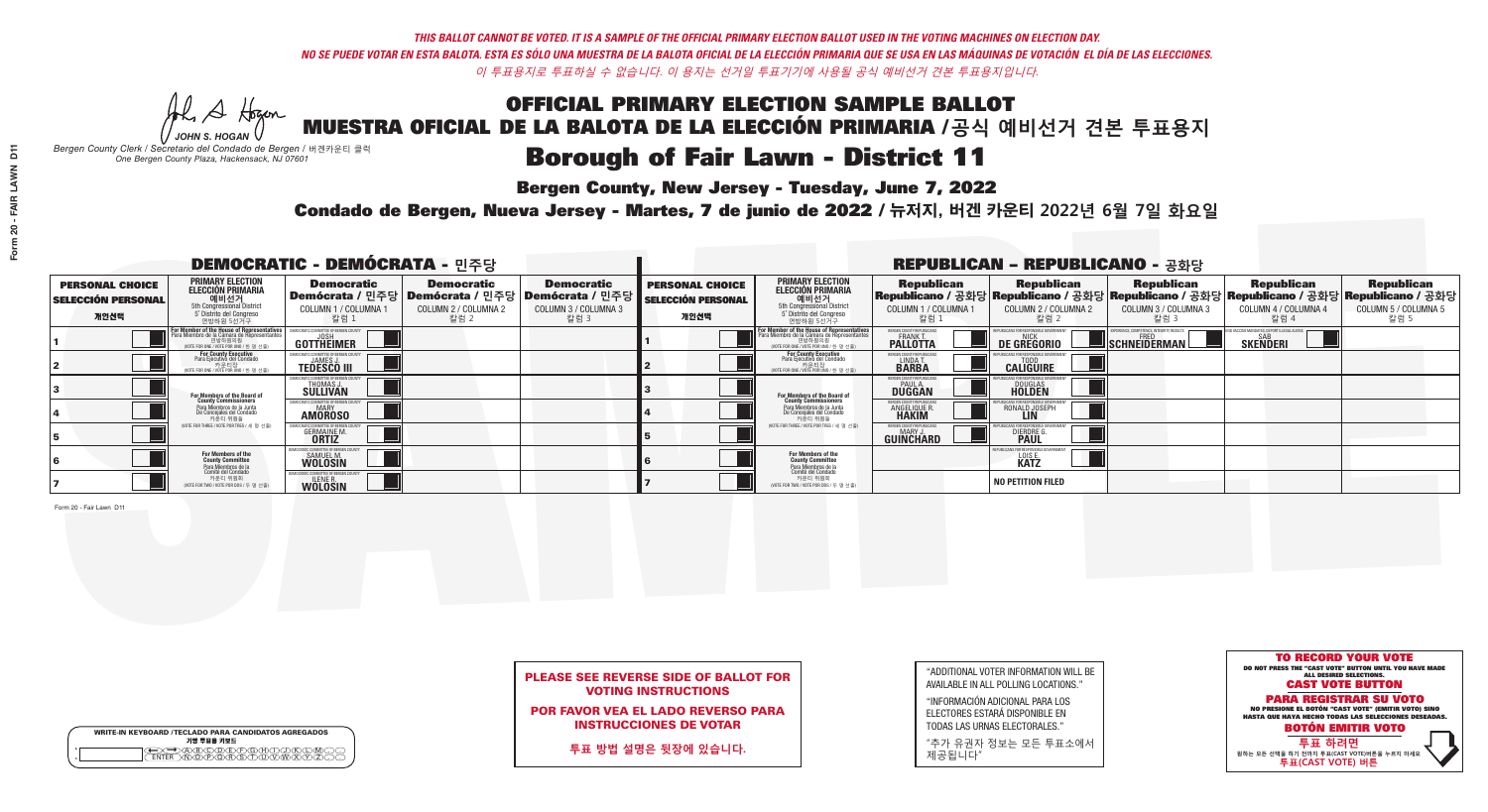He A Hogan *JOHN S. HOGAN*

| <b>WRITE-IN KEYBOARD /TECLADO PARA CANDIDATOS AGREGADOS</b><br>기명 투표용 키보드 |  |
|---------------------------------------------------------------------------|--|
| <b>BODEFOHD</b>                                                           |  |

# **Borough of Fair Lawn - District 12**

**Bergen County, New Jersey - Tuesday, June 7, 2022** 

*Bergen County Clerk / Secretario del Condado de Bergen /* 버겐카운티 클럭 *One Bergen County Plaza, Hackensack, NJ 07601*



## PLEASE SEE REVERSE SIDE OF BALLOT FOR VOTING INSTRUCTIONS

POR FAVOR VEA EL LADO REVERSO PARA INSTRUCCIONES DE VOTAR

**투표 방법 설명은 뒷장에 있습니다.**

|                         | Bε |
|-------------------------|----|
| Form 20 - FAIR LAWN D12 |    |
|                         |    |
|                         |    |
|                         |    |
|                         |    |

"ADDITIONAL VOTER INFORMATION WILL BE AVAILABLE IN ALL POLLING LOCATIONS."

"INFORMACIÓN ADICIONAL PARA LOS ELECTORES ESTARÁ DISPONIBLE EN TODAS LAS URNAS ELECTORALES."

"추가 유권자 정보는 모든 투표소에서 제공됩니다"

Condado de Bergen, Nueva Jersey - Martes, 7 de junio de 2022 / 뉴저지, 버겐 카운티 2022년 6월 7일 화요일 *One Bergen County Plaza, Hackensack, NJ 07601*

Form 20 - Fair Lawn D12

| <b>DEMOCRATIC - DEMÓCRATA - 민주당</b>                         |                                                                                                                                                  |                                                                     |                                                   |                                                                                                                   |                                                             |                                                                                                                                                                     |                                                                 | <b>REPUBLICAN - REPUBLICANO - 공화당</b>                                                                                                           |                                                           |                                                               |                                                   |
|-------------------------------------------------------------|--------------------------------------------------------------------------------------------------------------------------------------------------|---------------------------------------------------------------------|---------------------------------------------------|-------------------------------------------------------------------------------------------------------------------|-------------------------------------------------------------|---------------------------------------------------------------------------------------------------------------------------------------------------------------------|-----------------------------------------------------------------|-------------------------------------------------------------------------------------------------------------------------------------------------|-----------------------------------------------------------|---------------------------------------------------------------|---------------------------------------------------|
| <b>PERSONAL CHOICE</b><br><b>SELECCIÓN PERSONAL</b><br>개인선택 | <b>PRIMARY ELECTION</b><br>ELECCIÓN PRIMARIA<br>에비선거<br>5th Congressional District<br>5 <sup>*</sup> Distrite del Congreso<br>연방하원 5선거구          | <b>Democratic</b><br>COLUMN 1 / COLUMNA<br>칼럼 1                     | <b>Democratic</b><br>COLUMN 2 / COLUMNA 2<br>칼럼 2 | <b>Democratic</b><br>  Demócrata / 민주당   Demócrata / 민주당   Demócrata / 민주당<br><b>COLUMN 3 / COLUMNA 3</b><br>칼럼 3 | <b>PERSONAL CHOICE</b><br><b>SELECCIÓN PERSONAL</b><br>개인선택 | <b>PRIMARY ELECTION</b><br>ELECCIÓN PRIMARIA<br>예비선거<br><sub>5</sub> Distrite del Congression<br>Sin Congressional District<br>5 Distrite del Congreso<br>연방하원 5선거구 | <b>Republican</b><br>COLUMN 1 / COLUMNA 1<br>"칼럼 1              | <b>Republican</b><br>Republicano / 공화당 Republicano / 공화당 Republicano / 공화당 Republicano / 공화당 Republicano / 공화당<br>COLUMN 2 / COLUMNA 2<br>-칼럼 2 | <b>Republican</b><br>COLUMN 3 / COLUMNA 3<br>칼럼 3         | <b>Republican</b><br>COLUMN 4 / COLUMNA 4<br>칼럼 4             | <b>Republican</b><br>COLUMN 5 / COLUMNA 5<br>칼럼 5 |
|                                                             | F <mark>or Member of the House of Representatives</mark><br>Para Miembro de la Cámara de Representantes<br>WOTE FOR ONE / VOTE POR UNO / 한 명 선출) | DEMOCRATIC COMMITTEE OF BERGEN COUN<br>GOTTHEIMER                   |                                                   |                                                                                                                   |                                                             | F <mark>or Member of the House of Representatives</mark><br>Para Miembro de la Cámara de Representantes<br>NOTE FOR ONE 7 VOTE POR UNO / 한 명 선출)                    | BERGEN COUNTY REPUBLICANS<br><b>FRANK T.</b><br><b>PALLOTTA</b> | <b>DE GREGORIO</b>                                                                                                                              | XPERIENCE, COMPETENCE, INTEGRITY, RESULTS<br>SCHNEIDERMAN | ND VACCINE MANDATES, DEPORT ILLEGAL ALIENS<br><b>SKENDERI</b> |                                                   |
|                                                             | For County Executive<br>Para Ejecutivo del Condado<br>vOTE FOR ONE / VOTE POR UNO / 한 명 선출)                                                      | JAMES,<br><b>TEDESCO III</b>                                        |                                                   |                                                                                                                   |                                                             | For County Executive<br>Para Ejecutivo del Condado<br>7) 카운티장<br>(VOTE FOR ONE / VOTE POR UNO / 한 명 선출)                                                             | BERGEN COUNTY REPUBLICAN<br>LINDA T.<br><b>BARBA</b>            | <b>CALIGUIRE</b>                                                                                                                                |                                                           |                                                               |                                                   |
|                                                             | For Members of the Board of<br>County Commissioners                                                                                              | <b>THOMAS J.</b><br><b>SULLIVAN</b>                                 |                                                   |                                                                                                                   |                                                             | <b>For Members of the Board of County Commissioners</b>                                                                                                             | ERGEN COUNTY REPUBLICAN<br><b>PAUL A.</b><br><b>DUGGAN</b>      | <b>DOUGLAS</b>                                                                                                                                  |                                                           |                                                               |                                                   |
|                                                             | Para Miembros de la Junta<br>De Concejales del Condado<br>카운티 위원들                                                                                | IC COMMITTEE OF RERGEN COLIN<br><b>MARY</b><br><b>AMOROSO</b>       |                                                   |                                                                                                                   |                                                             | Para Miembros de la Junta<br>De Concejales del Condado<br>카운티 위원들                                                                                                   | <b>ERGEN COUNTY REPUBLICAN</b><br><b>ANGELIQUE R</b>            | RONALD JOSEPH                                                                                                                                   |                                                           |                                                               |                                                   |
|                                                             | (VOTE FOR THREE / VOTE POR TRES / 세 명 선출)                                                                                                        | <b>GERMAINE M.</b><br><b>ORTIZ</b>                                  |                                                   |                                                                                                                   |                                                             | (VOTE FOR THREE / VOTE POR TRES / 세 명 선출)                                                                                                                           | ERGEN COUNTY REPUBLICAN<br>MARY J<br><b>GUINCHARD</b>           | <b>DIERDRE</b>                                                                                                                                  |                                                           |                                                               |                                                   |
|                                                             | For Members of the<br>County Committee                                                                                                           | )CRATIC COMMITTEE OF BERGEN CO<br><b>MARVIN IRA</b><br><b>DINER</b> |                                                   |                                                                                                                   |                                                             | For Members of the<br>County Committee                                                                                                                              |                                                                 | BLICANS FOR RESPONSIBLE GOV<br><b>THOMAS</b><br><b>McCONNELL</b>                                                                                |                                                           |                                                               |                                                   |
|                                                             | Para Miembros de la<br>Comité del Condado<br>카운티 위원회<br>NOTE FOR TWO / VOTE POR DOS / 두 명 선출)                                                    | <b>CRATIC COMMITTEE OF BERGEN C</b><br><b>REGINA D.</b><br>FINEBERG |                                                   |                                                                                                                   |                                                             | Para Miembros de la<br>Comité del Condado<br>카운티 위원회<br>(VOTE FOR TWO / VOTE POR DOS / 두 명 선출)                                                                      |                                                                 | PUBLICANS FOR RESPONSIBLE GOV'<br><b>LEFKÖWITZ</b>                                                                                              |                                                           |                                                               |                                                   |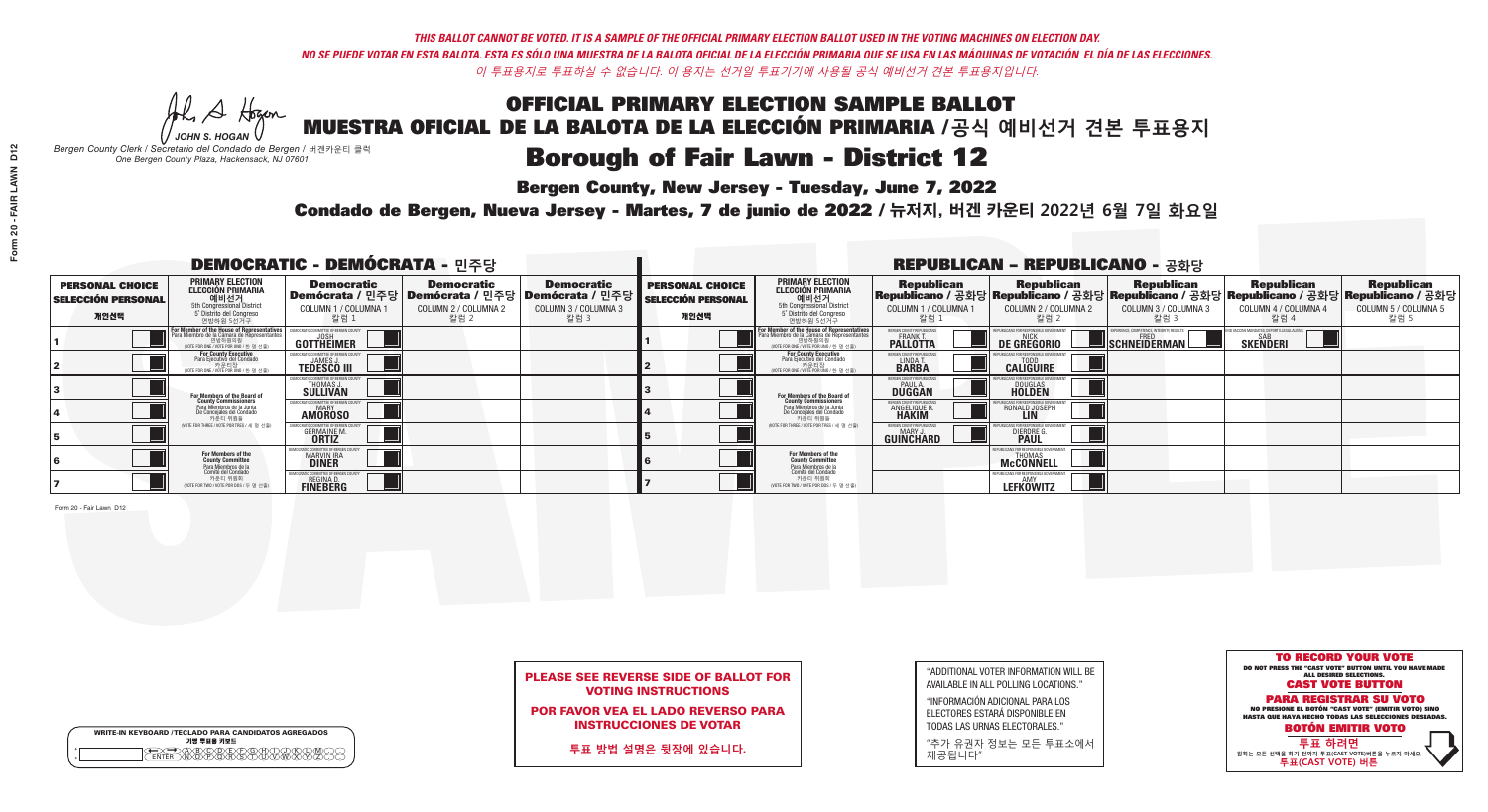H A Hogan *JOHN S. HOGAN*

# **Borough of Fair Lawn - District 13**

**Bergen County, New Jersey - Tuesday, June 7, 2022** 

*Bergen County Clerk / Secretario del Condado de Bergen /* 버겐카운티 클럭 *One Bergen County Plaza, Hackensack, NJ 07601*



## PLEASE SEE REVERSE SIDE OF BALLOT FOR VOTING INSTRUCTIONS

POR FAVOR VEA EL LADO REVERSO PARA INSTRUCCIONES DE VOTAR

**투표 방법 설명은 뒷장에 있습니다.**

|                    | <b>WRITE-IN KEYBOARD /TECLADO PARA CANDIDATOS AGREGADOS</b><br>기명 투표용 키보드 |
|--------------------|---------------------------------------------------------------------------|
| $\circ$<br>$\circ$ |                                                                           |

"ADDITIONAL VOTER INFORMATION WILL BE AVAILABLE IN ALL POLLING LOCATIONS."

"INFORMACIÓN ADICIONAL PARA LOS ELECTORES ESTARÁ DISPONIBLE EN TODAS LAS URNAS ELECTORALES."

"추가 유권자 정보는 모든 투표소에서 제공됩니다"

Condado de Bergen, Nueva Jersey - Martes, 7 de junio de 2022 / 뉴저지, 버겐 카운티 2022년 6월 7일 화요일 *One Bergen County Plaza, Hackensack, NJ 07601*

| <b>DEMOCRATIC - DEMÓCRATA - 민주당</b>                         |                                                                                                                                                             |                                                                  |                                                   |                                                                                                                   |                                                             |                                                                                                                                   |                                                                 | <b>REPUBLICAN - REPUBLICANO - 공화당</b>                                                                                                           |                                                           |                                                               |                                                   |
|-------------------------------------------------------------|-------------------------------------------------------------------------------------------------------------------------------------------------------------|------------------------------------------------------------------|---------------------------------------------------|-------------------------------------------------------------------------------------------------------------------|-------------------------------------------------------------|-----------------------------------------------------------------------------------------------------------------------------------|-----------------------------------------------------------------|-------------------------------------------------------------------------------------------------------------------------------------------------|-----------------------------------------------------------|---------------------------------------------------------------|---------------------------------------------------|
| <b>PERSONAL CHOICE</b><br><b>SELECCIÓN PERSONAL</b><br>개인선택 | <b>PRIMARY ELECTION</b><br>ELECCIÓN PRIMARIA<br>에비선거<br>5th Congressional District<br>5 <sup>*</sup> Distrite del Congreso<br>연방하원 5선거구                     | <b>Democratic</b><br>COLUMN 1 / COLUMNA<br>칼럼 1                  | <b>Democratic</b><br>COLUMN 2 / COLUMNA 2<br>칼럼 2 | <b>Democratic</b><br>  Demócrata / 민주당   Demócrata / 민주당   Demócrata / 민주당<br><b>COLUMN 3 / COLUMNA 3</b><br>칼럼 3 | <b>PERSONAL CHOICE</b><br><b>SELECCIÓN PERSONAL</b><br>개인선택 | <b>PRIMARY ELECTION</b><br>ELECCIÓN PRIMARIA<br>예비선거<br><sub>5</sub> District<br>5 Distrite del Congreso<br>연방하원 5선거구             | <b>Republican</b><br>COLUMN 1 / COLUMNA 1<br>"칼럼 1              | <b>Republican</b><br>Republicano / 공화당 Republicano / 공화당 Republicano / 공화당 Republicano / 공화당 Republicano / 공화당<br>COLUMN 2 / COLUMNA 2<br>-칼럼 2 | <b>Republican</b><br>COLUMN 3 / COLUMNA 3<br>칼럼 3         | <b>Republican</b><br>COLUMN 4 / COLUMNA 4<br>칼럼 4             | <b>Republican</b><br>COLUMN 5 / COLUMNA 5<br>칼럼 5 |
|                                                             | F <mark>or Member of the House of Representatives</mark><br>Para Miembro de la Cámara de Representantes<br>연방하원의원<br>(VOTE FOR ONE / VOTE POR UNO / 한 명 선출) | DEMOCRATIC COMMITTEE OF BERGEN COUN<br>GOTTHEIMER                |                                                   |                                                                                                                   |                                                             | or Member of the House of Representatives<br>Para Miembro de la Cámara de Representantes<br>NOTE FOR ONE / VOTE POR UNO / 한 명 선출) | BERGEN COUNTY REPUBLICANS<br><b>FRANK T.</b><br><b>PALLOTTA</b> | <b>DE GREGORIO</b>                                                                                                                              | XPERIENCE, COMPETENCE, INTEGRITY, RESULTS<br>SCHNEIDERMAN | ND VACCINE MANDATES, DEPORT ILLEGAL ALIENS<br><b>SKENDERI</b> |                                                   |
|                                                             | For County Executive<br>Para Ejecutivo del Condado<br>vOTE FOR ONE / VOTE POR UNO / 한 명 선출)                                                                 | JAMES,<br><b>TEDESCO III</b>                                     |                                                   |                                                                                                                   |                                                             | For County Executive<br>Para Ejecutivo del Condado<br>7) 카운티장<br>(VOTE FOR ONE / VOTE POR UNO / 한 명 선출)                           | BERGEN COUNTY REPUBLICAN<br>LINDA T.<br><b>BARBA</b>            | <b>CALIGUIRE</b>                                                                                                                                |                                                           |                                                               |                                                   |
|                                                             | For Members of the Board of<br>County Commissioners                                                                                                         | <b>THOMAS J.</b><br><b>SULLIVAN</b>                              |                                                   |                                                                                                                   |                                                             | <b>For Members of the Board of County Commissioners</b>                                                                           | ERGEN COUNTY REPUBLICAN<br><b>PAUL A.</b><br><b>DUGGAN</b>      | <b>DOUGLAS</b>                                                                                                                                  |                                                           |                                                               |                                                   |
|                                                             | Para Miembros de la Junta<br>De Concejales del Condado<br>카운티 위원들                                                                                           | IC COMMITTEE OF RERGEN COLIN<br>MARY<br><b>AMOROSO</b>           |                                                   |                                                                                                                   |                                                             | Para Miembros de la Junta<br>De Concejales del Condado<br>카운티 위원들                                                                 | <b>ERGEN COUNTY REPUBLICAN</b><br><b>ANGELIQUE R</b>            | RONALD JOSEPH                                                                                                                                   |                                                           |                                                               |                                                   |
|                                                             | (VOTE FOR THREE / VOTE POR TRES / 세 명 선출)                                                                                                                   | <b>GERMAINE M.</b><br><b>ORTIZ</b>                               |                                                   |                                                                                                                   |                                                             | (VOTE FOR THREE / VOTE POR TRES / 세 명 선출)                                                                                         | ERGEN COUNTY REPUBLICAN<br>MARY J<br><b>GUINCHARD</b>           | <b>DIERDRE</b>                                                                                                                                  |                                                           |                                                               |                                                   |
|                                                             | For Members of the<br>County Committee                                                                                                                      | MOCRATIC COMMITTEE OF BERGEN CO<br><b>STEVEN</b><br>GOLDSTEIN    |                                                   |                                                                                                                   |                                                             | For Members of the<br>County Committee                                                                                            |                                                                 | LICANS FOR RESPONSIBLE GOV<br><b>DE GREGORIO</b>                                                                                                |                                                           |                                                               |                                                   |
|                                                             | Para Miembros de la<br>Comité del Condado<br>카운티 위원회<br>(VOTE FOR TWO / VOTE POR DOS / 두 명 선출)                                                              | <b><i>AOCRATIC COMMITTEE OF BERGEN C</i></b><br><b>GOLDSTEIN</b> |                                                   |                                                                                                                   |                                                             | Para Miembros de la<br>Comité del Condado<br>카운티 위원회<br>(VOTE FOR TWO / VOTE POR DOS / 두 명 선출)                                    |                                                                 | <b>FPURLICANS FOR RESPONSIBLE GOVERNMEN</b><br><b>DE GREGORIO</b>                                                                               |                                                           |                                                               |                                                   |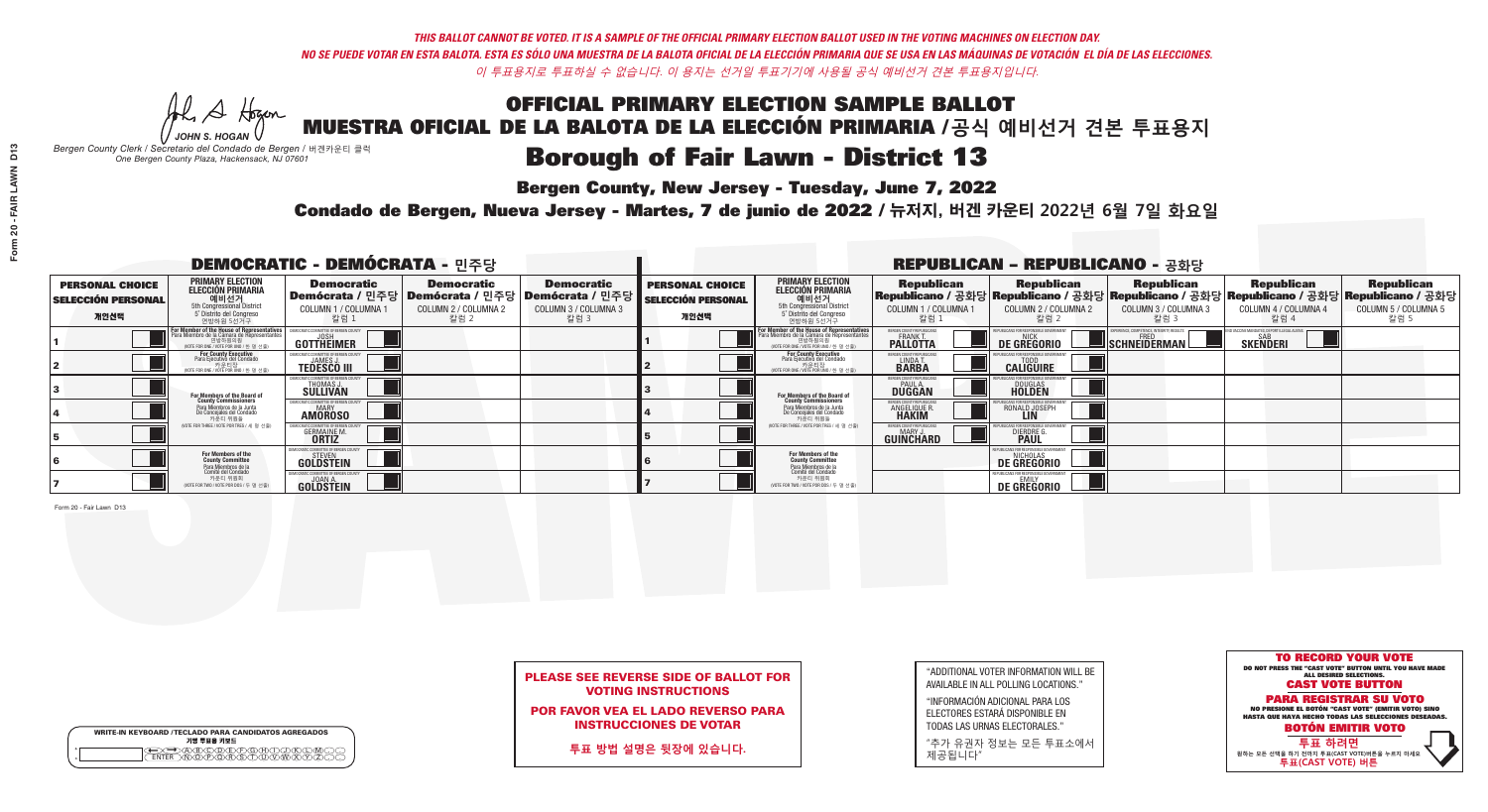He A Hogan *JOHN S. HOGAN*

|         | <b>WRITE-IN KEYBOARD /TECLADO PARA CANDIDATOS AGREGADOS</b><br>기명 투표용 키보드 |
|---------|---------------------------------------------------------------------------|
| $\circ$ | <u>سوپرهلالل ل</u>                                                        |

# **Borough of Fair Lawn - District 14**

**Bergen County, New Jersey - Tuesday, June 7, 2022** 

*Bergen County Clerk / Secretario del Condado de Bergen /* 버겐카운티 클럭 *One Bergen County Plaza, Hackensack, NJ 07601*



POR FAVOR VEA EL LADO REVERSO PARA INSTRUCCIONES DE VOTAR

**투표 방법 설명은 뒷장에 있습니다.**

"ADDITIONAL VOTER INFORMATION WILL BE AVAILABLE IN ALL POLLING LOCATIONS."

"INFORMACIÓN ADICIONAL PARA LOS ELECTORES ESTARÁ DISPONIBLE EN TODAS LAS URNAS ELECTORALES."

"추가 유권자 정보는 모든 투표소에서 제공됩니다"

Condado de Bergen, Nueva Jersey - Martes, 7 de junio de 2022 / 뉴저지, 버겐 카운티 2022년 6월 7일 화요일 *One Bergen County Plaza, Hackensack, NJ 07601*

| <b>DEMOCRATIC - DEMÓCRATA - 민주당</b>                         |                                                                                                                                                  |                                                                     |                                                   |                                                                                                                   | <b>REPUBLICAN - REPUBLICANO - 공화당</b>                       |                                                                                                                                                                     |                                                                 |                                                                                                                                                 |                                                           |                                                               |                                                   |
|-------------------------------------------------------------|--------------------------------------------------------------------------------------------------------------------------------------------------|---------------------------------------------------------------------|---------------------------------------------------|-------------------------------------------------------------------------------------------------------------------|-------------------------------------------------------------|---------------------------------------------------------------------------------------------------------------------------------------------------------------------|-----------------------------------------------------------------|-------------------------------------------------------------------------------------------------------------------------------------------------|-----------------------------------------------------------|---------------------------------------------------------------|---------------------------------------------------|
| <b>PERSONAL CHOICE</b><br><b>SELECCIÓN PERSONAL</b><br>개인선택 | <b>PRIMARY ELECTION</b><br>ELECCIÓN PRIMARIA<br>에비선거<br>5th Congressional District<br>5 <sup>*</sup> Distrite del Congreso<br>연방하원 5선거구          | <b>Democratic</b><br>COLUMN 1 / COLUMNA<br>칼럼 1                     | <b>Democratic</b><br>COLUMN 2 / COLUMNA 2<br>칼럼 2 | <b>Democratic</b><br>  Demócrata / 민주당   Demócrata / 민주당   Demócrata / 민주당<br><b>COLUMN 3 / COLUMNA 3</b><br>칼럼 3 | <b>PERSONAL CHOICE</b><br><b>SELECCIÓN PERSONAL</b><br>개인선택 | <b>PRIMARY ELECTION</b><br>ELECCIÓN PRIMARIA<br>예비선거<br><sub>5</sub> Distrite del Congression<br>Sin Congressional District<br>5 Distrite del Congreso<br>연방하원 5선거구 | <b>Republican</b><br>COLUMN 1 / COLUMNA 1<br>"칼럼 1              | <b>Republican</b><br>Republicano / 공화당 Republicano / 공화당 Republicano / 공화당 Republicano / 공화당 Republicano / 공화당<br>COLUMN 2 / COLUMNA 2<br>-칼럼 2 | <b>Republican</b><br>COLUMN 3 / COLUMNA 3<br>칼럼 3         | <b>Republican</b><br>COLUMN 4 / COLUMNA 4<br>칼럼 4             | <b>Republican</b><br>COLUMN 5 / COLUMNA 5<br>칼럼 5 |
|                                                             | F <mark>or Member of the House of Representatives</mark><br>Para Miembro de la Cámara de Representantes<br>WOTE FOR ONE / VOTE POR UNO / 한 명 선출) | DEMOCRATIC COMMITTEE OF BERGEN COUN<br>GOTTHEIMER                   |                                                   |                                                                                                                   |                                                             | F <mark>or Member of the House of Representatives</mark><br>Para Miembro de la Cámara de Representantes<br>NOTE FOR ONE / VOTE POR UNO / 한 명 선출)                    | BERGEN COUNTY REPUBLICANS<br><b>FRANK T.</b><br><b>PALLOTTA</b> | <b>DE GREGORIO</b>                                                                                                                              | XPERIENCE, COMPETENCE, INTEGRITY, RESULTS<br>SCHNEIDERMAN | ND VACCINE MANDATES, DEPORT ILLEGAL ALIENS<br><b>SKENDERI</b> |                                                   |
|                                                             | For County Executive<br>Para Ejecutivo del Condado<br>vOTE FOR ONE / VOTE POR UNO / 한 명 선출)                                                      | JAMES,<br><b>TEDESCO III</b>                                        |                                                   |                                                                                                                   |                                                             | For County Executive<br>Para Ejecutivo del Condado<br>7) 카운티장<br>(VOTE FOR ONE / VOTE POR UNO / 한 명 선출)                                                             | BERGEN COUNTY REPUBLICAN<br>LINDA T.<br><b>BARBA</b>            | <b>CALIGUIRE</b>                                                                                                                                |                                                           |                                                               |                                                   |
|                                                             | For Members of the Board of<br>County Commissioners                                                                                              | <b>THOMAS J.</b><br><b>SULLIVAN</b>                                 |                                                   |                                                                                                                   |                                                             | <b>For Members of the Board of County Commissioners</b>                                                                                                             | ERGEN COUNTY REPUBLICAN<br><b>PAUL A.</b><br><b>DUGGAN</b>      | <b>DOUGLAS</b>                                                                                                                                  |                                                           |                                                               |                                                   |
|                                                             | Para Miembros de la Junta<br>De Concejales del Condado<br>카운티 위원들                                                                                | IC COMMITTEE OF RERGEN COLIN<br>MARY<br><b>AMOROSO</b>              |                                                   |                                                                                                                   |                                                             | Para Miembros de la Junta<br>De Concejales del Condado<br>카운티 위원들                                                                                                   | <b>ERGEN COUNTY REPUBLICAN</b><br><b>ANGELIQUE R</b>            | RONALD JOSEPH                                                                                                                                   |                                                           |                                                               |                                                   |
|                                                             | (VOTE FOR THREE / VOTE POR TRES / 세 명 선출)                                                                                                        | <b>GERMAINE M.</b><br><b>ORTIZ</b>                                  |                                                   |                                                                                                                   |                                                             | (VOTE FOR THREE / VOTE POR TRES / 세 명 선출)                                                                                                                           | ERGEN COUNTY REPUBLICAN<br>MARY J<br><b>GUINCHARD</b>           | <b>DIERDRE</b>                                                                                                                                  |                                                           |                                                               |                                                   |
|                                                             | For Members of the<br>County Committee                                                                                                           | MOCRATIC COMMITTEE OF BERGEN COUN<br><b>STEPHEN</b><br>MUSNIKOW     |                                                   |                                                                                                                   |                                                             | For Members of the<br>County Committee                                                                                                                              |                                                                 | ICANS FOR RESPONSIBLE GI<br><b>ISAK FELIX</b><br><b>GÜREVICH</b>                                                                                |                                                           |                                                               |                                                   |
|                                                             | Para Miembros de la<br>Comité del Condado<br>카운티 위원회<br>(VOTE FOR TWO / VOTE POR DOS / 두 명 선출)                                                   | MOCRATIC COMMITTEE OF BERGEN (<br><b>CRISTINA</b><br><b>CUTRONE</b> |                                                   |                                                                                                                   |                                                             | Para Miembros de la<br>Comité del Condado<br>카운티 위원회<br>(VOTE FOR TWO / VOTE POR DOS / 두 명 선출)                                                                      |                                                                 | PUBLICANS FOR RESPONSIBLE<br><b>GUREVICH</b>                                                                                                    |                                                           |                                                               |                                                   |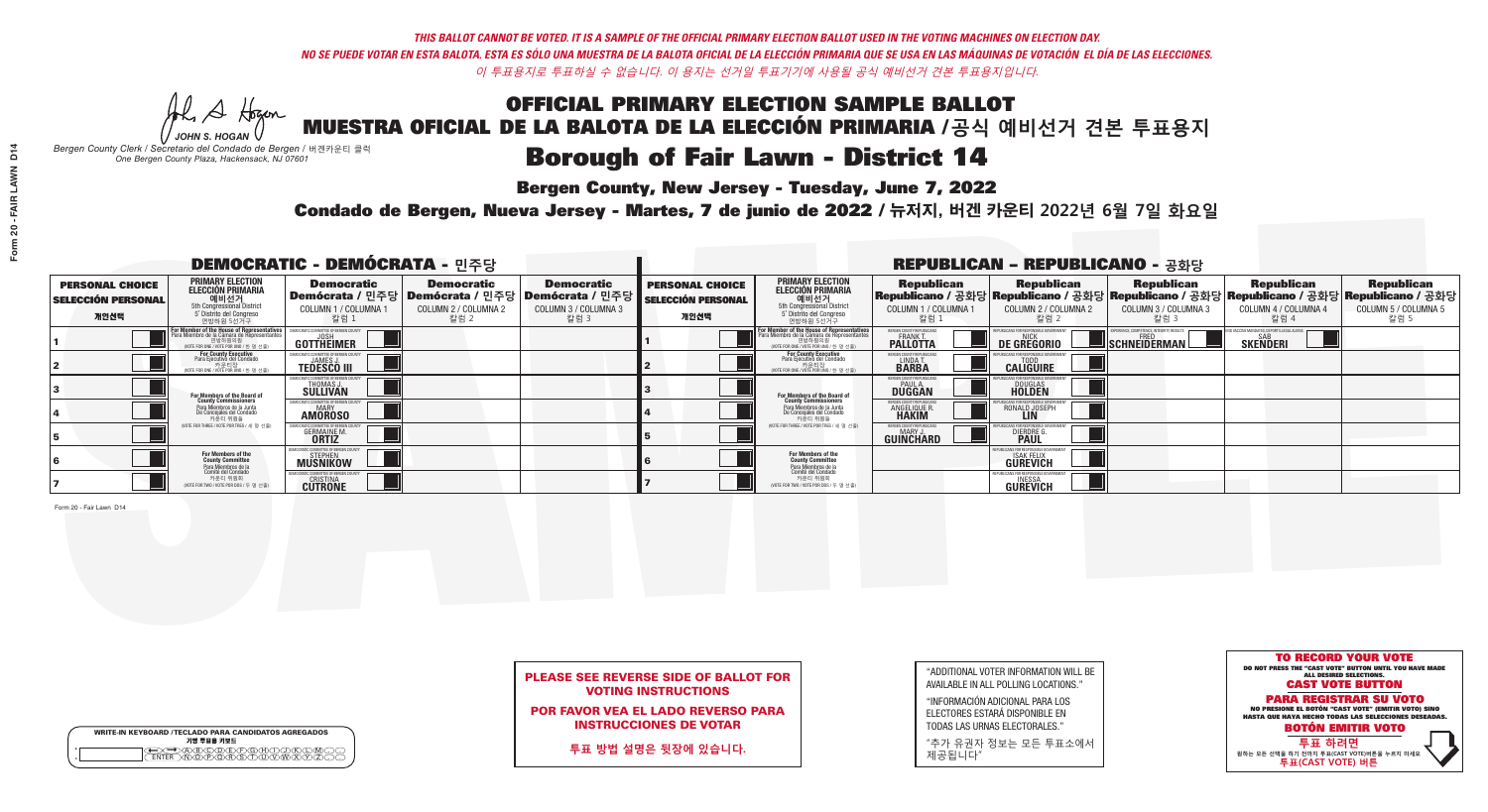He A Hogan *JOHN S. HOGAN*

# **Borough of Fair Lawn - District 15**

**Bergen County, New Jersey - Tuesday, June 7, 2022** 

*Bergen County Clerk / Secretario del Condado de Bergen /* 버겐카운티 클럭 *One Bergen County Plaza, Hackensack, NJ 07601*



## PLEASE SEE REVERSE SIDE OF BALLOT FOR VOTING INSTRUCTIONS

POR FAVOR VEA EL LADO REVERSO PARA INSTRUCCIONES DE VOTAR

**투표 방법 설명은 뒷장에 있습니다.**

| <b>WRITE-IN KEYBOARD /TECLADO PARA CANDIDATOS AGREGADOS</b><br>기명 투표용 키보드 |
|---------------------------------------------------------------------------|

 $\bigoplus \bigoplus \mathbb{A} \oplus \mathbb{C} \oplus \mathbb{C} \oplus \mathbb{C} \oplus \mathbb{C} \oplus \mathbb{C} \cup \mathbb{W} \oplus \mathbb{Z} \oplus \mathbb{Z} \oplus \mathbb{C}$ 

"ADDITIONAL VOTER INFORMATION WILL BE AVAILABLE IN ALL POLLING LOCATIONS."

"INFORMACIÓN ADICIONAL PARA LOS ELECTORES ESTARÁ DISPONIBLE EN TODAS LAS URNAS ELECTORALES."

"추가 유권자 정보는 모든 투표소에서 제공됩니다"

Condado de Bergen, Nueva Jersey - Martes, 7 de junio de 2022 / 뉴저지, 버겐 카운티 2022년 6월 7일 화요일 *One Bergen County Plaza, Hackensack, NJ 07601*

| <b>DEMOCRATIC - DEMÓCRATA - 민주당</b>                         |                                                                                                                                         |                                                                                                      |                                                   | <b>REPUBLICAN - REPUBLICANO - 공화당</b>                                |                                                             |                                                                                                                                                  |                                                                |                                                                                                                                                 |                                                          |                                                               |                                                   |
|-------------------------------------------------------------|-----------------------------------------------------------------------------------------------------------------------------------------|------------------------------------------------------------------------------------------------------|---------------------------------------------------|----------------------------------------------------------------------|-------------------------------------------------------------|--------------------------------------------------------------------------------------------------------------------------------------------------|----------------------------------------------------------------|-------------------------------------------------------------------------------------------------------------------------------------------------|----------------------------------------------------------|---------------------------------------------------------------|---------------------------------------------------|
| <b>PERSONAL CHOICE</b><br><b>SELECCIÓN PERSONAL</b><br>개인선택 | <b>PRIMARY ELECTION</b><br>ELECCIÓN PRIMARIA<br>에비선거<br>5th Congressional District<br>5 <sup>*</sup> Distrite del Congreso<br>연방하원 5선거구 | <b>Democratic</b><br>  <b>Demócrata /</b> 민주당  <b>Demócrata /</b> 민주당 <br>COLUMN 1 / COLUMNA<br>칼럼 1 | <b>Democratic</b><br>COLUMN 2 / COLUMNA 2<br>칼럼 2 | <b>Democratic</b><br>Demócrata / 민주당<br>COLUMN 3 / COLUMNA 3<br>칼럼 3 | <b>PERSONAL CHOICE</b><br><b>SELECCIÓN PERSONAL</b><br>개인선택 | <b>PRIMARY ELECTION</b><br>ELECCIÓN PRIMARIA<br>예비선거<br><sub>5</sub> District<br>5 Distrite del Congreso<br>연방하원 5선거구                            | <b>Republican</b><br>COLUMN 1 / COLUMNA 1<br>.칼럼 :             | <b>Republican</b><br>Republicano / 공화당 Republicano / 공화당 Republicano / 공화당 Republicano / 공화당 Republicano / 공화당<br>COLUMN 2 / COLUMNA 2<br>-칼럼 2 | <b>Republican</b><br>COLUMN 3 / COLUMNA 3<br>칼럼 3        | <b>Republican</b><br>COLUMN 4 / COLUMNA 4<br>칼럼 4             | <b>Republican</b><br>COLUMN 5 / COLUMNA 5<br>칼럼 5 |
|                                                             | For Member of the House of Representatives<br>Para Miembro de la Cámara de Representantes<br>NOTE FOR ONE / VOTE POR UNO / 한 명 선출)      | COMMITTEE OF BERGEN C<br>GOTTHEIMER                                                                  |                                                   |                                                                      |                                                             | F <mark>or Member of the House of Representatives</mark><br>Para Miembro de la Cámara de Representantes<br>NOTE FOR ONE / VOTE POR UNO / 한 명 선출) | BERGEN COUNTY REPUBLICAN<br><b>FRANK T.</b><br><b>PALLOTTA</b> | DE GREGORIO                                                                                                                                     | XPERIENCE, COMPETENCE, INTEGRITY, RESULT<br>SCHNEIDERMAN | ND VACCINE MANDATES, DEPORT ILLEGAL ALIENS<br><b>SKENDERI</b> |                                                   |
|                                                             | For County Executive<br>Para Ejecutivo del Condado<br>. 기운티장<br>VOTE FOR ONE / VOTE POR UNO / 한 명 선출)                                   | DEMOCRATIC COMMITTEE OF BERGEN C<br><b>JAMES</b><br><b>TEDESCO III</b>                               |                                                   |                                                                      |                                                             | <b>For County Executive</b><br>Para Ejecutivo del Condado<br>7) 카운티장<br>(VOTE FOR ONE / VOTE POR UNO / 한 명 선출)                                   | BERGEN COUNTY REPUBLICAN<br>LINDA T.<br><b>BARBA</b>           | <b>CALIGUIRE</b>                                                                                                                                |                                                          |                                                               |                                                   |
|                                                             | For Members of the Board of<br>County Commissioners                                                                                     | <b>THOMAS J.</b><br><b>SULLIVAN</b>                                                                  |                                                   |                                                                      |                                                             | <b>For Members of the Board of County Commissioners</b>                                                                                          | ERGEN COUNTY REPUBLICAN<br><b>PAUL A.</b><br><b>DUGGAN</b>     | <b>DOUGLAS</b>                                                                                                                                  |                                                          |                                                               |                                                   |
|                                                             | Para Miembros de la Junta<br>De Concejales del Condado<br>카우티 위원들                                                                       | (IC COMMITTEE OF BERGEN COUN<br><b>MARY</b><br><b>AMOROSO</b>                                        |                                                   |                                                                      |                                                             | Para Miembros de la Junta<br>De Concejales del Condado<br>카운티 위원들                                                                                | RGEN COUNTY REPUBLICAN<br><b>ANGELIQUE F</b>                   | RONALD JOSEPH                                                                                                                                   |                                                          |                                                               |                                                   |
|                                                             | (VOTE FOR THREE / VOTE POR TRES / 세 명 선출)                                                                                               | <b>GERMAINE M.</b><br><b>ORTIZ</b>                                                                   |                                                   |                                                                      |                                                             | (VOTE FOR THREE / VOTE POR TRES / 세 명 선출)                                                                                                        | ERGEN COUNTY REPUBLICAN<br>MARY J<br><b>GUINCHARD</b>          | <b>DIERDRE G</b><br><b>PAUL</b>                                                                                                                 |                                                          |                                                               |                                                   |
|                                                             | For Members of the<br>County Committee<br>Para Miembros de la                                                                           | OCRATIC COMMITTEE OF BERGEN CO<br>ARLENE W.<br><b>GLASSMAN</b>                                       |                                                   |                                                                      |                                                             | For Members of the<br>County Committee                                                                                                           |                                                                | I ICANS FOR RESPONSIBI F I<br>DENNIS<br><b>BLOOM</b>                                                                                            |                                                          |                                                               |                                                   |
|                                                             | Comité del Condado<br>카운티 위원회<br>(VOTE FOR TWO / VOTE POR DOS / 두 명 선출)                                                                 | JENNIFER MELISSA                                                                                     |                                                   |                                                                      |                                                             | Para Miembros de la<br>Comité del Condado<br>카운티 위원회<br>(VOTE FOR TWO / VOTE POR DOS / 두 명 선출)                                                   |                                                                | PUBLICANS FOR RESPONSIBLE G<br><b>BLOOM</b>                                                                                                     |                                                          |                                                               |                                                   |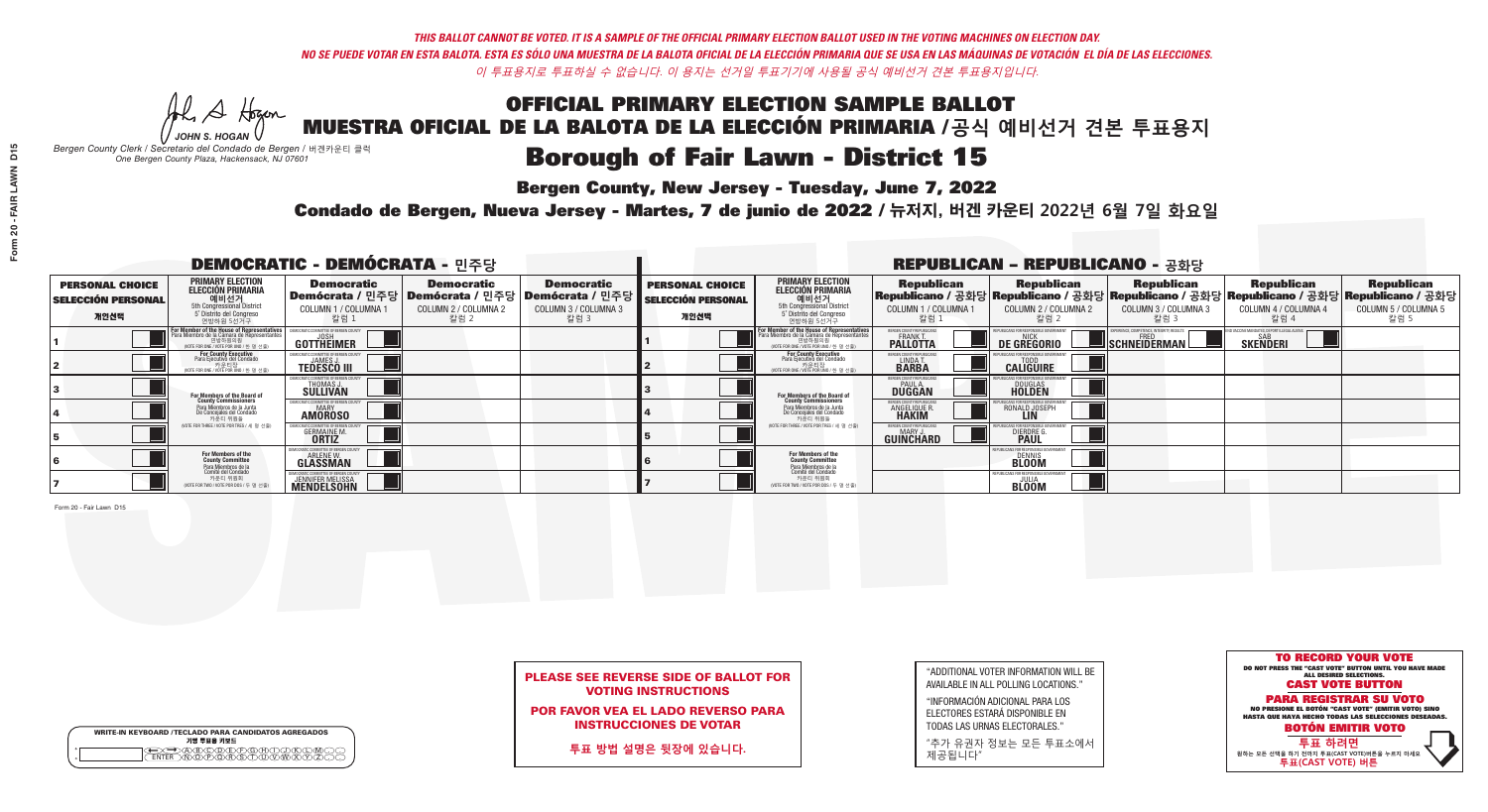## OFFICIAL PRIMARY ELECTION SAMPLE BALLOT MUESTRA OFICIAL DE LA BALOTA DE LA ELECCIÓN PRIMARIA /**공식 예비선거 견본 투표용지 Borough of Fair Lawn - District 16**

**Bergen County, New Jersey - Tuesday, June 7, 2022** 

He A Hogan *JOHN S. HOGAN*

|        | <b>WRITE-IN KEYBOARD /TECLADO PARA CANDIDATOS AGREGADOS</b><br>기명 투표용 키보드 |
|--------|---------------------------------------------------------------------------|
| ο<br>Ω |                                                                           |

*Bergen County Clerk / Secretario del Condado de Bergen /* 버겐카운티 클럭 *One Bergen County Plaza, Hackensack, NJ 07601*



## PLEASE SEE REVERSE SIDE OF BALLOT FOR VOTING INSTRUCTIONS

POR FAVOR VEA EL LADO REVERSO PARA INSTRUCCIONES DE VOTAR

**투표 방법 설명은 뒷장에 있습니다.**

| "ADDITIONAL VOTER INFORMATION WILL BE |
|---------------------------------------|
| AVAILABLE IN ALL POLLING LOCATIONS."  |
|                                       |

"INFORMACIÓN ADICIONAL PARA LOS ELECTORES ESTARÁ DISPONIBLE EN TODAS LAS URNAS ELECTORALES."

"추가 유권자 정보는 모든 투표소에서 제공됩니다"

Condado de Bergen, Nueva Jersey - Martes, 7 de junio de 2022 / 뉴저지, 버겐 카운티 2022년 6월 7일 화요일 *One Bergen County Plaza, Hackensack, NJ 07601*

| <b>DEMOCRATIC - DEMÓCRATA - 민주당</b>                         |                                                                                                                                                      |                                                                |                                                   | <b>REPUBLICAN - REPUBLICANO - 공화당</b>                                                                        |                                                             |                                                                                                                                                  |                                                                 |                                                                                                                                                  |                                                          |                                                   |                                                   |
|-------------------------------------------------------------|------------------------------------------------------------------------------------------------------------------------------------------------------|----------------------------------------------------------------|---------------------------------------------------|--------------------------------------------------------------------------------------------------------------|-------------------------------------------------------------|--------------------------------------------------------------------------------------------------------------------------------------------------|-----------------------------------------------------------------|--------------------------------------------------------------------------------------------------------------------------------------------------|----------------------------------------------------------|---------------------------------------------------|---------------------------------------------------|
| <b>PERSONAL CHOICE</b><br><b>SELECCIÓN PERSONAL</b><br>개인선택 | <b>PRIMARY ELECTION</b><br><b>ELECCIÓN PRIMARIA</b><br>예비선거<br>5th Congressional District<br>5° Distrito del Congreso<br>연방하원 5선거구                   | <b>Democratic</b><br>COLUMN 1 / COLUMNA<br>칼럼 1                | <b>Democratic</b><br>COLUMN 2 / COLUMNA 2<br>칼럼 2 | <b>Democratic</b><br>  Demócrata / 민주당   Demócrata / 민주당   Demócrata / 민주당  <br>COLUMN 3 / COLUMNA 3<br>칼럼 3 | <b>PERSONAL CHOICE</b><br><b>SELECCIÓN PERSONAL</b><br>개인선택 | <b>PRIMARY ELECTION</b><br>ELECCIÓN PRIMARIA<br>예비선거<br>5th Congressional District<br>5 Distrito del Congreso<br>연방하원 5선거구                       | <b>Republican</b><br>COLUMN 1 / COLUMNA 1<br>"칼럼 1              | <b>Republican</b><br> Republicano / 공화당 Republicano / 공화당 Republicano / 공화당 Republicano / 공화당 Republicano / 공화당<br>COLUMN 2 / COLUMNA 2<br>-칼럼 2 | <b>Republican</b><br>COLUMN 3 / COLUMNA 3<br>칼럼 3        | <b>Republican</b><br>COLUMN 4 / COLUMNA 4<br>칼럼 4 | <b>Republican</b><br>COLUMN 5 / COLUMNA 5<br>칼럼 5 |
|                                                             | <b>For Member of the House of Representatives</b><br>Para Miembro de la Cámara de Representantes<br>연방하원의원<br>(VOTE FOR ONE / VOTE POR UNO / 한 명 선출) | <b>COMMITTEE OF BERGEN COUNT</b><br>GOTTHËIMER                 |                                                   |                                                                                                              |                                                             | F <mark>or Member of the House of Representatives</mark><br>Para Miembro de la Cámara de Representantes<br>NOTE FOR ONE / VOTE POR UNO / 한 명 선출) | BERGEN COUNTY REPUBLICANS<br><b>FRANK T.</b><br><b>PALLOTTA</b> | <b>DE GREGORIO</b>                                                                                                                               | PERIENCE, COMPETENCE, INTEGRITY, RESULTS<br>SCHNEIDERMAN | <b>SKENDERI</b>                                   |                                                   |
|                                                             | For County Executive<br>Para Ejecutivo del Condado<br>/OTE FOR ONE / VOTE POR UNO / 한 명 선출)                                                          | <b>JAMES J</b><br><b>TEDESCO III</b>                           |                                                   |                                                                                                              |                                                             | For County Executive<br>Para Ejecutivo del Condado<br>. 카운티장<br>(VOTE FOR ONE / VOTE POR UNO / 한 명 선출)                                           | BERGEN COUNTY REPUBLICAN<br>LINDA T.                            | <b>CALIGUIRE</b>                                                                                                                                 |                                                          |                                                   |                                                   |
|                                                             | For Members of the Board of<br>County Commissioners                                                                                                  | IOCRATIC COMMITTEE OF BERGEN CO<br>THOMAS J.                   |                                                   |                                                                                                              |                                                             | <b>For Members of the Board of County Commissioners</b>                                                                                          | BERGEN COUNTY REPUBLICAN<br><b>DUGGAN</b>                       | <b>DOUGLAS</b><br><b>HOLDEN</b>                                                                                                                  |                                                          |                                                   |                                                   |
|                                                             | Para Miembros de la Junta<br>De Concejales del Condado<br>카운티 위원들                                                                                    | OCRATIC COMMITTEE OF BERGEN COUN'<br><b>AMOROSO</b>            |                                                   |                                                                                                              |                                                             | Para Miembros de la Junta<br>De Concejales del Condado<br>카운티 위원들                                                                                | RGEN COUNTY REPUBLICAN<br><b>ANGELIQUE R</b>                    | RONALD JOSEPH                                                                                                                                    |                                                          |                                                   |                                                   |
|                                                             | NOTE FOR THREE / VOTE POR TRES / 세 명 선출)                                                                                                             | <b>GERMAINE M</b><br><b>ORTIZ</b>                              |                                                   |                                                                                                              |                                                             | (VOTE FOR THREE / VOTE POR TRES / 세 명 선출)                                                                                                        | ERGEN COUNTY REPUBLICAN<br>MARY J<br><b>GUINCHARD</b>           | <b>DIERDRE</b>                                                                                                                                   |                                                          |                                                   |                                                   |
|                                                             | For Members of the<br>County Committee<br>Para Miembros de la                                                                                        | ATIC COMMITTEE OF BERGEN (<br><b>TALIA P.</b><br><b>FELNER</b> |                                                   |                                                                                                              |                                                             | <b>For Members of the<br/>County Committee</b>                                                                                                   |                                                                 | <b>NO PETITION FILED</b>                                                                                                                         |                                                          |                                                   |                                                   |
|                                                             | Comité del Condado<br>카운티 위원회<br>(VOTE FOR TWO / VOTE POR DOS / 두 명 선출)                                                                              | C COMMITTEE OF BERGEN (<br>LESLIE R.                           |                                                   |                                                                                                              |                                                             | Para Miembros de la<br>Comité del Condado<br>카운티 위원회<br>NOTE FOR TWO / VOTE POR DOS / 두 명 선출)                                                    |                                                                 | <b>NO PETITION FILED</b>                                                                                                                         |                                                          |                                                   |                                                   |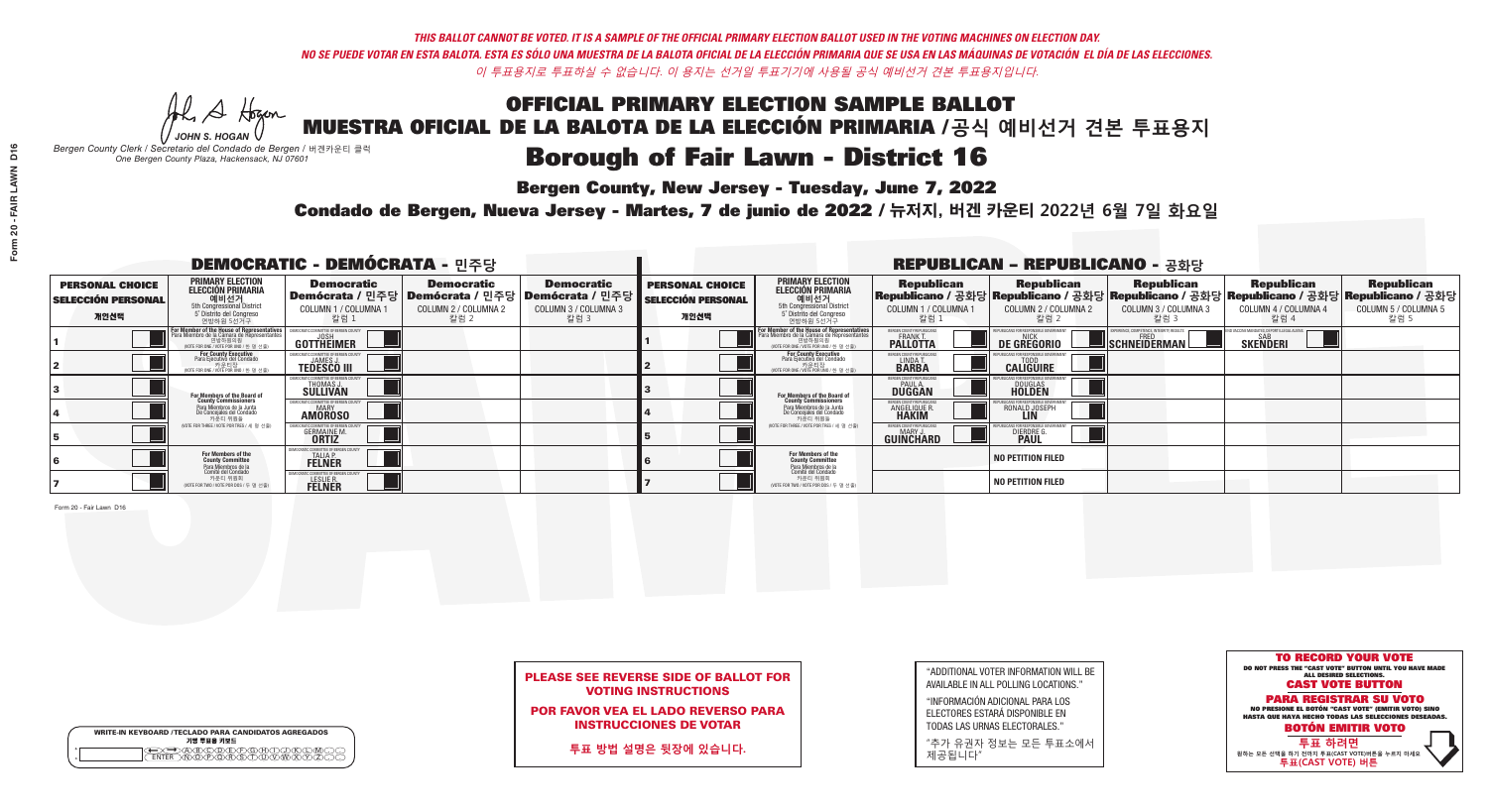He A Hogan *JOHN S. HOGAN*

| <b>WRITE-IN KEYBOARD /TECLADO PARA CANDIDATOS AGREGADOS</b><br>기명 투표용 키보드 |  |
|---------------------------------------------------------------------------|--|
| COADOODEPOHOORO                                                           |  |

# **Borough of Fair Lawn - District 17**

**Bergen County, New Jersey - Tuesday, June 7, 2022** 

*Bergen County Clerk / Secretario del Condado de Bergen /* 버겐카운티 클럭 *One Bergen County Plaza, Hackensack, NJ 07601*



## PLEASE SEE REVERSE SIDE OF BALLOT FOR VOTING INSTRUCTIONS

POR FAVOR VEA EL LADO REVERSO PARA INSTRUCCIONES DE VOTAR

**투표 방법 설명은 뒷장에 있습니다.**

| 3                       |  |
|-------------------------|--|
| 4                       |  |
| 5                       |  |
| 6                       |  |
| $\overline{\mathbf{z}}$ |  |

| "ADDITIONAL VOTER INFORMATION WILL BE |
|---------------------------------------|
| AVAILABLE IN ALL POLLING LOCATIONS."  |
|                                       |

"INFORMACIÓN ADICIONAL PARA LOS ELECTORES ESTARÁ DISPONIBLE EN TODAS LAS URNAS ELECTORALES."

"추가 유권자 정보는 모든 투표소에서 제공됩니다"

Condado de Bergen, Nueva Jersey - Martes, 7 de junio de 2022 / 뉴저지, 버겐 카운티 2022년 6월 7일 화요일 *One Bergen County Plaza, Hackensack, NJ 07601*

| <b>DEMOCRATIC - DEMÓCRATA - 민주당</b>                         |                                                                                                                                               |                                                         |                                                                                          | <b>REPUBLICAN - REPUBLICANO - 공화당</b>                                |                                                             |                                                                                                                                         |                                                        |                                                    |                                                   |                                                                                                                                                |                                                   |
|-------------------------------------------------------------|-----------------------------------------------------------------------------------------------------------------------------------------------|---------------------------------------------------------|------------------------------------------------------------------------------------------|----------------------------------------------------------------------|-------------------------------------------------------------|-----------------------------------------------------------------------------------------------------------------------------------------|--------------------------------------------------------|----------------------------------------------------|---------------------------------------------------|------------------------------------------------------------------------------------------------------------------------------------------------|---------------------------------------------------|
| <b>PERSONAL CHOICE</b><br><b>SELECCIÓN PERSONAL</b><br>개인선택 | PRIMARY ELECTION<br>ELECCIÓN PRIMARIA<br>에비선거<br>5th Congressional District<br>5 <sup>*</sup> Distrito del Congreso<br>연방하원 5선거구              | <b>Democratic</b><br>COLUMN 1 / COLUMNA<br>칼럼 1         | <b>Democratic</b><br>Demócrata / 민주당   Demócrata / 민주당  <br>COLUMN 2 / COLUMNA 2<br>칼럼 2 | <b>Democratic</b><br>Demócrata / 민주당<br>COLUMN 3 / COLUMNA 3<br>칼럼 3 | <b>PERSONAL CHOICE</b><br><b>SELECCIÓN PERSONAL</b><br>개인선택 | <b>PRIMARY ELECTION</b><br><b>ELECCIÓN PRIMARIA</b><br>예비선거<br>5th Congressional District<br>5 Distrito del Congreso<br>연방하원 5선거구       | <b>Republican</b><br>COLUMN 1 / COLUMNA 1<br>칼럼        | <b>Republican</b><br>COLUMN 2 / COLUMNA 2<br>-칼럼 2 | <b>Republican</b><br>COLUMN 3 / COLUMNA 3<br>칼럼 3 | <b>Republican</b><br>Republicano / 공화당 Republicano / 공화당 Republicano / 공화당 Republicano / 공화당 Republicano / 공화당<br>COLUMN 4 / COLUMNA 4<br>칼럼 4 | <b>Republican</b><br>COLUMN 5 / COLUMNA 5<br>칼럼 5 |
|                                                             | For Member of the House of Representatives<br>Para Miembro de la Cámara de Representantes<br>연방하원의원<br>(VOTE FOR ONE / VOTE POR UNO / 한 명 선출) | GOTTHEIMER                                              |                                                                                          |                                                                      |                                                             | <b>For Member of the House of Representative</b><br>Para Miembro de la Cámara de Representante<br>(VOTE FOR ONE / VOTE POR UNO / 한 명 선출 | ERGEN COUNTY REPUBLICAN<br><b>PALLOTTA</b>             | DE GREGORIO                                        | SCHNEIDERMAN                                      | <b>SKENDERI</b>                                                                                                                                |                                                   |
|                                                             | For County Executive<br>Para Ejecutivo del Condado<br>/OTE FOR ONE / VOTE POR UNO / 한 명 선출)                                                   | <b>TEDESCO III</b>                                      |                                                                                          |                                                                      |                                                             | For County Executive<br>Para Ejecutivo del Condado<br>7) 카운티장<br>(VOTE FOR ONE / VOTE POR UNO / 한 명 선출)                                 | BERGEN COUNTY REPUBLICAN<br>LINDA T.                   | <b>CALIGUIRE</b>                                   |                                                   |                                                                                                                                                |                                                   |
|                                                             | For Members of the Board of<br>County Commissioners                                                                                           | MOCRATIC COMMITTEE OF BERGEN (<br>THOMAS J.<br>SULLIVAN |                                                                                          |                                                                      |                                                             | <b>For Members of the Board of County Commissioners</b>                                                                                 | <b>SERGEN COUNTY REPUBLICAN<br/>PAUL A.<br/>DUGGAN</b> | <b>DOUGLAS</b>                                     |                                                   |                                                                                                                                                |                                                   |
|                                                             | Para Miembros de la Junta<br>De Concejales del Condado<br>카운티 위원들                                                                             | ATIC COMMITTEE OF BERGEN CO<br><b>AMOROSO</b>           |                                                                                          |                                                                      |                                                             | Para Miembros de la Junta<br>De Concejales del Condado<br>카운티 위원들                                                                       | 'ERGEN COUNTY REPUBLICAN<br>ANGELIQUE R                | RONALD JOSEPH                                      |                                                   |                                                                                                                                                |                                                   |
|                                                             | (VOTE FOR THREE / VOTE POR TRES / 세 명 선출)                                                                                                     | <b>GERMAINE M.</b><br><b>ORTIZ</b>                      |                                                                                          |                                                                      |                                                             | (VOTE FOR THREE / VOTE POR TRES / 세 명 선출)                                                                                               | ERGEN COUNTY REPUBLICAN<br>MARY J.<br>GUINCHARD        | <b>DIERDRE L</b>                                   |                                                   |                                                                                                                                                |                                                   |
|                                                             | For Members of the<br>County Committee<br>Para Miembros de la                                                                                 | OCRATIC COMMITTEE OF BERGEN CO<br>SAUL<br>ROCHMAN       |                                                                                          |                                                                      |                                                             | <b>For Members of the<br/>County Committee</b>                                                                                          |                                                        | NO PETITION FILED                                  |                                                   |                                                                                                                                                |                                                   |
|                                                             | Comité del Condado<br>카운티 위원회<br>(VOTE FOR TWO / VOTE POR DOS / 두 명 선출)                                                                       | DAVID C.                                                |                                                                                          |                                                                      |                                                             | Para Miembros de la<br>Comité del Condado<br>카운티 위원회<br>NOTE FOR TWO / VOTE POR DOS / 두 명 선출)                                           |                                                        | NO PETITION FILED                                  |                                                   |                                                                                                                                                |                                                   |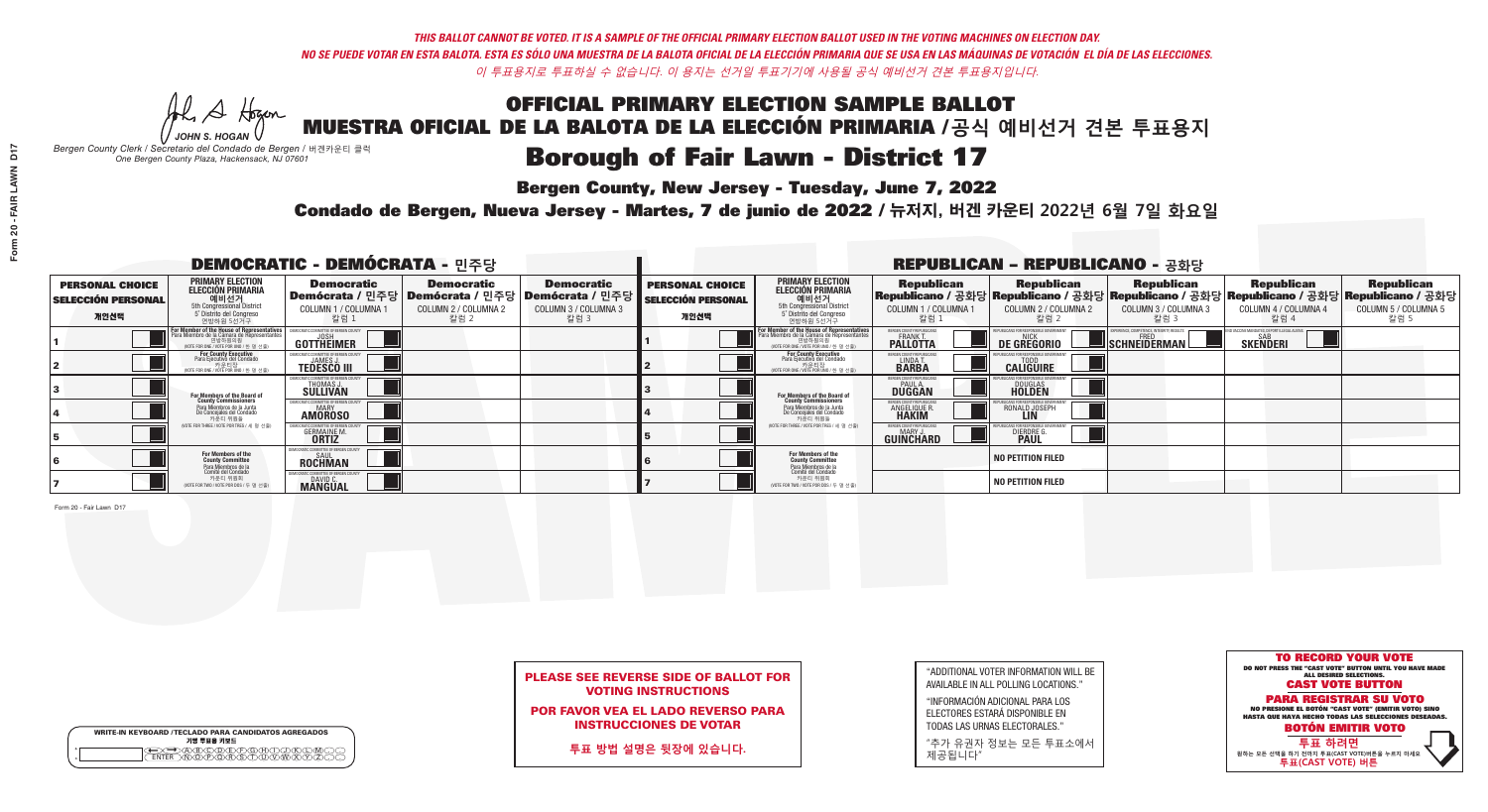He A Hogan *JOHN S. HOGAN*

| <b>WRITE-IN KEYBOARD /TECLADO PARA CANDIDATOS AGREGADOS</b><br>기명 투표용 키보드 |
|---------------------------------------------------------------------------|
| <u>ጥጠቅ ቅ</u>                                                              |

# **Borough of Fair Lawn - District 18**

**Bergen County, New Jersey - Tuesday, June 7, 2022** 

*Bergen County Clerk / Secretario del Condado de Bergen /* 버겐카운티 클럭 *One Bergen County Plaza, Hackensack, NJ 07601*

Condado de Bergen, Nueva Jersey - Martes, 7 de junio de 2022 / 뉴저지, 버겐 카운티 2022년 6월 7일 화요일 *One Bergen County Plaza, Hackensack, NJ 07601*



POR FAVOR VEA EL LADO REVERSO PARA INSTRUCCIONES DE VOTAR

**투표 방법 설명은 뒷장에 있습니다.**

"ADDITIONAL VOTER INFORMATION WILL BE AVAILABLE IN ALL POLLING LOCATIONS."

"INFORMACIÓN ADICIONAL PARA LOS ELECTORES ESTARÁ DISPONIBLE EN TODAS LAS URNAS ELECTORALES."

"추가 유권자 정보는 모든 투표소에서 제공됩니다"

| <b>DEMOCRATIC - DEMÓCRATA - 민주당</b>                         |                                                                                                                                                  |                                                             |                                                   |                                                                                                                   | <b>REPUBLICAN - REPUBLICANO - 공화당</b>                       |                                                                                                                                                                     |                                                                 |                                                                                                                                                 |                                                           |                                                               |                                                   |
|-------------------------------------------------------------|--------------------------------------------------------------------------------------------------------------------------------------------------|-------------------------------------------------------------|---------------------------------------------------|-------------------------------------------------------------------------------------------------------------------|-------------------------------------------------------------|---------------------------------------------------------------------------------------------------------------------------------------------------------------------|-----------------------------------------------------------------|-------------------------------------------------------------------------------------------------------------------------------------------------|-----------------------------------------------------------|---------------------------------------------------------------|---------------------------------------------------|
| <b>PERSONAL CHOICE</b><br><b>SELECCIÓN PERSONAL</b><br>개인선택 | <b>PRIMARY ELECTION</b><br>ELECCIÓN PRIMARIA<br>에비선거<br>5th Congressional District<br>5 <sup>*</sup> Distrite del Congreso<br>연방하원 5선거구          | <b>Democratic</b><br>COLUMN 1 / COLUMNA<br>칼럼 1             | <b>Democratic</b><br>COLUMN 2 / COLUMNA 2<br>칼럼 2 | <b>Democratic</b><br>  Demócrata / 민주당   Demócrata / 민주당   Demócrata / 민주당<br><b>COLUMN 3 / COLUMNA 3</b><br>칼럼 3 | <b>PERSONAL CHOICE</b><br><b>SELECCIÓN PERSONAL</b><br>개인선택 | <b>PRIMARY ELECTION</b><br>ELECCIÓN PRIMARIA<br>예비선거<br><sub>5</sub> bistrite del Congression<br>Sin Congressional District<br>5 Distrite del Congreso<br>연방하원 5선거구 | <b>Republican</b><br>COLUMN 1 / COLUMNA 1<br>"칼럼 1              | <b>Republican</b><br>Republicano / 공화당 Republicano / 공화당 Republicano / 공화당 Republicano / 공화당 Republicano / 공화당<br>COLUMN 2 / COLUMNA 2<br>-칼럼 2 | <b>Republican</b><br>COLUMN 3 / COLUMNA 3<br>칼럼 3         | <b>Republican</b><br>COLUMN 4 / COLUMNA 4<br>칼럼 4             | <b>Republican</b><br>COLUMN 5 / COLUMNA 5<br>칼럼 5 |
|                                                             | F <mark>or Member of the House of Representatives</mark><br>Para Miembro de la Cámara de Representantes<br>NOTE FOR ONE / VOTE POR UNO / 한 명 선출) | DEMOCRATIC COMMITTEE OF BERGEN COUN<br>GOTTHEIMER           |                                                   |                                                                                                                   |                                                             | F <mark>or Member of the House of Representatives</mark><br>Para Miembro de la Cámara de Representantes<br>NOTE FOR ONE / VOTE POR UNO / 한 명 선출)                    | BERGEN COUNTY REPUBLICANS<br><b>FRANK T.</b><br><b>PALLOTTA</b> | <b>DE GREGORIO</b>                                                                                                                              | XPERIENCE, COMPETENCE, INTEGRITY, RESULTS<br>SCHNEIDERMAN | ND VACCINE MANDATES, DEPORT ILLEGAL ALIENS<br><b>SKENDERI</b> |                                                   |
|                                                             | For County Executive<br>Para Ejecutivo del Condado<br>vOTE FOR ONE / VOTE POR UNO / 한 명 선출)                                                      | JAMES,<br><b>TEDESCO III</b>                                |                                                   |                                                                                                                   |                                                             | For County Executive<br>Para Ejecutivo del Condado<br>7) 카운티장<br>(VOTE FOR ONE / VOTE POR UNO / 한 명 선출)                                                             | BERGEN COUNTY REPUBLICAN<br>LINDA T.<br><b>BARBA</b>            | <b>CALIGUIRE</b>                                                                                                                                |                                                           |                                                               |                                                   |
|                                                             | For Members of the Board of<br>County Commissioners                                                                                              | <b>THOMAS J.</b><br><b>SULLIVAN</b>                         |                                                   |                                                                                                                   |                                                             | <b>For Members of the Board of County Commissioners</b>                                                                                                             | ERGEN COUNTY REPUBLICAN<br><b>PAUL A.</b><br><b>DUGGAN</b>      | <b>DOUGLAS</b>                                                                                                                                  |                                                           |                                                               |                                                   |
|                                                             | Para Miembros de la Junta<br>De Concejales del Condado<br>카운티 위원들                                                                                | IC COMMITTEE OF RERGEN COLIN<br>MARY<br><b>AMOROSO</b>      |                                                   |                                                                                                                   |                                                             | Para Miembros de la Junta<br>De Concejales del Condado<br>카운티 위원들                                                                                                   | FRGEN COUNTY REPUBLICAN<br><b>ANGELIQUE R</b>                   | RONALD JOSEPH                                                                                                                                   |                                                           |                                                               |                                                   |
|                                                             | (VOTE FOR THREE / VOTE POR TRES / 세 명 선출)                                                                                                        | <b>GERMAINE M.</b><br><b>ORTIZ</b>                          |                                                   |                                                                                                                   |                                                             | (VOTE FOR THREE / VOTE POR TRES / 세 명 선출)                                                                                                                           | ERGEN COUNTY REPUBLICAN<br>MARY J<br><b>GUINCHARD</b>           | <b>DIERDRE</b>                                                                                                                                  |                                                           |                                                               |                                                   |
|                                                             | For Members of the<br>County Committee                                                                                                           | MOCRATIC COMMITTEE OF BERGEN CO<br><b>JOSHUA</b><br>REINITZ |                                                   |                                                                                                                   |                                                             | For Members of the<br>County Committee                                                                                                                              | BERGEN COUNTY REPUBLICANS<br><b>JOSEPH</b>                      | NO PETITION FILED                                                                                                                               |                                                           |                                                               |                                                   |
|                                                             | Para Miembros de la<br>Comité del Condado<br>카운티 위원회<br>(VOTE FOR TWO / VOTE POR DOS / 두 명 선출)                                                   | (ATIC COMMITTEE OF BERGEN C<br><b>JENNIFER</b>              |                                                   |                                                                                                                   |                                                             | Para Miembros de la<br>Comité del Condado<br>카운티 위원회<br>(VOTE FOR TWO / VOTE POR DOS / 두 명 선출)                                                                      | BERGEN COUNTY REPUBLICAN<br><b>YVETTE A.</b><br><b>MARCH</b>    | NO PETITION FILED                                                                                                                               |                                                           |                                                               |                                                   |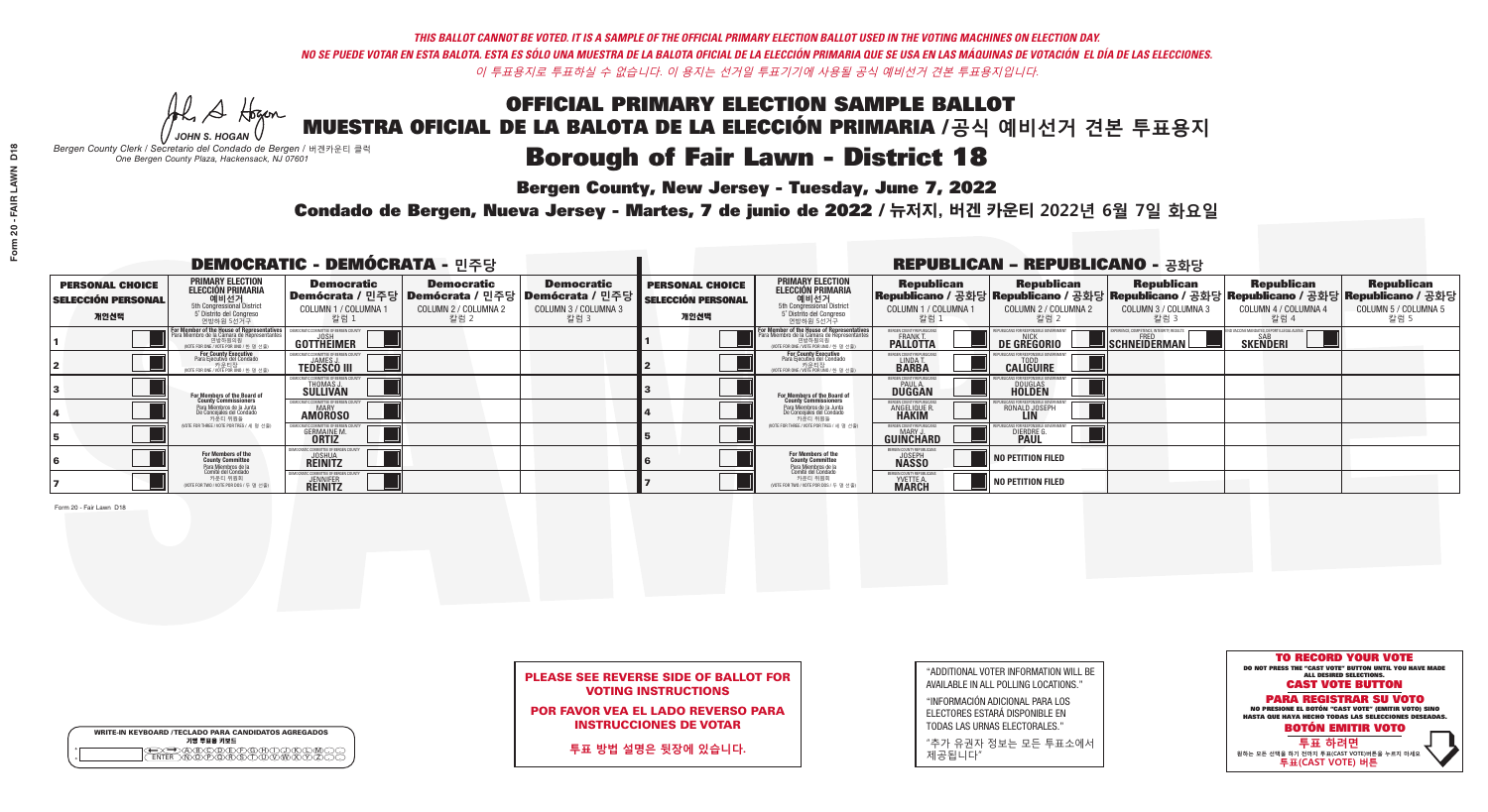He A Hogan *JOHN S. HOGAN*

# **Borough of Fair Lawn - District 19**

**Bergen County, New Jersey - Tuesday, June 7, 2022** 

*Bergen County Clerk / Secretario del Condado de Bergen /* 버겐카운티 클럭 *One Bergen County Plaza, Hackensack, NJ 07601*



## PLEASE SEE REVERSE SIDE OF BALLOT FOR VOTING INSTRUCTIONS

POR FAVOR VEA EL LADO REVERSO PARA INSTRUCCIONES DE VOTAR

**투표 방법 설명은 뒷장에 있습니다.**

|         | <b>WRITE-IN KEYBOARD /TECLADO PARA CANDIDATOS AGREGADOS</b> |
|---------|-------------------------------------------------------------|
| $\circ$ | 기명 투표용 키보드                                                  |
| $\circ$ |                                                             |

"ADDITIONAL VOTER INFORMATION WILL BE AVAILABLE IN ALL POLLING LOCATIONS."

"INFORMACIÓN ADICIONAL PARA LOS ELECTORES ESTARÁ DISPONIBLE EN TODAS LAS URNAS ELECTORALES."

"추가 유권자 정보는 모든 투표소에서 제공됩니다"

Condado de Bergen, Nueva Jersey - Martes, 7 de junio de 2022 / 뉴저지, 버겐 카운티 2022년 6월 7일 화요일 *One Bergen County Plaza, Hackensack, NJ 07601*

| <b>DEMOCRATIC - DEMÓCRATA - 민주당</b>                         |                                                                                                                                                      |                                                         |                                                   |                                                                                                            |                                                             |                                                                                                                                                  |                                                                      | <b>REPUBLICAN - REPUBLICANO - 공화당</b>                                                                                                            |                                                                  |                                                              |                                                   |
|-------------------------------------------------------------|------------------------------------------------------------------------------------------------------------------------------------------------------|---------------------------------------------------------|---------------------------------------------------|------------------------------------------------------------------------------------------------------------|-------------------------------------------------------------|--------------------------------------------------------------------------------------------------------------------------------------------------|----------------------------------------------------------------------|--------------------------------------------------------------------------------------------------------------------------------------------------|------------------------------------------------------------------|--------------------------------------------------------------|---------------------------------------------------|
| <b>PERSONAL CHOICE</b><br><b>SELECCIÓN PERSONAL</b><br>개인선택 | <b>PRIMARY ELECTION</b><br><b>ELECCIÓN PRIMARIA</b><br>예비선거<br>5th Congressional District<br>5° Distrito del Congreso<br>연방하원 5선거구                   | <b>Democratic</b><br>COLUMN 1 / COLUMNA<br>칼럼 1         | <b>Democratic</b><br>COLUMN 2 / COLUMNA 2<br>칼럼 2 | <b>Democratic</b><br>Demócrata / 민주당   Demócrata / 민주당   Demócrata / 민주당  <br>COLUMN 3 / COLUMNA 3<br>칼럼 3 | <b>PERSONAL CHOICE</b><br><b>SELECCIÓN PERSONAL</b><br>개인선택 | <b>PRIMARY ELECTION</b><br>ELECCIÓN PRIMARIA<br>예비선거<br>5th Congressional District<br>5 Distrito del Congreso<br>연방하원 5선거구                       | <b>Republican</b><br>COLUMN 1 / COLUMNA 1<br>"칼럼 1                   | <b>Republican</b><br> Republicano / 공화당 Republicano / 공화당 Republicano / 공화당 Republicano / 공화당 Republicano / 공화당<br>COLUMN 2 / COLUMNA 2<br>-칼럼 2 | <b>Republican</b><br>COLUMN 3 / COLUMNA 3<br>칼럼 3                | <b>Republican</b><br>COLUMN 4 / COLUMNA 4<br>칼럼 4            | <b>Republican</b><br>COLUMN 5 / COLUMNA 5<br>칼럼 5 |
|                                                             | <b>For Member of the House of Representatives</b><br>Para Miembro de la Cámara de Representantes<br>연방하원의원<br>(VOTE FOR ONE / VOTE POR UNO / 한 명 선출) | <b>COMMITTEE OF BERGEN COUNT</b><br>GOTTHEIMER          |                                                   |                                                                                                            |                                                             | F <mark>or Member of the House of Representatives</mark><br>Para Miembro de la Cámara de Representantes<br>NOTE FOR ONE / VOTE POR UNO / 한 명 선출) | BERGEN COUNTY REPUBLICANS<br><b>FRANK T.</b><br>PALLOTTA             | <b>DE GREGORIO</b>                                                                                                                               | <b>KPERIENCE, COMPETENCE, INTEGRITY, RESULTS</b><br>SCHNEIDERMAN | ND VACCINE MANDATES, DEPORT ILLEGAL ALIEN<br><b>SKENDERI</b> |                                                   |
|                                                             | For County Executive<br>Para Ejecutivo del Condado<br>/OTE FOR ONE / VOTE POR UNO / 한 명 선출)                                                          | <b>JAMES J</b><br><b>TEDESCO III</b>                    |                                                   |                                                                                                            |                                                             | For County Executive<br>Para Ejecutivo del Condado<br>. 카운티장<br>(VOTE FOR ONE / VOTE POR UNO / 한 명 선출)                                           | BERGEN COUNTY REPUBLICAN<br>LINDA T.                                 | <b>CALIGUIRE</b>                                                                                                                                 |                                                                  |                                                              |                                                   |
|                                                             | For Members of the Board of<br>County Commissioners                                                                                                  | IOCRATIC COMMITTEE OF BERGEN CO<br>THOMAS J.            |                                                   |                                                                                                            |                                                             | <b>For Members of the Board of County Commissioners</b>                                                                                          | BERGEN COUNTY REPUBLICAN<br><b>DUGGAN</b>                            | <b>DOUGLAS</b><br><b>HOLDEN</b>                                                                                                                  |                                                                  |                                                              |                                                   |
|                                                             | Para Miembros de la Junta<br>De Concejales del Condado<br>카운티 위원들                                                                                    | IOCRATIC COMMITTEE OF BERGEN COUNT<br><b>AMOROSO</b>    |                                                   |                                                                                                            |                                                             | Para Miembros de la Junta<br>De Concejales del Condado<br>카운티 위원들                                                                                | <b>ERGEN COUNTY REPUBLICAN</b><br><b>ANGELIQUE R</b><br><b>HAKIM</b> | RONALD JOSEPH                                                                                                                                    |                                                                  |                                                              |                                                   |
|                                                             | NOTE FOR THREE / VOTE POR TRES / 세 명 선출)                                                                                                             | <b>GERMAINE M</b><br><b>ORTIZ</b>                       |                                                   |                                                                                                            |                                                             | (VOTE FOR THREE / VOTE POR TRES / 세 명 선출)                                                                                                        | ERGEN COUNTY REPUBLICAN<br>MARY.<br><b>GUINCHARD</b>                 | <b>DIERDRE</b>                                                                                                                                   |                                                                  |                                                              |                                                   |
|                                                             | For Members of the<br>County Committee<br>Para Miembros de la                                                                                        | RATIC COMMITTEE OF BERGEN (<br><b>LUDZKI</b>            |                                                   |                                                                                                            |                                                             | <b>For Members of the<br/>County Committee</b>                                                                                                   |                                                                      | N ICANS ENR RESPONSIRI E<br><b>MICHAEL</b><br><b>GLASS</b>                                                                                       |                                                                  |                                                              |                                                   |
|                                                             | Comité del Condado<br>카운티 위원회<br>(VOTE FOR TWO / VOTE POR DOS / 두 명 선출)                                                                              | <b>10CRATIC COMMITTEE OF BERGEN C</b><br><b>SALAFIA</b> |                                                   |                                                                                                            |                                                             | Para Miembros de la<br>Comité del Condado<br>카운티 위원회<br>NOTE FOR TWO / VOTE POR DOS / 두 명 선출)                                                    |                                                                      | FPURLICANS FOR RESPONSIBLE<br>SHARON<br><b>GLASS</b>                                                                                             |                                                                  |                                                              |                                                   |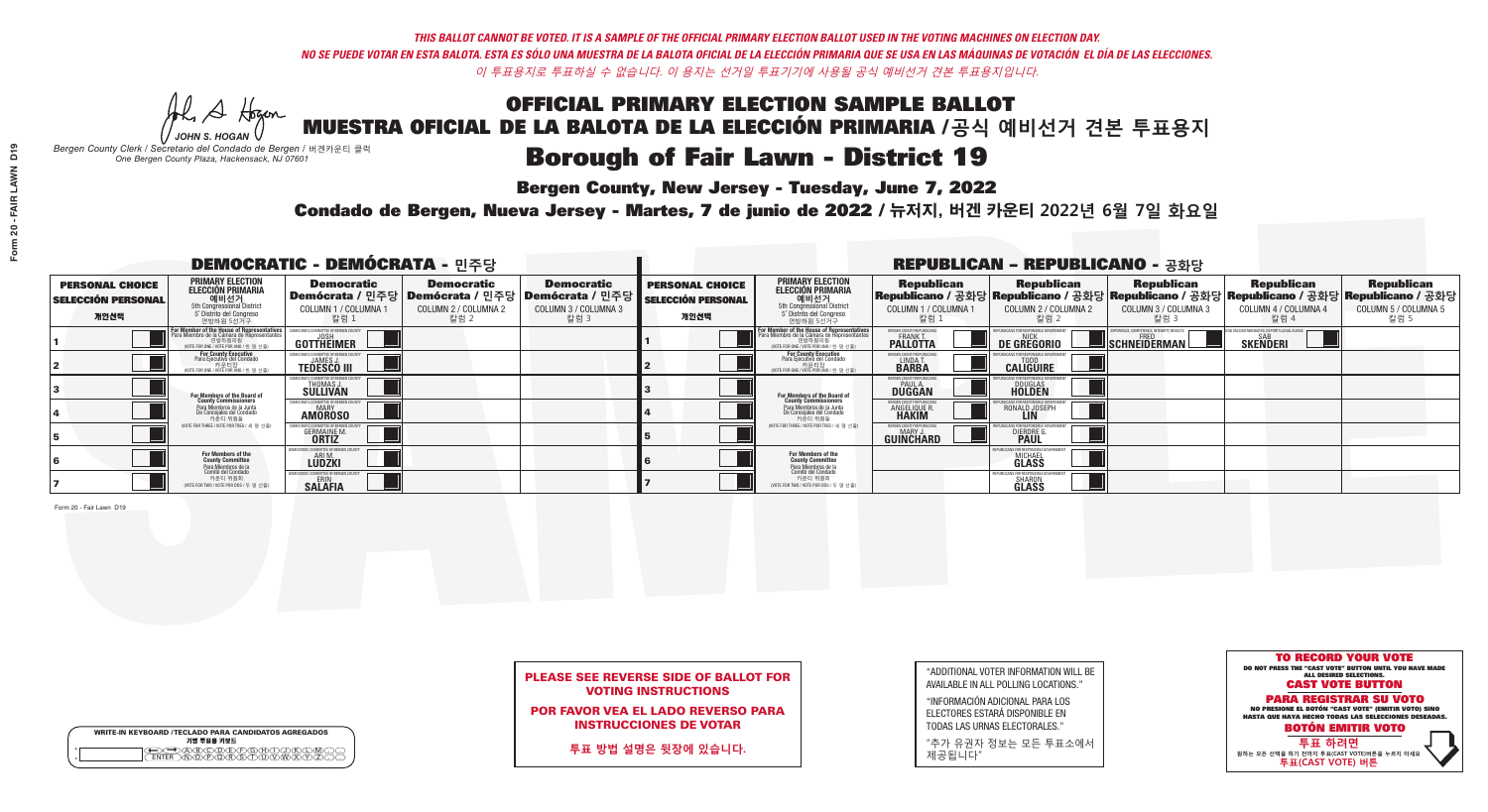He A Hogan *JOHN S. HOGAN*

| <b>WRITE-IN KEYBOARD /TECLADO PARA CANDIDATOS AGREGADOS</b><br>기명 투표용 키보드 |  |
|---------------------------------------------------------------------------|--|
| ABODELEARD<br><b>FNTFR</b>                                                |  |

# **Borough of Fair Lawn - District 20**

**Bergen County, New Jersey - Tuesday, June 7, 2022** 

*Bergen County Clerk / Secretario del Condado de Bergen /* 버겐카운티 클럭 *One Bergen County Plaza, Hackensack, NJ 07601*



## PLEASE SEE REVERSE SIDE OF BALLOT FOR VOTING INSTRUCTIONS

POR FAVOR VEA EL LADO REVERSO PARA INSTRUCCIONES DE VOTAR

**투표 방법 설명은 뒷장에 있습니다.**

|                         | 개 |
|-------------------------|---|
| 1                       |   |
| $\overline{\mathbf{2}}$ |   |
| 3                       |   |
| 4                       |   |

| "ADDITIONAL VOTER INFORMATION WILL BE |
|---------------------------------------|
| AVAILABLE IN ALL POLLING LOCATIONS."  |
|                                       |

"INFORMACIÓN ADICIONAL PARA LOS ELECTORES ESTARÁ DISPONIBLE EN TODAS LAS URNAS ELECTORALES."

"추가 유권자 정보는 모든 투표소에서 제공됩니다"

Condado de Bergen, Nueva Jersey - Martes, 7 de junio de 2022 / 뉴저지, 버겐 카운티 2022년 6월 7일 화요일 *One Bergen County Plaza, Hackensack, NJ 07601*

| <b>DEMOCRATIC - DEMÓCRATA - 민주당</b>                         |                                                                                                                                                             |                                                                |                                                                                        |                                                                      |                                                             |                                                                                                                                  |                                                                | <b>REPUBLICAN - REPUBLICANO - 공화당</b>              |                                                   |                                                                                                                                                |                                                   |
|-------------------------------------------------------------|-------------------------------------------------------------------------------------------------------------------------------------------------------------|----------------------------------------------------------------|----------------------------------------------------------------------------------------|----------------------------------------------------------------------|-------------------------------------------------------------|----------------------------------------------------------------------------------------------------------------------------------|----------------------------------------------------------------|----------------------------------------------------|---------------------------------------------------|------------------------------------------------------------------------------------------------------------------------------------------------|---------------------------------------------------|
| <b>PERSONAL CHOICE</b><br><b>SELECCIÓN PERSONAL</b><br>개인선택 | <b>PRIMARY ELECTION</b><br>ELECCIÓN PRIMARIA<br><b>O   LI   Al 7</b><br>5th Congressional District<br>5 <sup>t</sup> Distrito del Congreso<br>연방하원 5선거구     | <b>Democratic</b><br>COLUMN 1 / COLUMNA<br>칼럼 1                | <b>Democratic</b><br>│Demócrata / 민주당│Demócrata / 민주당│<br>COLUMN 2 / COLUMNA 2<br>칼럼 2 | <b>Democratic</b><br>Demócrata / 민주당<br>COLUMN 3 / COLUMNA 3<br>칼럼 3 | <b>PERSONAL CHOICE</b><br><b>SELECCIÓN PERSONAL</b><br>개인선택 | <b>PRIMARY ELECTION</b><br>ELECCIÓN PRIMARIA<br>예비선거<br>5th Congressional District<br>5 Distrito del Congreso<br>연방하원 5선거구       | <b>Republican</b><br>COLUMN 1 / COLUMNA 1<br>'칼럼 ∶             | <b>Republican</b><br>COLUMN 2 / COLUMNA 2<br>-칼럼 2 | <b>Republican</b><br>COLUMN 3 / COLUMNA 3<br>칼럼 3 | <b>Republican</b><br>Republicano / 공화당 Republicano / 공화당 Republicano / 공화당 Republicano / 공화당 Republicano / 공화당<br>COLUMN 4 / COLUMNA 4<br>칼럼 4 | <b>Republican</b><br>COLUMN 5 / COLUMNA 5<br>칼럼 5 |
|                                                             | F <mark>or Member of the House of Representatives</mark><br>Para Miembro de la Cámara de Representantes<br>연방하원의원<br>(VOTE FOR ONE / VOTE POR UNO / 한 명 선출) | COMMITTEE OF BERGEN C<br>GOTTHEIMER                            |                                                                                        |                                                                      |                                                             | For Member of the House of Representative<br>Para Miembro de la Cámara de Representante<br>NOTE FOR ONE / VOTE POR UNO / 한 명 선출) | BERGEN COUNTY REPUBLICAN<br><b>FRANK T.</b><br><b>PALLOTTA</b> | DE GREGORIO                                        | SCHNEIDERMAN                                      | D VACCINE MANDATES. DEPORT ILLEGAL ALIEN<br><b>SKENDERI</b>                                                                                    |                                                   |
|                                                             | For County Executive<br>Para Ejecutivo del Condado<br>가운티장<br>VOTE FOR ONE / VOTE POR UNO / 한 명 선출)                                                         | JEMOCRATIC COMMITTEE OF BERGEN (<br><b>TEDESCO III</b>         |                                                                                        |                                                                      |                                                             | <b>For County Executive</b><br>Para Ejecutivo del Condado<br>7 카운티장<br>(VOTE FOR ONE / VOTE POR UNO / 한 명 선출)                    | BERGEN COUNTY REPUBLICAN<br>LINDA T.                           | <b>CALIGUIRE</b>                                   |                                                   |                                                                                                                                                |                                                   |
|                                                             | For Members of the Board of<br>County Commissioners                                                                                                         | <b>THOMAS J.</b><br><b>SULLIVAN</b>                            |                                                                                        |                                                                      |                                                             | For Members of the Board of<br>County Commissioners                                                                              | ERGEN COUNTY REPUBLICAN<br><b>PAUL A.</b><br><b>DUGGAN</b>     | <b>DOUGLAS</b>                                     |                                                   |                                                                                                                                                |                                                   |
|                                                             | Para Miembros de la Junta<br>De Concejales del Condado<br>카운티 위원들                                                                                           | : COMMITTEE OF BERGEN CO<br><b>MARY</b><br><b>AMOROSO</b>      |                                                                                        |                                                                      |                                                             | Para Miembros de la Junta<br>De Concejales del Condado<br>카운티 위원들                                                                | <b>ERGEN COUNTY REPUBLICAN</b><br><b>ANGELIQUE R</b>           | RONALD JOSEPH<br><b>LIN</b>                        |                                                   |                                                                                                                                                |                                                   |
|                                                             | (VOTE FOR THREE / VOTE POR TRES / 세 명 선출)                                                                                                                   | <b>GERMAINE M.</b><br><b>ORTIZ</b>                             |                                                                                        |                                                                      |                                                             | (VOTE FOR THREE / VOTE POR TRES / 세 명 선출)                                                                                        | BERGEN COUNTY REPUBLICAN<br>MARY J.<br>GUINCHARD               | <b>DIERDRE</b>                                     |                                                   |                                                                                                                                                |                                                   |
|                                                             | For Members of the<br>County Committee                                                                                                                      | 10CRATIC COMMITTEE OF BERGEN (<br><b>ADAM</b><br><b>WILLIS</b> |                                                                                        |                                                                      |                                                             | For Members of the<br>County Committee                                                                                           |                                                                | <b>NO PETITION FILED</b>                           |                                                   |                                                                                                                                                |                                                   |
|                                                             | Para Miembros de la<br>Comité del Condado<br>카운티 위원회<br>(VOTE FOR TWO / VOTE POR DOS / 두 명 선출)                                                              | RATIC COMMITTEE OF BERGEN<br>LAUREN C.                         |                                                                                        |                                                                      |                                                             | Para Miembros de la<br>Comité del Condado<br>카운티 위원회<br>NOTE FOR TWO / VOTE POR DOS / 두 명 선출)                                    |                                                                | NO PETITION FILED                                  |                                                   |                                                                                                                                                |                                                   |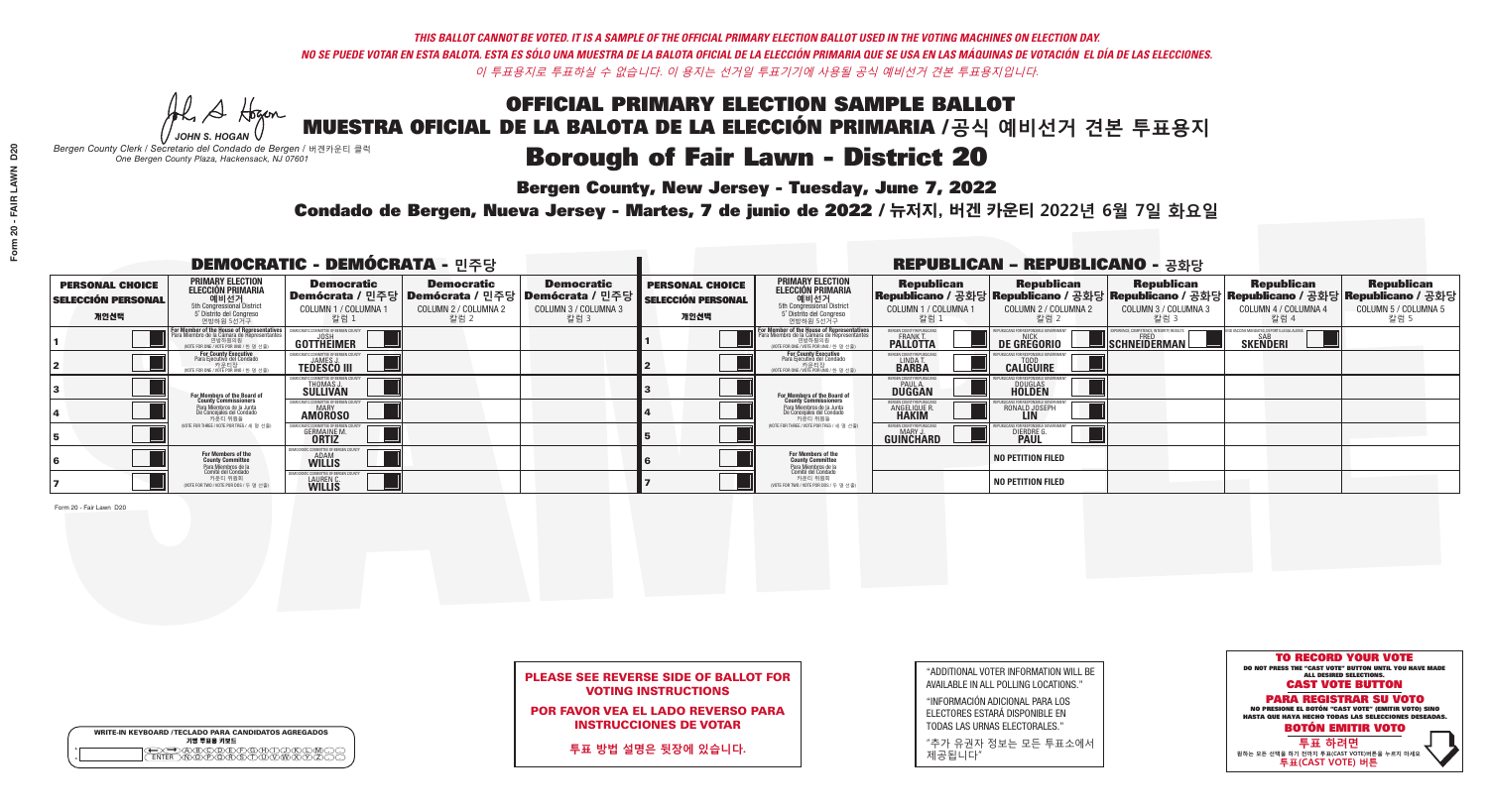## OFFICIAL PRIMARY ELECTION SAMPLE BALLOT MUESTRA OFICIAL DE LA BALOTA DE LA ELECCIÓN PRIMARIA /**공식 예비선거 견본 투표용지 Borough of Fair Lawn - District 21**

**Bergen County, New Jersey - Tuesday, June 7, 2022** 

He A Hogan *JOHN S. HOGAN*

*Bergen County Clerk / Secretario del Condado de Bergen /* 버겐카운티 클럭 *One Bergen County Plaza, Hackensack, NJ 07601*



## PLEASE SEE REVERSE SIDE OF BALLOT FOR VOTING INSTRUCTIONS

POR FAVOR VEA EL LADO REVERSO PARA INSTRUCCIONES DE VOTAR

**투표 방법 설명은 뒷장에 있습니다.**

WRITE-IN KEYBOARD /TECLADO PARA CANDIDATOS AGREGADOS<br>기명 투표용 키보드  $\bigoplus \bigoplus \mathbb{A} \oplus \mathbb{C} \oplus \mathbb{C} \oplus \mathbb{C} \oplus \mathbb{C} \oplus \mathbb{C} \cup \mathbb{W} \oplus \mathbb{Z} \oplus \mathbb{Z} \oplus \mathbb{C}$ 

| "ADDITIONAL VOTER INFORMATION WILL BE |
|---------------------------------------|
| AVAILABLE IN ALL POLLING LOCATIONS."  |
|                                       |

"INFORMACIÓN ADICIONAL PARA LOS ELECTORES ESTARÁ DISPONIBLE EN TODAS LAS URNAS ELECTORALES."

"추가 유권자 정보는 모든 투표소에서 제공됩니다"

Condado de Bergen, Nueva Jersey - Martes, 7 de junio de 2022 / 뉴저지, 버겐 카운티 2022년 6월 7일 화요일 *One Bergen County Plaza, Hackensack, NJ 07601*

| <b>DEMOCRATIC - DEMÓCRATA - 민주당</b>                         |                                                                                                                                              |                                                             |                                                   |                                                                                                        |                                                             |                                                                                                                                           |                                                         | <b>REPUBLICAN - REPUBLICANO - 공화당</b>              |                                                   |                                                                                                                                                |                                                   |
|-------------------------------------------------------------|----------------------------------------------------------------------------------------------------------------------------------------------|-------------------------------------------------------------|---------------------------------------------------|--------------------------------------------------------------------------------------------------------|-------------------------------------------------------------|-------------------------------------------------------------------------------------------------------------------------------------------|---------------------------------------------------------|----------------------------------------------------|---------------------------------------------------|------------------------------------------------------------------------------------------------------------------------------------------------|---------------------------------------------------|
| <b>PERSONAL CHOICE</b><br><b>SELECCIÓN PERSONAL</b><br>개인선택 | <b>PRIMARY ELECTION</b><br><b>ELECCIÓN PRIMARIA</b><br>5th Congressional District<br>5 <sup>o</sup> Distrito del Congreso<br>연방하원 5선거구       | <b>Democratic</b><br>COLUMN 1 / COLUMNA<br>칼럼 1             | <b>Democratic</b><br>COLUMN 2 / COLUMNA 2<br>칼럼 2 | <b>Democratic</b><br>│Demócrata / 민주당│Demócrata / 민주당│Demócrata / 민주당│<br>COLUMN 3 / COLUMNA 3<br>칼럼 3 | <b>PERSONAL CHOICE</b><br><b>SELECCIÓN PERSONAL</b><br>개인선택 | <b>PRIMARY ELECTION</b><br>ELECCIÓN PRIMARIA<br>5th Congressional District<br>5° Distrito del Congreso<br>연방하원 5선거구                       | <b>Republican</b><br>COLUMN 1 / COLUMNA 1<br>칼럼 :       | <b>Republican</b><br>COLUMN 2 / COLUMNA 2<br>-칼럼 2 | <b>Republican</b><br>COLUMN 3 / COLUMNA 3<br>칼럼 3 | <b>Republican</b><br>Republicano / 공화당 Republicano / 공화당 Republicano / 공화당 Republicano / 공화당 Republicano / 공화당<br>COLUMN 4 / COLUMNA 4<br>칼럼 4 | <b>Republican</b><br>COLUMN 5 / COLUMNA 5<br>칼럼 5 |
|                                                             | or Member of the House of Representatives<br>Para Miembro de la Cámara de Representantes<br>연방하원의원<br>(VOTE FOR ONE / VOTE POR UNO / 한 명 선출) | OMMITTEE OF BERGEN C<br><b>GOTTHEIMER</b>                   |                                                   |                                                                                                        |                                                             | <b>For Member of the House of Representatives<br/>Para Miembro de la Cámara de Representantes</b><br>WOTE FOR ONE / VOTE POR UNO / 하 명 선축 | BERGEN COUNTY REPUBLICANS<br><b>PALLOTTA</b>            | DE GREGORIO                                        | SCHNEIDERMAN                                      | ) VACCINE MANDATES. DEPORT ILLEGAL ALIEI<br><b>SAR</b><br>SKEÑDERI                                                                             |                                                   |
|                                                             | For County Executive<br>Para Ejecutivo del Condado<br>가운티장<br>VOTE FOR ONE / VOTE POR UNO / 한 명 선출)                                          | JEMOCRATIC COMMITTEE OF BERGEN C<br><b>TEDESCO III</b>      |                                                   |                                                                                                        |                                                             | For County Executive<br>Para Ejecutivo del Condado<br>. 카운티장<br>(VOTE FOR ONE / VOTE POR UNO / 한 명 선출)                                    | BERGEN COUNTY REPUBLICAN<br>LINDA T.                    | <b>CALIGUIRE</b>                                   |                                                   |                                                                                                                                                |                                                   |
|                                                             | For Members of the Board of<br>County Commissioners                                                                                          | THOMAS J.                                                   |                                                   |                                                                                                        |                                                             | For Members of the Board of<br>County Commissioners                                                                                       | BERGEN COUNTY REPUBLICAN<br><b>DUGGAN</b>               | <b>DOUGLAS</b>                                     |                                                   |                                                                                                                                                |                                                   |
|                                                             | Para Miembros de la Junta<br>De Concejales del Condado<br>카운티 위원들                                                                            | IC COMMITTEE OF BERGEN COL<br><b>MARY</b><br><b>AMOROSO</b> |                                                   |                                                                                                        |                                                             | Para Miembros de la Junta<br>De Concejales del Condado<br>카운티 위원들                                                                         | <b>FRGEN COUNTY REPUBLICAN</b><br>ANGELIQUE R           | RONALD JOSEPH<br><b>LIN</b>                        |                                                   |                                                                                                                                                |                                                   |
|                                                             | NOTE FOR THREE / VOTE POR TRES / 세 명 선출)                                                                                                     | <b>GERMAINE M.</b><br><b>ORTIZ</b>                          |                                                   |                                                                                                        |                                                             | (VOTE FOR THREE / VOTE POR TRES / 세 명 선출)                                                                                                 | BERGEN COUNTY REPUBLICAN<br>MARY J.<br><b>GUINCHARD</b> | <b>DIERDRE</b>                                     |                                                   |                                                                                                                                                |                                                   |
|                                                             | For Members of the<br>County Committee<br>Para Miembros de la<br>Comité del Condado                                                          | <b>NO PETITION FILED</b>                                    |                                                   |                                                                                                        |                                                             | For Members of the<br>County Committee<br>Para Miembros de la<br>Comité del Condado                                                       |                                                         | <b>NO PETITION FILED</b>                           |                                                   |                                                                                                                                                |                                                   |
|                                                             | 카운티 위원회<br>(VOTE FOR TWO / VOTE POR DOS / 두 명 선출)                                                                                            | <b>NO PETITION FILED</b>                                    |                                                   |                                                                                                        |                                                             | 카운티 위원회<br>NOTE FOR TWO / VOTE POR DOS / 두 명 선출)                                                                                          |                                                         | NO PETITION FILED                                  |                                                   |                                                                                                                                                |                                                   |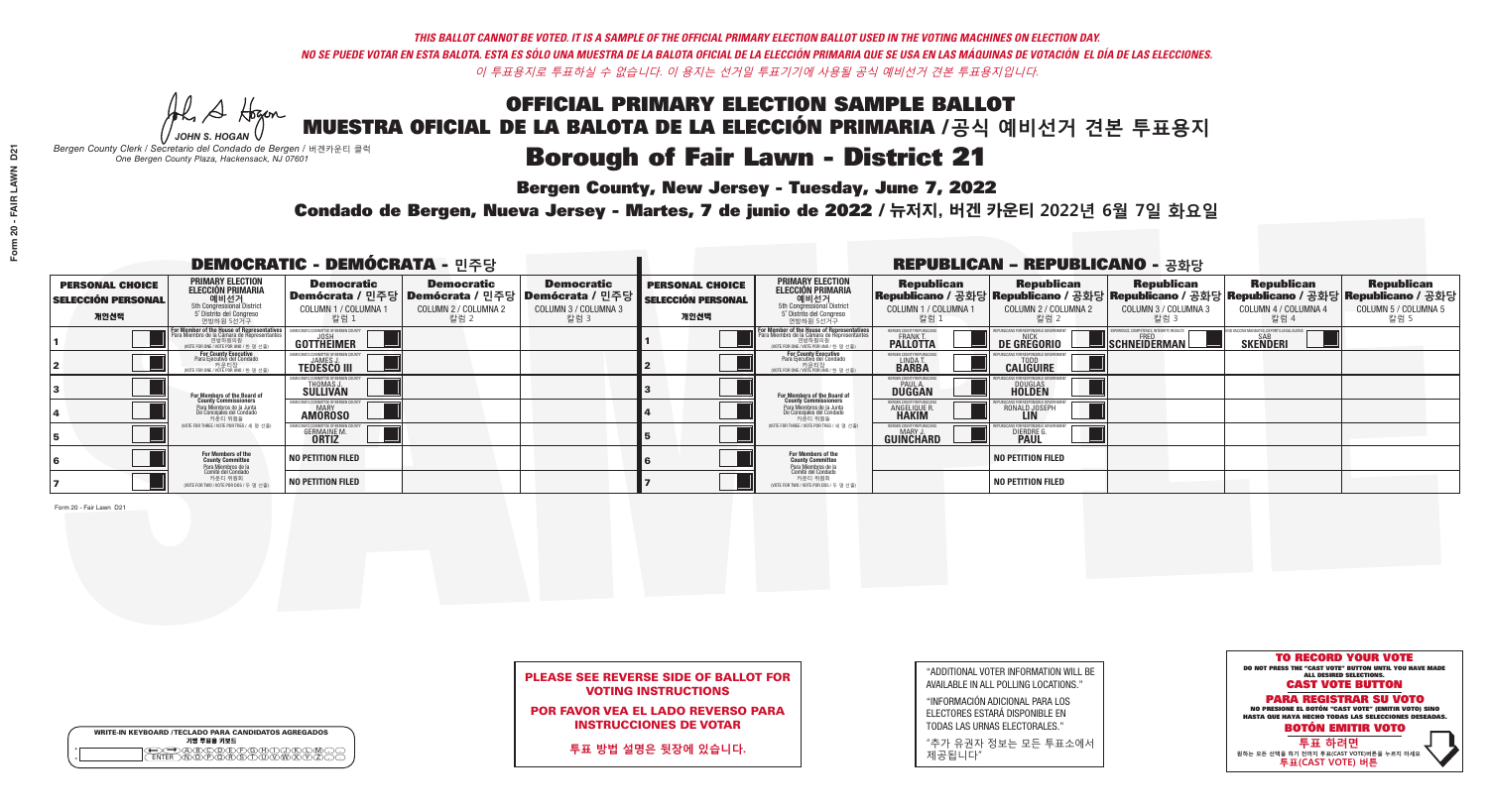He A Hogan *JOHN S. HOGAN*

# **Borough of Fair Lawn - District 22**

**Bergen County, New Jersey - Tuesday, June 7, 2022** 

*Bergen County Clerk / Secretario del Condado de Bergen /* 버겐카운티 클럭 *One Bergen County Plaza, Hackensack, NJ 07601*





## PLEASE SEE REVERSE SIDE OF BALLOT FOR VOTING INSTRUCTIONS

POR FAVOR VEA EL LADO REVERSO PARA INSTRUCCIONES DE VOTAR

**투표 방법 설명은 뒷장에 있습니다.**

"ADDITIONAL VOTER INFORMATION WILL BE AVAILABLE IN ALL POLLING LOCATIONS."

"INFORMACIÓN ADICIONAL PARA LOS ELECTORES ESTARÁ DISPONIBLE EN TODAS LAS URNAS ELECTORALES."

"추가 유권자 정보는 모든 투표소에서 제공됩니다"

Condado de Bergen, Nueva Jersey - Martes, 7 de junio de 2022 / 뉴저지, 버겐 카운티 2022년 6월 7일 화요일 *One Bergen County Plaza, Hackensack, NJ 07601*

| <b>DEMOCRATIC - DEMÓCRATA - 민주당</b>                         |                                                                                                                                         |                                                                                                      |                                                   |                                                                      |                                                             |                                                                                                                                                  |                                                                | <b>REPUBLICAN - REPUBLICANO - 공화당</b>                                                                                                           |                                                          |                                                               |                                                   |
|-------------------------------------------------------------|-----------------------------------------------------------------------------------------------------------------------------------------|------------------------------------------------------------------------------------------------------|---------------------------------------------------|----------------------------------------------------------------------|-------------------------------------------------------------|--------------------------------------------------------------------------------------------------------------------------------------------------|----------------------------------------------------------------|-------------------------------------------------------------------------------------------------------------------------------------------------|----------------------------------------------------------|---------------------------------------------------------------|---------------------------------------------------|
| <b>PERSONAL CHOICE</b><br><b>SELECCIÓN PERSONAL</b><br>개인선택 | <b>PRIMARY ELECTION</b><br>ELECCIÓN PRIMARIA<br>에비선거<br>5th Congressional District<br>5 <sup>*</sup> Distrite del Congreso<br>연방하원 5선거구 | <b>Democratic</b><br>  <b>Demócrata /</b> 민주당  <b>Demócrata /</b> 민주당 <br>COLUMN 1 / COLUMNA<br>칼럼 1 | <b>Democratic</b><br>COLUMN 2 / COLUMNA 2<br>칼럼 2 | <b>Democratic</b><br>Demócrata / 민주당<br>COLUMN 3 / COLUMNA 3<br>칼럼 3 | <b>PERSONAL CHOICE</b><br><b>SELECCIÓN PERSONAL</b><br>개인선택 | <b>PRIMARY ELECTION</b><br>ELECCIÓN PRIMARIA<br>예비선거<br><sub>5</sub> District<br>5 Distrite del Congreso<br>연방하원 5선거구                            | <b>Republican</b><br>COLUMN 1 / COLUMNA 1<br>.칼럼 :             | <b>Republican</b><br>Republicano / 공화당 Republicano / 공화당 Republicano / 공화당 Republicano / 공화당 Republicano / 공화당<br>COLUMN 2 / COLUMNA 2<br>-칼럼 2 | <b>Republican</b><br>COLUMN 3 / COLUMNA 3<br>칼럼 3        | <b>Republican</b><br>COLUMN 4 / COLUMNA 4<br>칼럼 4             | <b>Republican</b><br>COLUMN 5 / COLUMNA 5<br>칼럼 5 |
|                                                             | For Member of the House of Representatives<br>Para Miembro de la Cámara de Representantes<br>NOTE FOR ONE / VOTE POR UNO / 한 명 선출)      | COMMITTEE OF BERGEN CO<br>GOTTHEIMER                                                                 |                                                   |                                                                      |                                                             | F <mark>or Member of the House of Representatives</mark><br>Para Miembro de la Cámara de Representantes<br>NOTE FOR ONE / VOTE POR UNO / 한 명 선출) | BERGEN COUNTY REPUBLICAN<br><b>FRANK T.</b><br><b>PALLOTTA</b> | DE GREGORIO                                                                                                                                     | XPERIENCE, COMPETENCE, INTEGRITY, RESULT<br>SCHNEIDERMAN | ND VACCINE MANDATES, DEPORT ILLEGAL ALIENS<br><b>SKENDERI</b> |                                                   |
|                                                             | For County Executive<br>Para Ejecutivo del Condado<br>. 기운티장<br>VOTE FOR ONE / VOTE POR UNO / 한 명 선출)                                   | DEMOCRATIC COMMITTEE OF BERGEN C<br><b>JAMES</b><br><b>TEDESCO III</b>                               |                                                   |                                                                      |                                                             | <b>For County Executive</b><br>Para Ejecutivo del Condado<br>7) 카운티장<br>(VOTE FOR ONE / VOTE POR UNO / 한 명 선출)                                   | BERGEN COUNTY REPUBLICAN<br>LINDA T.<br><b>BARBA</b>           | <b>CALIGUIRE</b>                                                                                                                                |                                                          |                                                               |                                                   |
|                                                             | For Members of the Board of<br>County Commissioners                                                                                     | <b>THOMAS J.</b><br><b>SULLIVAN</b>                                                                  |                                                   |                                                                      |                                                             | <b>For Members of the Board of County Commissioners</b>                                                                                          | ERGEN COUNTY REPUBLICAN<br><b>PAUL A.</b><br><b>DUGGAN</b>     | <b>DOUGLAS</b>                                                                                                                                  |                                                          |                                                               |                                                   |
|                                                             | Para Miembros de la Junta<br>De Concejales del Condado<br>카우티 위원들                                                                       | IC COMMITTEE OF BERGEN COUN<br><b>MARY</b><br><b>AMOROSO</b>                                         |                                                   |                                                                      |                                                             | Para Miembros de la Junta<br>De Concejales del Condado<br>카운티 위원들                                                                                | RGEN COUNTY REPUBLICAN<br><b>ANGELIQUE F</b>                   | RONALD JOSEPH                                                                                                                                   |                                                          |                                                               |                                                   |
|                                                             | (VOTE FOR THREE / VOTE POR TRES / 세 명 선출)                                                                                               | <b>GERMAINE M.</b><br><b>ORTIZ</b>                                                                   |                                                   |                                                                      |                                                             | (VOTE FOR THREE / VOTE POR TRES / 세 명 선출)                                                                                                        | ERGEN COUNTY REPUBLICAN<br>MARY J<br><b>GUINCHARD</b>          | <b>DIERDRE G</b><br><b>PAUL</b>                                                                                                                 |                                                          |                                                               |                                                   |
|                                                             | For Members of the<br>County Committee<br>Para Miembros de la                                                                           | CRATIC COMMITTEE OF BERGEN C<br>NICHOLAS<br><b>RUFFILO</b>                                           |                                                   |                                                                      |                                                             | For Members of the<br>County Committee                                                                                                           |                                                                | JBI ICANS FOR RESPONSIBI E GOV<br>LUIS<br><b>VASQUEZ</b>                                                                                        |                                                          |                                                               |                                                   |
|                                                             | Comité del Condado<br>카운티 위원회<br>(VOTE FOR TWO / VOTE POR DOS / 두 명 선출)                                                                 | IC COMMITTEE OF BERGEN I<br><b>MELISSA</b><br><b>RUFFILO</b>                                         |                                                   |                                                                      |                                                             | Para Miembros de la<br>Comité del Condado<br>카운티 위원회<br>(VOTE FOR TWO / VOTE POR DOS / 두 명 선출)                                                   |                                                                | <b>STELLA</b><br><b>LEMBERG</b>                                                                                                                 |                                                          |                                                               |                                                   |